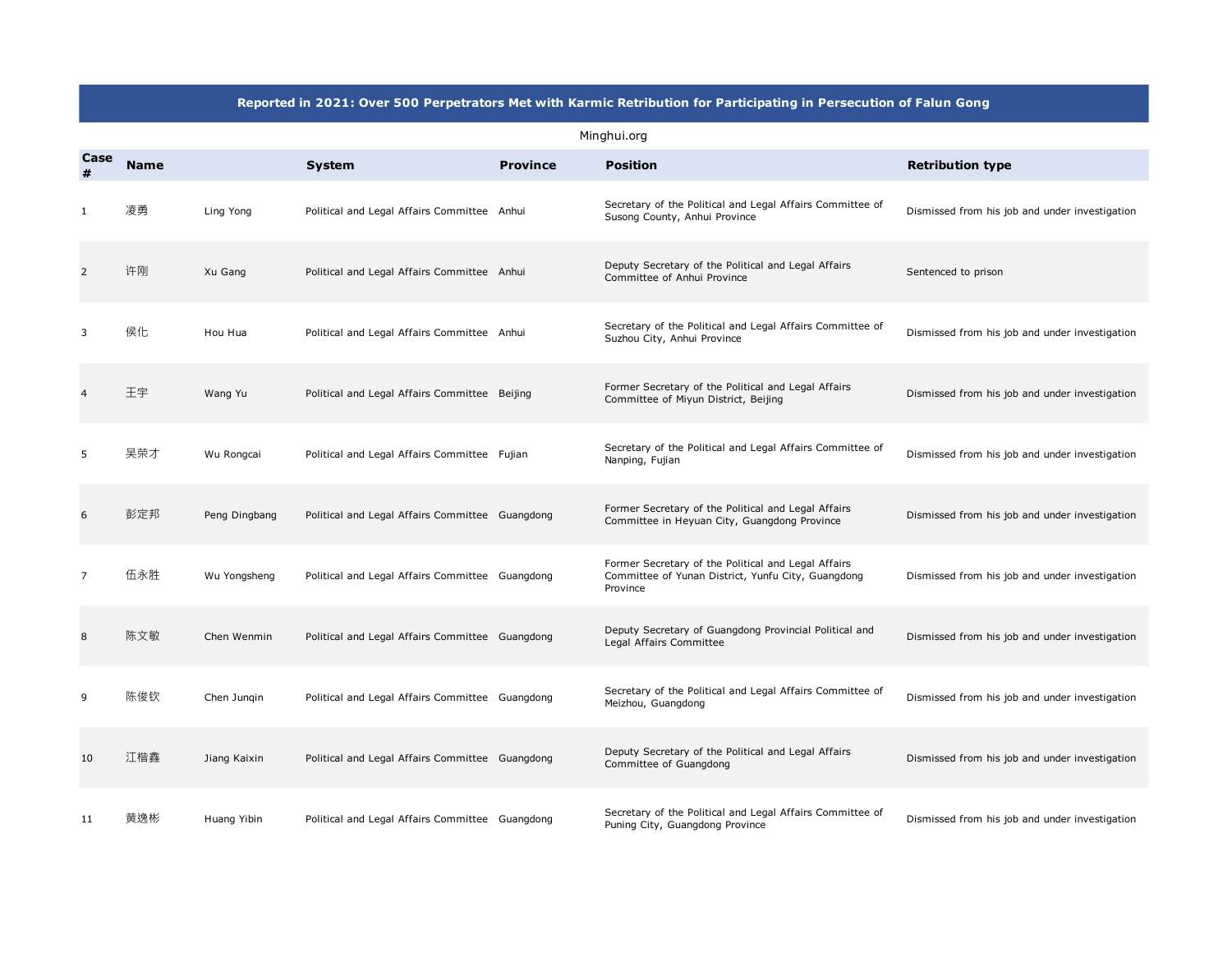| 12 | 郑佳  | Zheng Jia     | Political and Legal Affairs Committee Guangdong    | Secretary of the Political and Legal Affairs Committee of<br>Shanwei City, Guangdong Province                   | Dismissed from his job and under investigation |
|----|-----|---------------|----------------------------------------------------|-----------------------------------------------------------------------------------------------------------------|------------------------------------------------|
| 13 | 丘孝良 | Qiu Xiaoliang | Political and Legal Affairs Committee Guangdong    | Secretary of the Political and Legal Affairs Committee of<br>Meixian District, Meizhou City, Guangdong Province | Dismissed from his job and under investigation |
| 14 | 李水恒 | Li Shuiheng   | Political and Legal Affairs Committee Guangxi      | Secretary of the Political and Legal Affairs Committee of<br>Guigang City, Guangxi Province                     | Dismissed from his job and under investigation |
| 15 | 陈小亚 | Chen Xiaoya   | Political and Legal Affairs Committee Hainan       | Secretary of the Political and Legal Affairs Committee of<br>Sanya City, Hainan Province                        | Dismissed from his job and under investigation |
| 16 | 李德深 | Li Deshen     | Political and Legal Affairs Committee Hainan       | Deputy Secretary of the Political and Legal Affairs<br>Committee of Dongfang City, Hainan Province              | Dismissed from his job and under investigation |
| 17 | 纽兴辉 | Niu Xinghui   | Political and Legal Affairs Committee Hebei        | Secretary of the Political and Legal Affairs Committee of<br>Hengshui City, Hebei Province                      | Diagnosed with cancer                          |
| 18 | 尹惠强 | Yin Huigiang  | Political and Legal Affairs Committee Hebei        | Secretary of the Political and Legal Affairs Committee of<br>Pingshan County, Shijiazhuang City, Hebei Province | Dismissed from his job and under investigation |
| 19 | 于东辉 | Yu Donghui    | Political and Legal Affairs Committee Henan        | Secretary of the Political and Legal Affairs Committee of<br>Zhengzhou City, Henan Province                     | Dismissed from his job and under investigation |
| 20 | 甘荣坤 | Gan Rongkun   | Political and Legal Affairs Committee Henan        | Secretary of the Political and Legal Affairs Committee of<br>Henan Province                                     | Dismissed from his job and under investigation |
| 21 | 马建松 | Ma Jiansong   | Political and Legal Affairs Committee Henan        | Deputy Secretary of the Political and Legal Affairs<br>Committeeof Xinmi City, Henan Province                   | Setenced to life                               |
| 22 | 何健民 | He Jianmin    | Political and Legal Affairs Committee Heilongjiang | Deputy Secretary of the Political and Legal Affairs<br>Committee of Heilongjiang Province                       | Dismissed from his job and under investigation |
| 23 | 杨刚  | Yang Gang     | Political and Legal Affairs Committee Heilongjiang | Secretary of the Political and Legal Affairs Committee of<br>Daxinganling, Heilongjiang Province                | Dismissed from his job and under investigation |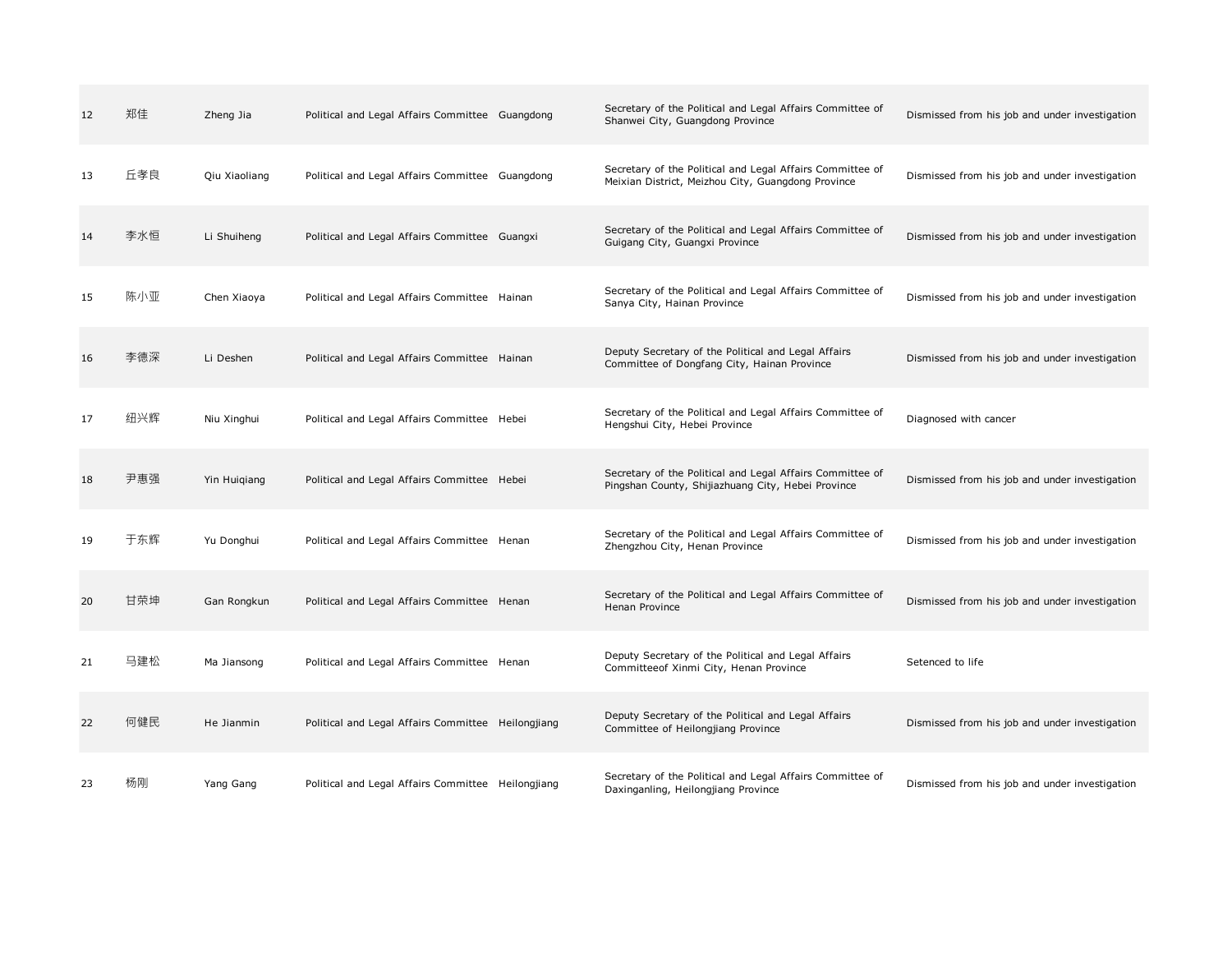| 24 | 孙波  | Sun Bo        | Political and Legal Affairs Committee Heilongjiang | Secretary of the Political and Legal Affairs Committeeof<br>Shuangyashan City, Heilongjiang Province                       | Dismissed from his job and under investigation |
|----|-----|---------------|----------------------------------------------------|----------------------------------------------------------------------------------------------------------------------------|------------------------------------------------|
| 25 | 杜香山 | Du Xiangshan  | Political and Legal Affairs Committee Heilongjiang | Secretary of the Political and Legal Affairs Committee of<br>Nenjiang City, Heilongjiang Province                          | Dismissed from his job and under investigation |
| 26 | 李力  | Li Li         | Political and Legal Affairs Committee Heilongjiang | Secretary of the Political and Legal Affairs Committee of<br>the 8511 Farm in Heilongjiang Province                        | Died from cancer                               |
| 27 | 王恩龙 | Wang Enlong   | Political and Legal Affairs Committee Heilongjiang | Secretary of the Political and Legal Affairs Committee of<br>Zhaozhou County, Heilongjiang Province                        | Dismissed from his job and under investigation |
| 28 | 沃岭生 | Wo Lingsheng  | Political and Legal Affairs Committee Heilongjiang | Former Deputy Secretary of the Political and Legal Affairs<br>Committee of Heilongjiang Provine                            | Dismissed from his job and under investigation |
| 29 | 干忠元 | Yu Zhongyuan  | Political and Legal Affairs Committee Heilongjiang | Deputy Secretary of the Political and Legal Affairs<br>Committee of Zhaoyuan County, Daging City, Heilongjiang<br>Province | Dismissed from his job and under investigation |
| 30 | 李庆平 | Li Qingping   | Political and Legal Affairs Committee Hubei        | Deputy Secretary of the Political and Legal Affairs<br>Committee of Huangpi District, Wuhan City, Hubei Province           | Indicted                                       |
| 31 | 李东辉 | Li Donghui    | Political and Legal Affairs Committee Hubei        | Secretary of the Political and Legal Affairs Committee of<br>Hongshan District, Wuhan City, Hubei Province                 | Dismissed from his job and under investigation |
| 32 | 陈月生 | Chen Yuesheng | Political and Legal Affairs Committee Hubei        | Former Deputy Secretary of the Political and Legal Affairs<br>Committee of Yichang City, Hubei Province                    | Dismissed from his job and under investigation |
| 33 | 金官印 | Jin Guanyin   | Political and Legal Affairs Committee Hubei        | Deputy Secretary of the Political and Legal Affairs<br>Committee of Tongcheng County, Hubei Province                       | Sentenced to seve years                        |
| 34 | 李东辉 | Li Donghui    | Political and Legal Affairs Committee Hubei        | Former Secretary of the Political and Legal Affairs<br>Committee of Hongshan District, Wuhan City, Hubei<br>Province       | Dismissed from his job and under investigation |
| 35 | 朱正兴 | Zhu Zhengxing | Political and Legal Affairs Committee Hubei        | Former Secretary of the Political and Legal Affairs<br>Committee of Wuchang District, Wuhan City, Hubei Province           | Dismissed from his job and under investigation |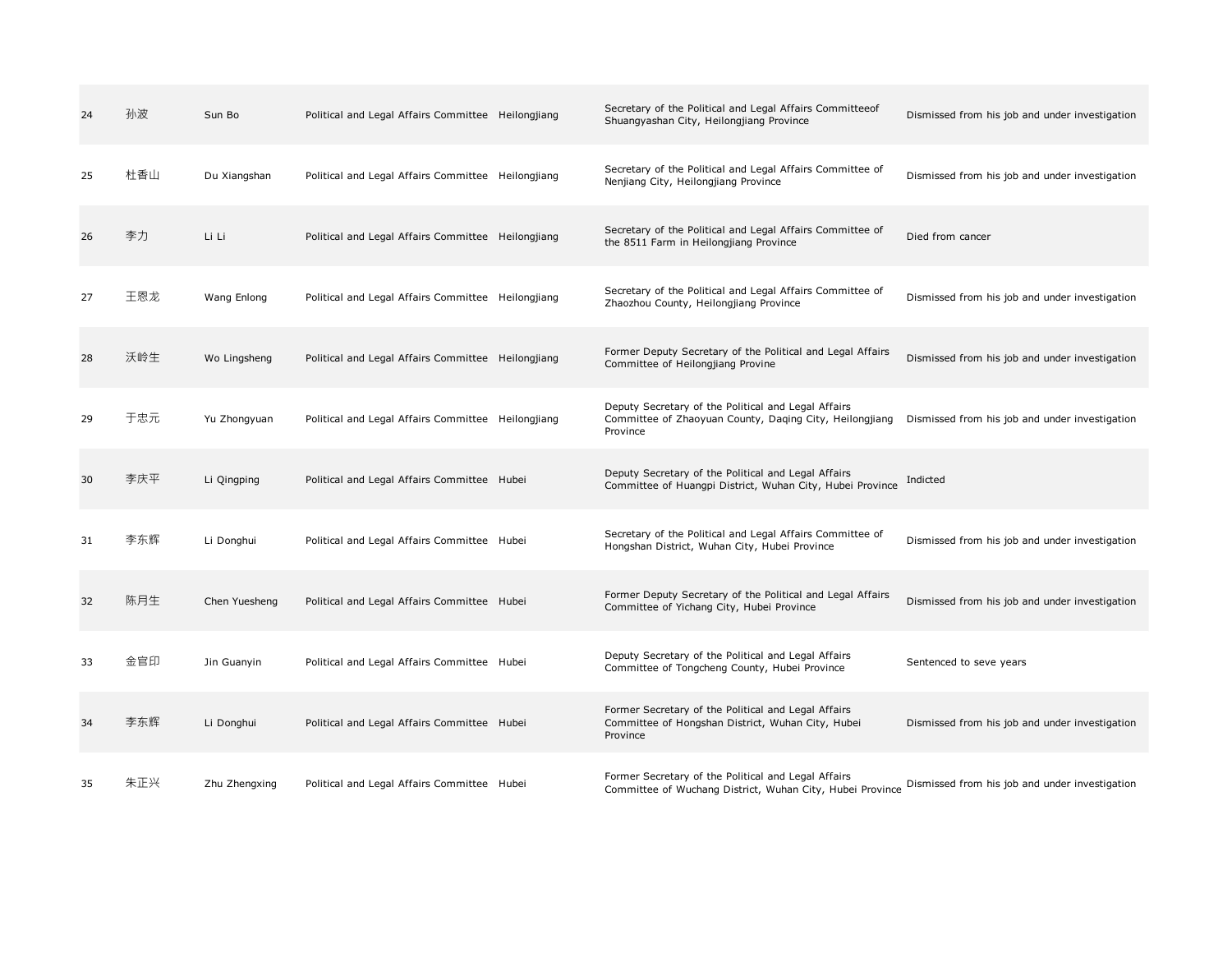| 36 | 赵长喜 | Zhao Changxi  | Political and Legal Affairs Committee Hubei    | Deputy Secretary of the Political and Legal Affairs<br>Committee of Dianjun District, Yichang City, Hubei Province | Dismissed from his job and under investigation |
|----|-----|---------------|------------------------------------------------|--------------------------------------------------------------------------------------------------------------------|------------------------------------------------|
| 37 | 袁卫祥 | Yuan Weixiang | Political and Legal Affairs Committee Hunan    | Secretary of the Political and Legal Affairs Committee of<br>Chenzhou City, Hunan Province                         | Dismissed from his job and under investigation |
| 38 | 陈立君 | Chen Lijun    | Political and Legal Affairs Committee Hunan    | Secretary of the Political and Legal Affairs Committee of<br>Longhui County, Hunan Province                        | Dismissed from his job and under investigation |
| 39 | 耿维严 | Geng Weiyan   | Political and Legal Affairs Committee Jilin    | Secretary of the Political and Legal Affairs Committee of<br>Wanchang Town, Yongji County, Jilin Province          | Died from a car accident                       |
| 40 | 张凯楠 | Zhang Kainan  | Political and Legal Affairs Committee Jilin    | Secretary of the Political and Legal Affairs Committee of<br>Nong'an County, Changchun City, Jilin Province        | Dismissed from his job and under investigation |
| 41 | 田野  | Tian Ye       | Political and Legal Affairs Committee Jilin    | Secretary of the Political and Legal Affairs Committee of<br>Siping City, Jilin Province                           | Dismissed from his job and under investigation |
| 42 | 夏明君 | Xia Mingjun   | Political and Legal Affairs Committee Jilin    | Secretary of the Political and Legal Affairs Committee of<br>Changchun City, Jilin Province                        | Dismissed from his job and under investigation |
| 43 | 王立斌 | Wang Libin    | Political and Legal Affairs Committee Jiangsu  | Secretary of the Political and Legal Affairs Committee of<br>Lianyungang City, Jiangsu Province                    | Dismissed from his job and under investigation |
| 44 | 王立科 | Wang Like     | Political and Legal Affairs Committee Jiangsu  | Secretary of the Political and Legal Affairs Committee of<br>Jiangsu Province                                      | Arrested                                       |
| 45 | 龚建华 | Gong Jianhua  | Political and Legal Affairs Committee Jiangxi  | Secretary of the Political and Legal Affairs Committee of<br>Nanchang City, Jiangxi Province                       | Dismissed from his job and under investigation |
| 46 | 张明友 | Zhang Mingyou | Political and Legal Affairs Committee Liaoning | Secretary of the Political and Legal Affairs Committee of<br>Xinbin County, Fushun City, Liaoning Province         | Sentenced to 18 years                          |
| 47 | 杨玖英 | Yang Jiuying  | Political and Legal Affairs Committee Liaoning | Former Secretary of the Political and Legal Affairs<br>Committee of Jinzhou City, Liaoning Province                | Dismissed from his job and under investigation |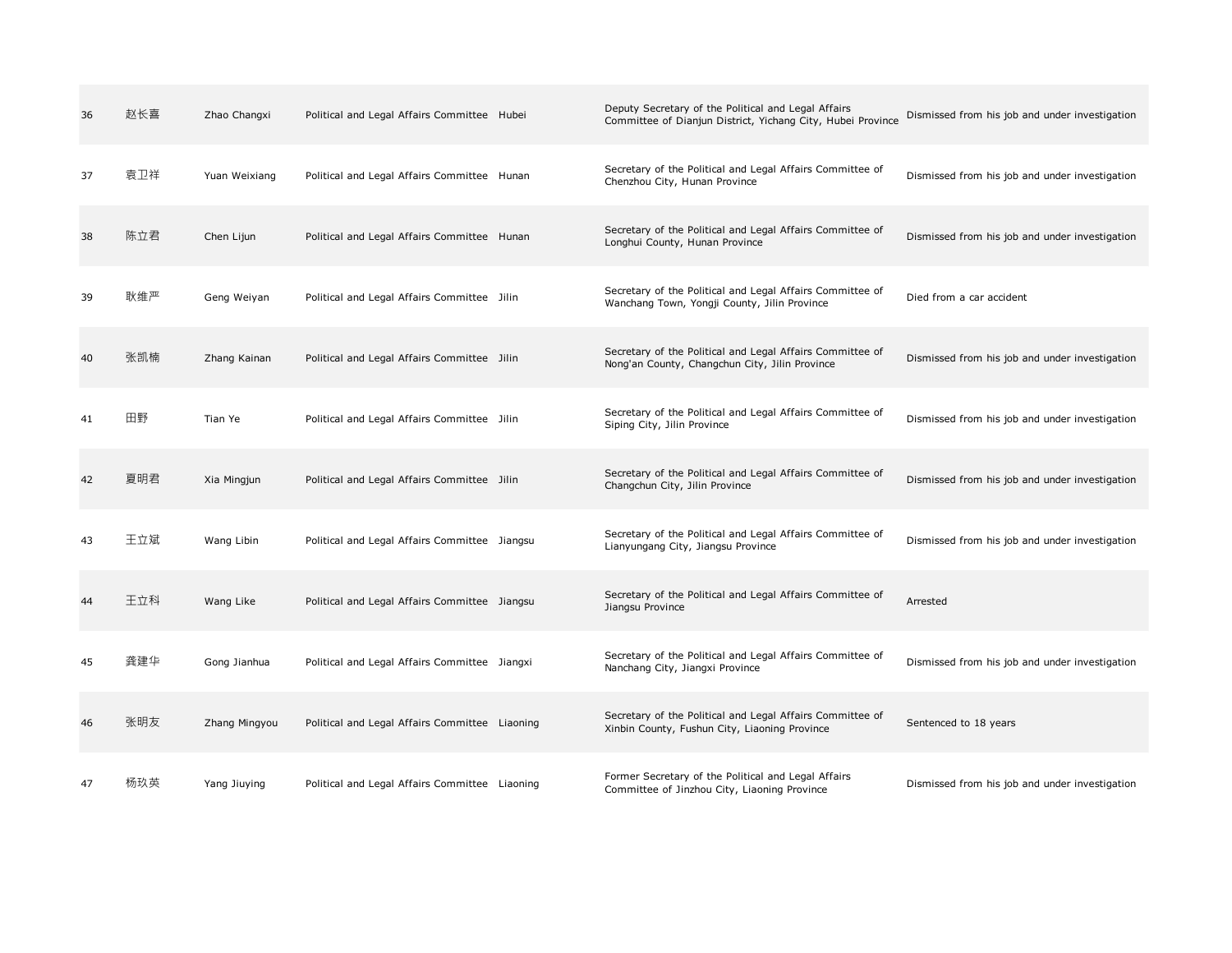| 48 | 尹逊      | Yin Xun                    | Political and Legal Affairs Committee Liaoning       | Secretary of the Political and Legal Affairs Committee of<br>Guta District, Jinzhou City, Liaoning Province              | Dismissed from his job and under investigation |
|----|---------|----------------------------|------------------------------------------------------|--------------------------------------------------------------------------------------------------------------------------|------------------------------------------------|
| 49 | 丛志鸿     | Cong Zhihong               | Political and Legal Affairs Committee Liaoning       | Deputy Secretary of the Political and Legal Affairs<br>Committee of Chaoyang City, Liaoning Province                     | Died after falling from a building             |
| 50 | 武国瑞     | Wu Guorui                  | Political and Legal Affairs Committee Inner Mongolia | Deputy Secretary of the Political and Legal Affairs<br>Committee of Inner Mongolia                                       | Dismissed from his job and under investigation |
| 51 | 李鹤      | Li He                      | Political and Legal Affairs Committee Inner Mongolia | Secretary of the Political and Legal Affairs Committee of<br>Hohhot City, Inner Mongolia                                 | Arrested                                       |
| 52 | 苏义拉巴图   | Suyi Rabatu                | Political and Legal Affairs Committee Inner Mongolia | Secretary of the Political and Legal Affairs Committee of<br>Sunite Right Banner, Inner Mongolia                         | Dismissed from his job and under investigation |
| 53 | 谢国旺     | Xie Guowang                | Political and Legal Affairs Committee Ningxia        | Deputy Secretary of the Political and Legal Affairs<br>Committee of Wuzhong City, Ningxia                                | Dismissed from his job and under investigation |
| 54 | 刘茂德等14名 | Liu Maode and 14<br>others | Political and Legal Affairs Committee Shandong       | Former Secretary of the Political and Legal Affairs<br>Committee of Weihai City, Shandong Province                       | Dismissed from his job and under investigation |
| 55 | 王行华     | Wang Xinghua               | Political and Legal Affairs Committee Shandong       | Secretary of the Political and Legal Affairs Committee of<br>Linyi City, Shandong Province                               | Dismissed from his job and under investigation |
| 56 | 王鹏      | Wang Peng                  | Political and Legal Affairs Committee Shandong       | Director of the Political and Legal Affairs Committee of<br>Weifang City, Shandong Province                              | Dismissed from his job and under investigation |
| 57 | 李小明     | Li Xiaoming                | Political and Legal Affairs Committee Shanxi         | Secretary of the Political and Legal Affairs Committee of<br>Luliang City, Shanxi Province                               | Dismissed from his job and under investigation |
| 58 | 卢炎      | Lu Yan                     | Political and Legal Affairs Committee Shanghai       | Secretary of the Political and Legal Affairs Committee of<br>Yangpu District, Shanghai                                   | Sentenced to 17 years                          |
| 59 | 陈敏      | Chen Min                   | Political and Legal Affairs Committee Sichuan        | Deputy Secretary of the Political and Legal Affairs<br>Committee of Pengshan District, Meishan City, Sichuan<br>Province | Dismissed from his job and under investigation |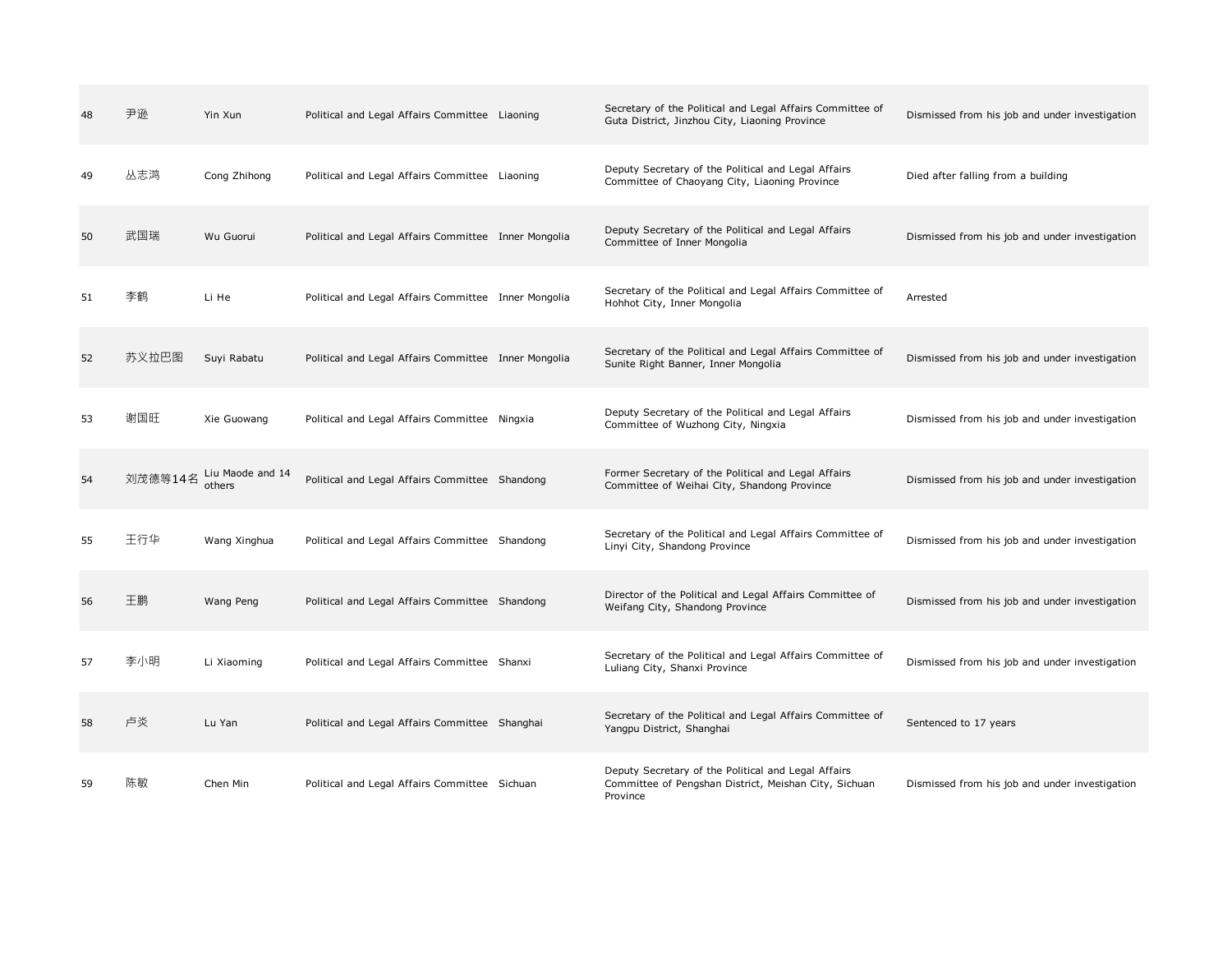| 60 | 鲜明凡 | Xian Mingfan  | Political and Legal Affairs Committee Sichuan   | Secretary of the Political and Legal Affairs Committee of<br>Yilong County, Sichuan Province                | Dismissed from his job and under investigation |
|----|-----|---------------|-------------------------------------------------|-------------------------------------------------------------------------------------------------------------|------------------------------------------------|
| 61 | 孙宝顺 | Sun Baoshun   | Political and Legal Affairs Committee Tianjin   | Secretary of the Political and Legal Affairs Committee of<br>Jinnan District, Tianjin                       | Dismissed from his job and under investigation |
| 62 | 李运峰 | Li Yunfeng    | Political and Legal Affairs Committee Tibet     | Deputy Secretary of the Political and Legal Affairs<br>Committee of Tibet                                   | Arrested                                       |
| 63 | 朱江  | Zhu Jiang     | Political and Legal Affairs Committee Tibet     | Secretary of the Political and Legal Affairs Committee of<br>Nyingchi, Tibet                                | Dismissed from his job and under investigation |
| 64 | 杨福林 | Yang Fulin    | Political and Legal Affairs Committee Xinjiang  | Former Secretary of the Political and Legal Affairs<br>Committee of Xinjiang                                | Dismissed from his job and under investigation |
| 65 | 孟凡刚 | Meng Fangang  | Political and Legal Affairs Committee Xinjiang  | Secretary of the Political and Legal Affairs Committee of<br>Hotan, Xinjiang                                | Dismissed from his job and under investigation |
| 66 | 缪毅  | Miao Yi       | Political and Legal Affairs Committee Xinjiang  | Secretary of the Political and Legal Affairs Committee of<br>Hami City, Xinjiang                            | Dismissed from his job and under investigation |
| 67 | 李正德 | Li Zhengde    | Political and Legal Affairs Committee Yunnan    | Secretary of the Political and Legal Affairs Committee of<br>Songming County, Kunming City, Yunnan Province | Suffered a stroke                              |
| 68 | 施洪甲 | Shi Hongjia   | Political and Legal Affairs Committee Yunnan    | Former Secretary of the Political and Legal Affairs<br>Committee of Qujing City, Yunnan Province            | Dismissed from his job and under investigation |
| 69 | 盛夏锋 | Sheng Xiafeng | Political and Legal Affairs Committee Zhejiang  | Secretary of the Political and Legal Affairs Committee of<br>Shengzhou, Shaoxing City, Zhejiang Province    | Dismissed from his job and under investigation |
| 70 | 江汛波 | Jiang Xunbo   | Political and Legal Affairs Committee Zhejiang  | Secretary of the Political and Legal Affairs Committee of<br>Quzhou City, Zhejiang Province                 | Indicted                                       |
| 71 | 李川  | Li Chuan      | Political and Legal Affairs Committee Chongqing | Secretary of the Political and Legal Affairs Committee of<br>Wansheng Economic Development Zone, Chongqing  | Dismissed from his job and under investigation |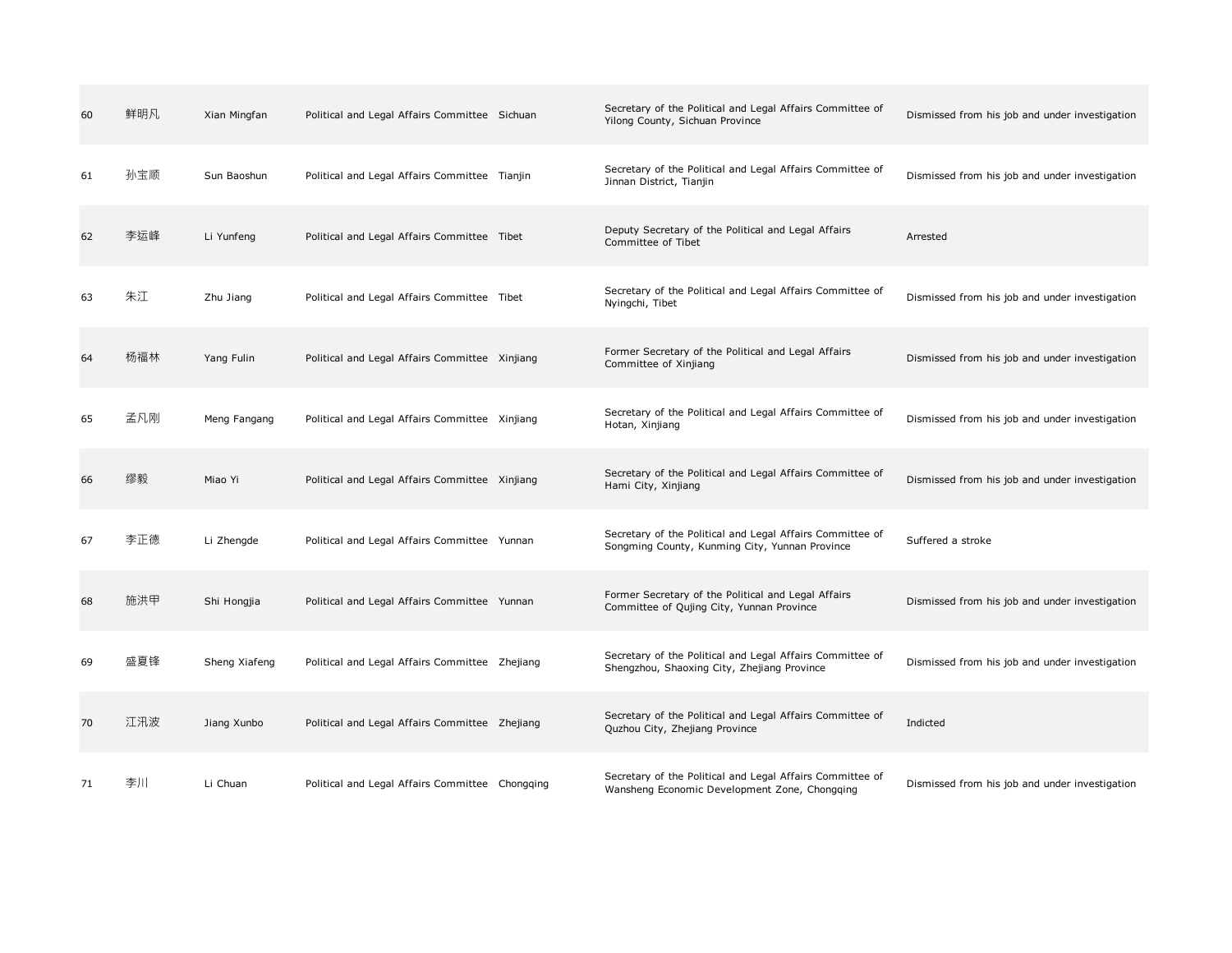| 72 | 彭波            | Peng Bo        | 610 Office |                    | Central Government Former Deputy Director of the Central 610 Office                                                                 | Dismissed from his job and under investigation |
|----|---------------|----------------|------------|--------------------|-------------------------------------------------------------------------------------------------------------------------------------|------------------------------------------------|
| 73 | 傅政华           | Fu Zhenghua    | 610 Office | Central Government | Former Minister of Justice of the Communist Party of China,<br>Director of the 610 Central Committee                                | Dismissed from his job and under investigation |
| 74 | 郭志贵           | Guo Zhigui     | 610 Office | Beijing            | Head of the 610 Office in Fangshan District, Beijing                                                                                | Wife developed breast cancer                   |
| 75 | 刘富强           | Liu Fugiang    | 610 Office | Hebei              | Former Director of 610 Office in Sanhe City, Hebei Province Wife's brother died                                                     |                                                |
| 76 | 马玉蝉           | Ma Yuchan      | 610 Office | Hebei              | Former Director of 610 Office in Hebei Province                                                                                     | Dismissed from his job and under investigation |
| 77 | 张成华           | Zhang Chenghua | 610 Office | Hebei              | Director of 610 Office of Shougang Machinery Factory in<br>Sanhe City, Hebei Province                                               | Died from cancer                               |
| 78 | 王福洪           | Wang Fuhong    | 610 Office | Hebei              | Director of 610 Office in Dachang County, Hebei Province                                                                            | Son sentenced to 12 years                      |
| 79 | 杨俊成           | Yang Juncheng  | 610 Office | Hebei              | Director of Village Security in Bazhou City, Hebei Province                                                                         | Suffered significant illness                   |
| 80 | 孙建国           | Sun Jianguo    | 610 Office | Henan              | Deputy director of the "Comprehensive Management Office'<br>of Henan Province                                                       | Dismissed from his job and under investigation |
| 81 | 刘文普           | Liu Wenpu      | 610 Office | Heilongjiang       | Director of Public Security of Dong'an Village, Harbin City,<br>Heilongjiang Province                                               | Slashed to death                               |
| 82 | 张大力 (张达<br>力) | Zhang Dali     | 610 Office | Heilongjiang       | Deputy Secretary of the Political and Legal Affairs<br>Committeeof Hegang City, Heilongjiang Province and<br>Director of 610 Office | Died from a disease                            |
| 83 | 李德会           | Li Dehui       | 610 Office | Hubei              | Deputy Director of 610 Office in Jingshan County, Hubei<br>Province                                                                 | Died from a car accident                       |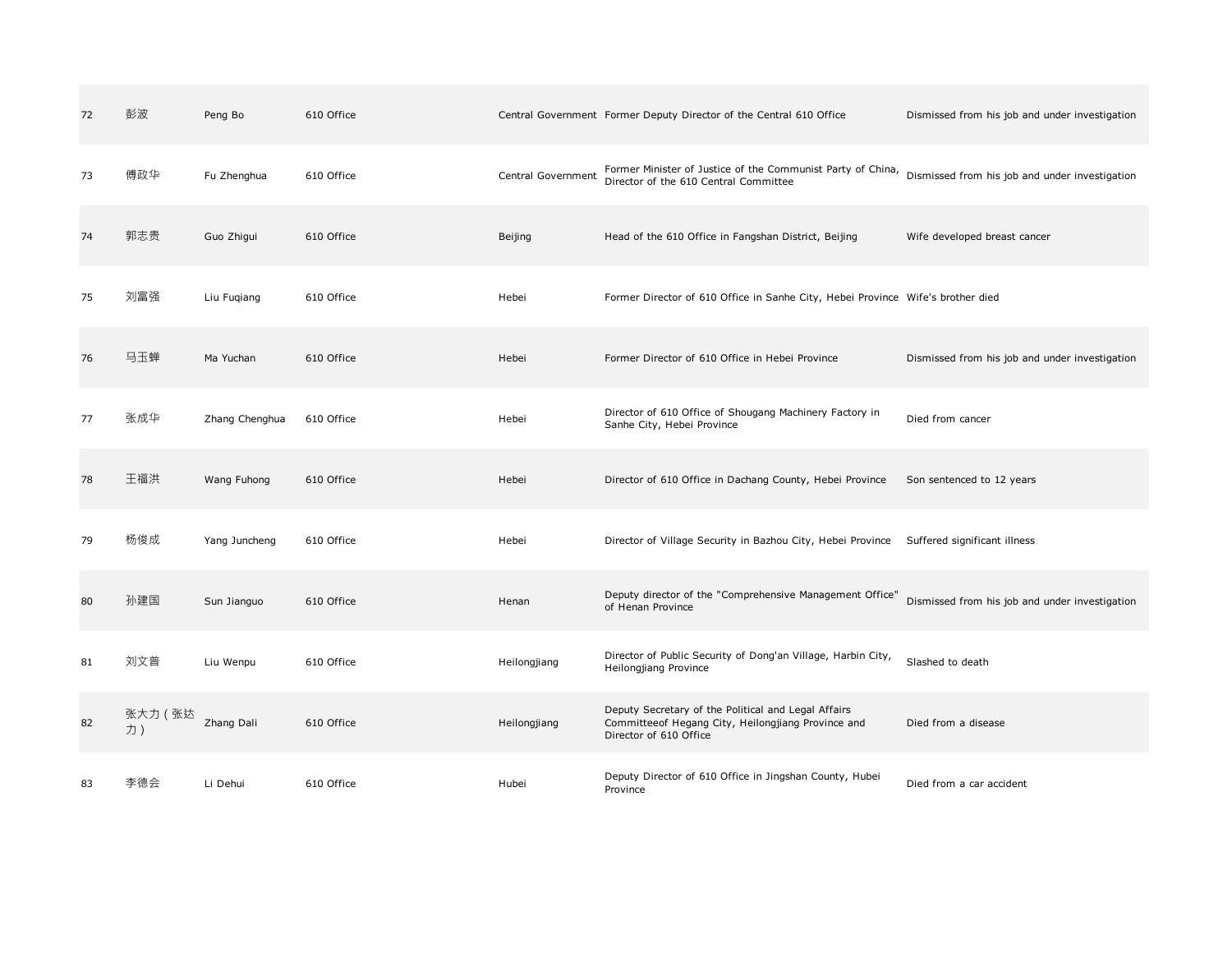| 84 | 叶新明 | Ye Xinming      | 610 Office | Hubei          | Former member of the Political and Legal Affairs<br>Committee of Hanyang District, Wuhan City, Hubei<br>Province, head of Hanyang Taojialing Brainwashing Center | Died from a disease                            |
|----|-----|-----------------|------------|----------------|------------------------------------------------------------------------------------------------------------------------------------------------------------------|------------------------------------------------|
| 85 | 阮明贵 | Ruan Minggui    | 610 Office | Hubei          | Deputy Secretary General of Xianning City, Hubei Province<br>and the second 610 Director of Xianning City                                                        | Died from cancer                               |
| 86 | 姚雄  | Yao Xiong       | 610 Office | Hubei          | Deputy Director of 610 Office in Xianning City, Hubei<br>Province                                                                                                | Suffered significant illness                   |
| 87 | 陈先汉 | Chen Xianhan    | 610 Office | Hubei          | Deputy Director of 610 Office in Xianning City, Hubei<br>Province                                                                                                | Suffered significant illness                   |
| 88 | 王光坤 | Wang Guangkun   | 610 Office | Hubei          | Deputy Director of 610 Office in Xianning City, Hubei<br>Province                                                                                                | Suffered significant illness                   |
| 89 | 周斌  | Zhou Bin        | 610 Office | Hubei          | Deputy Director of 610 Office in Xianning City, Hubei<br>Province                                                                                                | Suffered significant illness                   |
| 90 | 杜荣良 | Du Rongliang    | 610 Office | Jiangsu        | Deputy Director of the Public Security Bureau of Wuxi City,<br>Jiangsu Province, Chief of 610 Office                                                             | Dismissed from his job and under investigation |
| 91 | 漆洪庭 | Qi Hongting     | 610 Office | Jiangsu        | Former Director of the 610 Office of Huaian City, Jiangsu<br>Province, and Deputy Director of the Municipal Public<br>Security Bureau                            | Dismissed from his job and under investigation |
| 92 | 李凌宇 | Li Lingyu       | 610 Office | Inner Mongolia | Director of the 610 Office of Haraqin Banner, Chifeng City,<br>Inner Mongolia                                                                                    | Dismissed from his job and under investigation |
| 93 | 惠从冰 | Hui Congbing    | 610 Office | Shandong       | Deputy Secretary of the Provincial Political and Legal Affairs<br>Committee and Deputy Director of 610 Office of Shandong                                        | Dismissed from his job and under investigation |
| 94 | 张广孝 | Zhang Guangxiao | 610 Office | Shandong       | Former Deputy Director of the 610 Office and Deputy<br>Secretary of the Political and Legal Affairs Committee of<br>Weifang City, Shandong Province              | Dismissed from his job and under investigation |
| 95 | 门振亮 | Men Zhenliang   | 610 Office | Shandong       | Director of 610 Office of Yishui County, Shandong Province  Died from a disease                                                                                  |                                                |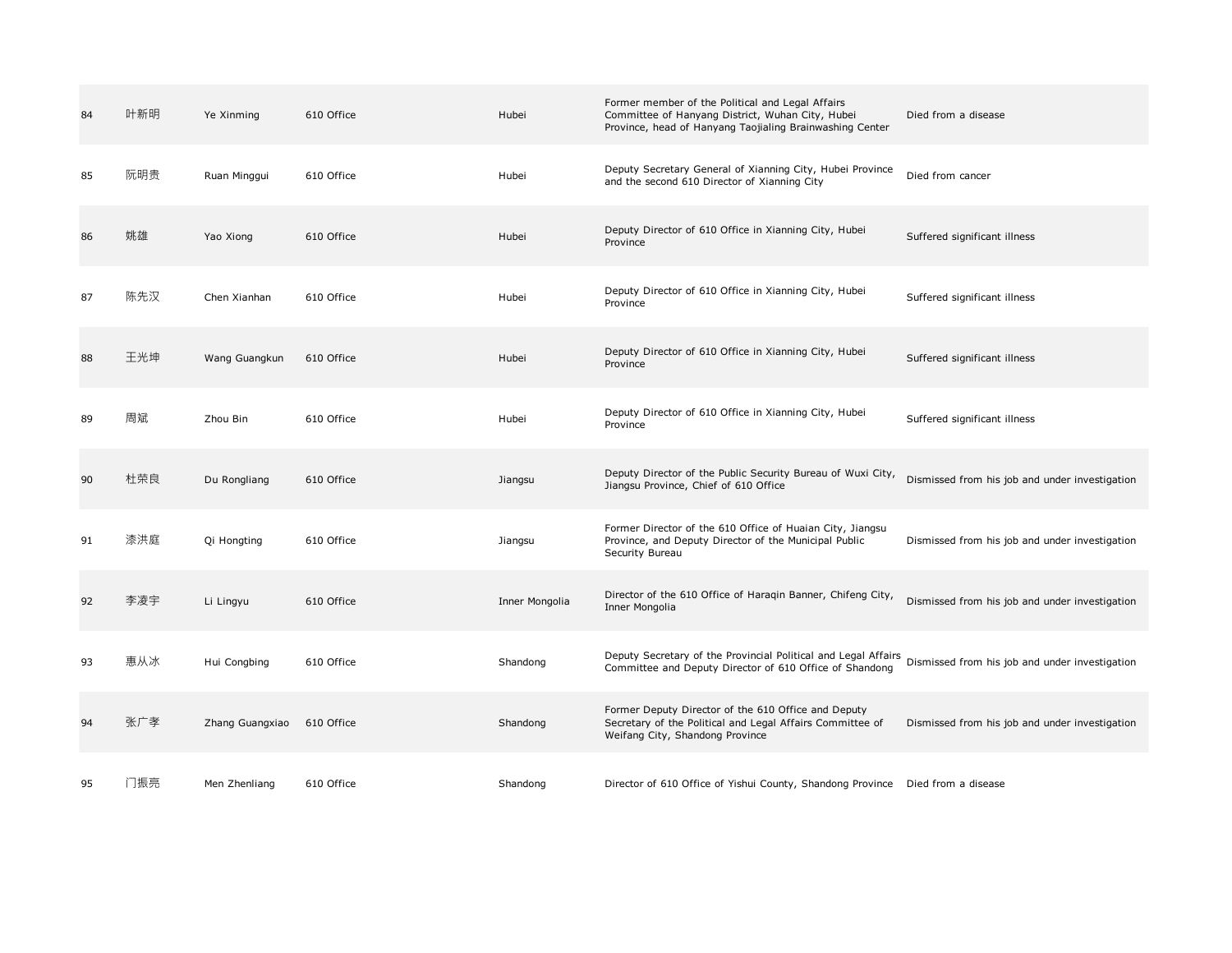| 96  | 李新良 | Li Xinliang    | 610 Office             | Shaanxi   | Director of 610 Office of Chang'an District, Xi'an, Shaanxi<br>Province                                                                                                                              | Dismissed from his job and under investigation |
|-----|-----|----------------|------------------------|-----------|------------------------------------------------------------------------------------------------------------------------------------------------------------------------------------------------------|------------------------------------------------|
| 97  | 廖维忠 | Liao Weizhong  | 610 Office             | Sichuan   | Director of 610 Office in Chengdu, Sichuan                                                                                                                                                           | Dismissed from his job and under investigation |
| 98  | 邢林  | Xing Lin       | 610 Office             | Sichuan   | Former 610 Office Director of Sichuan Province                                                                                                                                                       | Dismissed from his job and under investigation |
| 99  | 张利民 | Zhang Limin    | <b>Public Security</b> | Beijing   | Director of Public Security Bureau in Pinggu District, Beijing Dismissed from his job and under investigation                                                                                        |                                                |
| 100 | 王怀胜 | Wang Huaisheng | <b>Public Security</b> | Beijing   | Director of Pinggu Detention Center                                                                                                                                                                  | Dismissed from his job and under investigation |
| 101 | 黄伟廷 | Huang Weiting  | <b>Public Security</b> | Guangdong | Officer of Andun Police Station in Huizhou, Guangdong                                                                                                                                                | Injured in a car accident                      |
| 102 | 李会颖 | Li Huiying     | <b>Public Security</b> | Guangdong | Former member of the Standing Committee of the Yun'an<br>District Committee of Yunfu City, Guangdong Province and Suffered significant illness<br>Chief of Public Security                           |                                                |
| 103 | 童国周 | Tong Guozhou   | <b>Public Security</b> | Guangdong | Chief of the Political Security Section of the Public Security<br>Bureau of Yunan District, Yunfu, Guangdong                                                                                         | Died from cancer                               |
| 104 | 钟国荣 | Zhong Guorong  | <b>Public Security</b> | Guangdong | Chief of the Political Security Section of the Public Security<br>Bureau of Yunan District, Yunfu, Guangdong                                                                                         | Sentenced to prison                            |
| 105 | 黄桂攀 | Huang Guipan   | <b>Public Security</b> | Guangdong | Deputy director of the Yunan County Public Security Bureau<br>in Yunfu, Guangdong                                                                                                                    | Sentenced to prison                            |
| 106 | 钟明  | Zhong Ming     | <b>Public Security</b> | Guangdong | Deputy Mayor of Chaozhou City, Guangdong, Director of the<br>Public Security Bureau, Deputy Secretary of the Political and Dismissed from his job and under investigation<br>Legal Affairs Committee |                                                |
| 107 | 梁进海 | Liang Jinhai   | <b>Public Security</b> | Guangdong | Deputy Mayor and Director of Public Security Bureau of<br>Yangjiang City, Guangdong                                                                                                                  | Dismissed from his job and under investigation |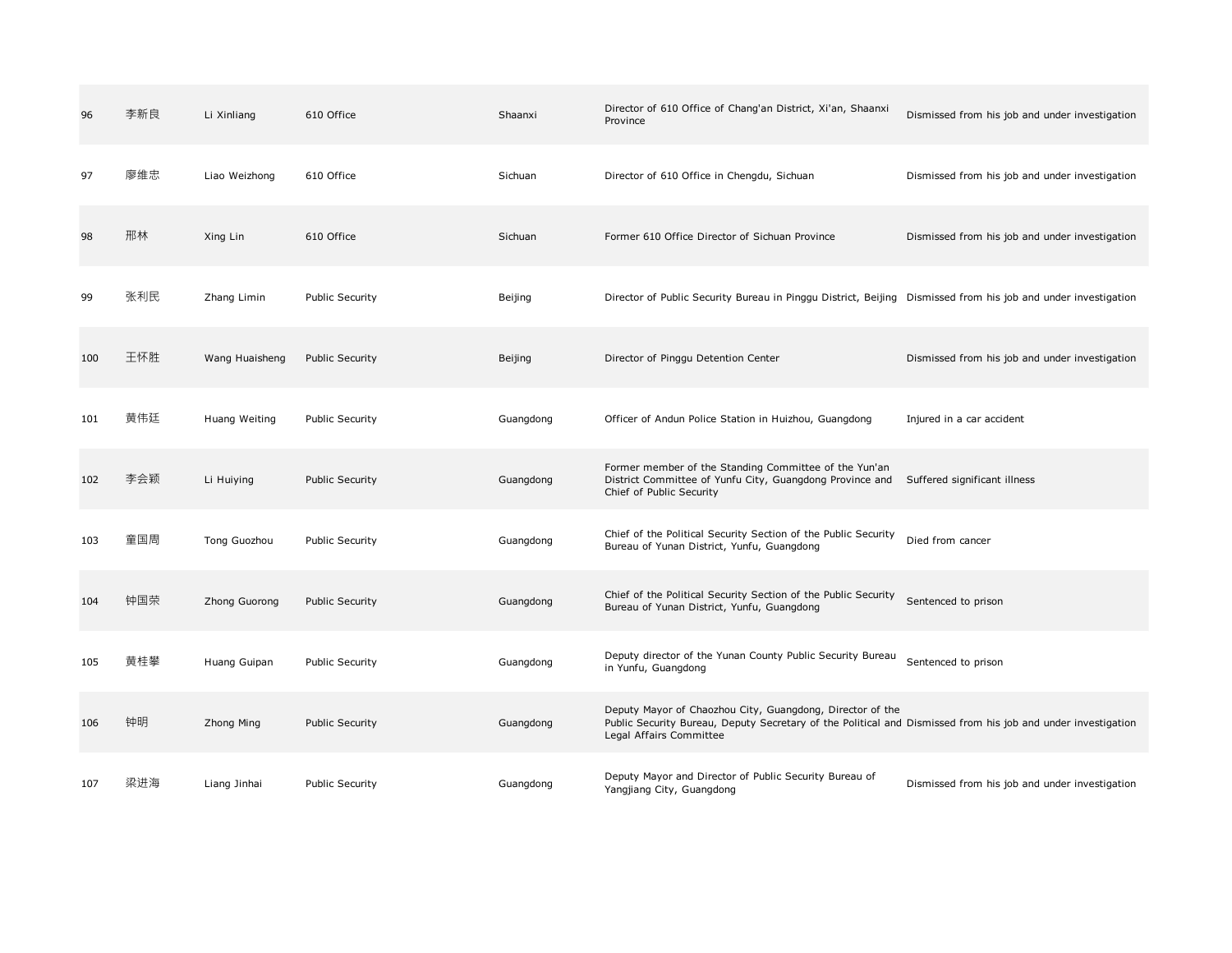| 108 | 张荣辉 | Zhang Ronghui     | Public Security        | Guangdong | Former Deputy Director of the Department of Justice of<br>Guangdong Province, Director of Zhanjiang Public Security<br>Bureau | Dismissed from his job and under investigation |
|-----|-----|-------------------|------------------------|-----------|-------------------------------------------------------------------------------------------------------------------------------|------------------------------------------------|
| 109 | 杨文伟 | Yang Wenwei       | <b>Public Security</b> | Guangdong | Director of the former Gaozhou Municipal Public Security<br>Bureau, Maoming, Guangdong                                        | Dismissed from his job and under investigation |
| 110 | 郑英彪 | Zheng Yingbiao    | <b>Public Security</b> | Guangdong | Director of Guandu Police Station, Guangdong                                                                                  | Dismissed from his job and under investigation |
| 111 | 周沛涛 | Zhou Peitao       | Public Security        | Guangdong | Former Director of Chengbei Police Station, Guangdong                                                                         | Dismissed from his job and under investigation |
| 112 | 黄东刚 | Huang Donggang    | <b>Public Security</b> | Guangxi   | Deputy Director of Qinzhou City Public Security Bureau,<br>Guangxi Province                                                   | Dismissed from his job and under investigation |
| 113 | 宋顺勇 | Song Shunyong     | <b>Public Security</b> | Hainan    | Former Inspector of Hainan Provincial Public Security<br>Department                                                           | Dismissed from his job and under investigation |
| 114 | 贾瑞芹 | Jia Ruigin        | <b>Public Security</b> | Hebei     | Former Deputy Director and Prison Doctor of Mancheng<br>District Detention Center, Baoding City, Hebei Province               | Injured in a car accident                      |
| 115 | 孙永业 | Sun Yongye        | <b>Public Security</b> | Hebei     | Former instructor at Shenxing Town Police Station,<br>Mancheng District, Baoding City, Hebei Province                         | Stabbed to death                               |
| 116 | 乔元如 | Qiao Yuanru       | <b>Public Security</b> | Hebei     | Director of Dingxing County Detention Center, Baoding,<br>Hebei                                                               | Died from a disease                            |
| 117 | 刘文占 | Liu Wenzhan       | <b>Public Security</b> | Hebei     | Former Secretary and Director of the Party Committee of<br>the Public Security Bureau of Laishui County, Baoding,<br>Hebei    | Indicted                                       |
| 118 | 唐国利 | <b>Tang Guoli</b> | <b>Public Security</b> | Hebei     | Captain of Domestic Security Office in Yunhe District,<br>Cangzhou City, Hebei Province                                       | Dismissed from his job                         |
| 119 | 张洪桢 | Zhang Hongzhen    | <b>Public Security</b> | Hebei     | Former Director of Police Station, Cui'erzhuang Town, Cang<br>County, Cangzhou, Hebei                                         | Sentenced to 6.5 years                         |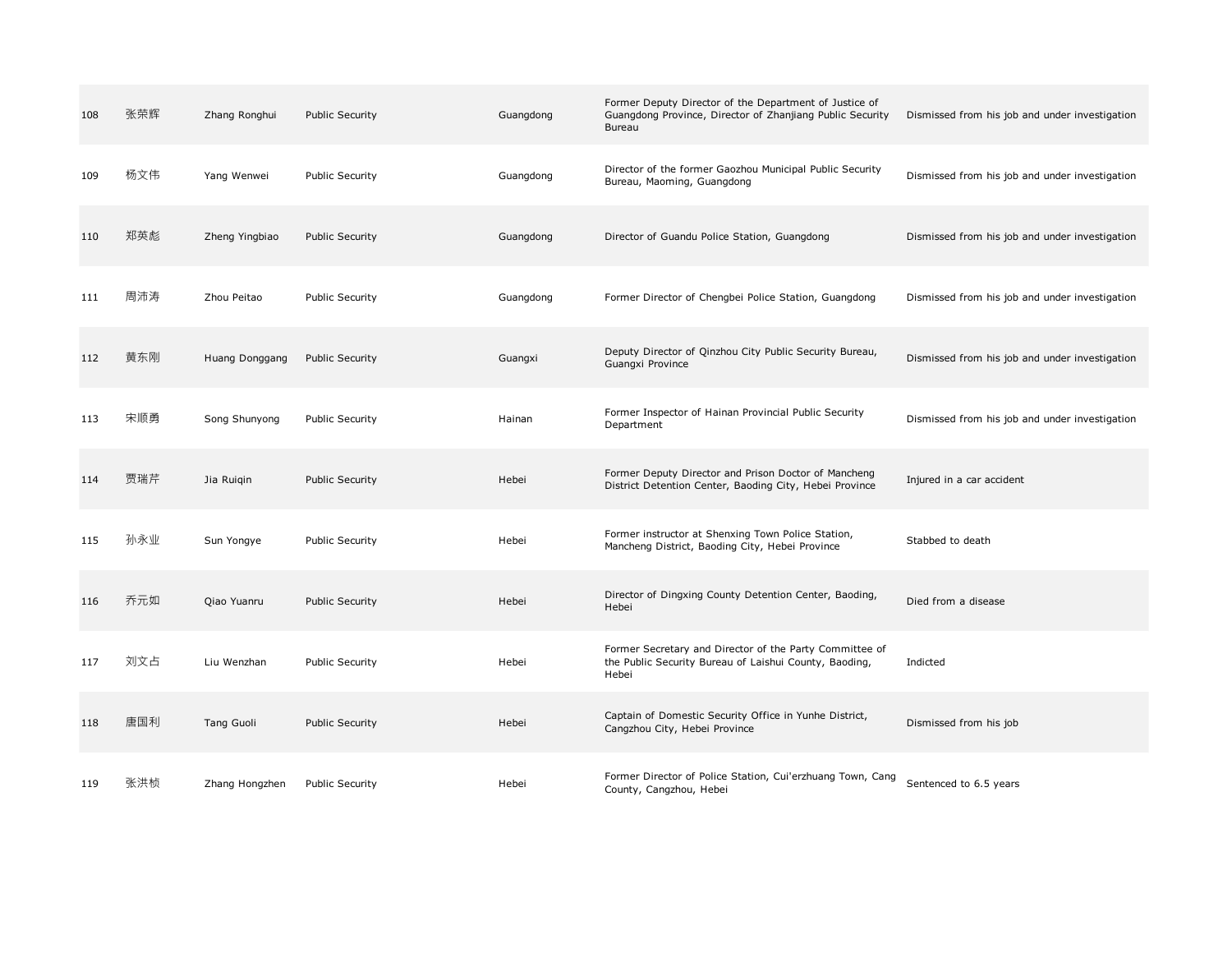| 120 | 杨庆社   | Yang Qingshe           | <b>Public Security</b> | Hebei | Deputy Director of the Public Security Bureau of Yongnian<br>District, Handan City, Hebei Province                                   | Arrested                                       |
|-----|-------|------------------------|------------------------|-------|--------------------------------------------------------------------------------------------------------------------------------------|------------------------------------------------|
| 121 | 杨庆社妻子 | Yang Qingshe's<br>wife | <b>Public Security</b> | Hebei | Office of the police station of Linmingguan Town, Yongnian<br>District, Handan, Hebei                                                | Arrested                                       |
| 122 | 哈福龙   | Ha Fulong              | <b>Public Security</b> | Hebei | Former Deputy Chief of National Security Brigade of Qian'an Dismissed from his job<br>City, Tangshan, Hebei                          |                                                |
| 123 | 董君彪   | Dong Junbiao           | <b>Public Security</b> | Hebei | Deputy Director of Qianxi County Public Security Bureau,<br>Tangshan, Hebei                                                          | Suffered significant illness                   |
| 124 | 刘金良   | Liu Jinliang           | Public Security        | Hebei | Deputy Mayor of Fengrun District Government, Tangshan<br>City, Hebei Province, Director of District Public Security<br><b>Bureau</b> | Dismissed from his job and under investigation |
| 125 | 赵明智   | Zhao Mingzhi           | <b>Public Security</b> | Hebei | Former Deputy Director of Public Security Bureau in Sanhe<br>City, Hebei Province                                                    | Sentenced to 6.5 years                         |
| 126 | 孙旭文   | Sun Xuwen              | Public Security        | Hebei | Former Deputy Director of Public Security Bureau in Sanhe<br>City, Hebei Province                                                    | Sentenced to 7.5 years                         |
| 127 | 唐连栋   | Tang Liandong          | <b>Public Security</b> | Hebei | Head of Criminal Investigation Division of Public Security<br>Bureau in Sanhe City, Hebei Province                                   | Sentenced to 6.5 years                         |
| 128 | 辛军    | Xin Jun                | <b>Public Security</b> | Hebei | Deputy Director of Xicheng Police Station in Sanhe City,<br>Hebei Province                                                           | Sentenced to 6 years                           |
| 129 | 康俊宇   | Kang Junyu             | <b>Public Security</b> | Hebei | Political Commissar of the Police Department of Sanhe City, Son died in a car accident<br>Hebei Province                             |                                                |
| 130 | 祁晓全   | Qi Xiaoquan            | Public Security        | Hebei | Officer of Yanjiao Police Station of Sanhe City, Hebei<br>Province                                                                   | Son died in a car accident                     |
| 131 | 许振霞   | Xu Zhenxia             | <b>Public Security</b> | Hebei | Deputy Director of Public Security Bureau in Shijiazhuang<br>City, Hebei Province                                                    | Dismissed from his job and under investigation |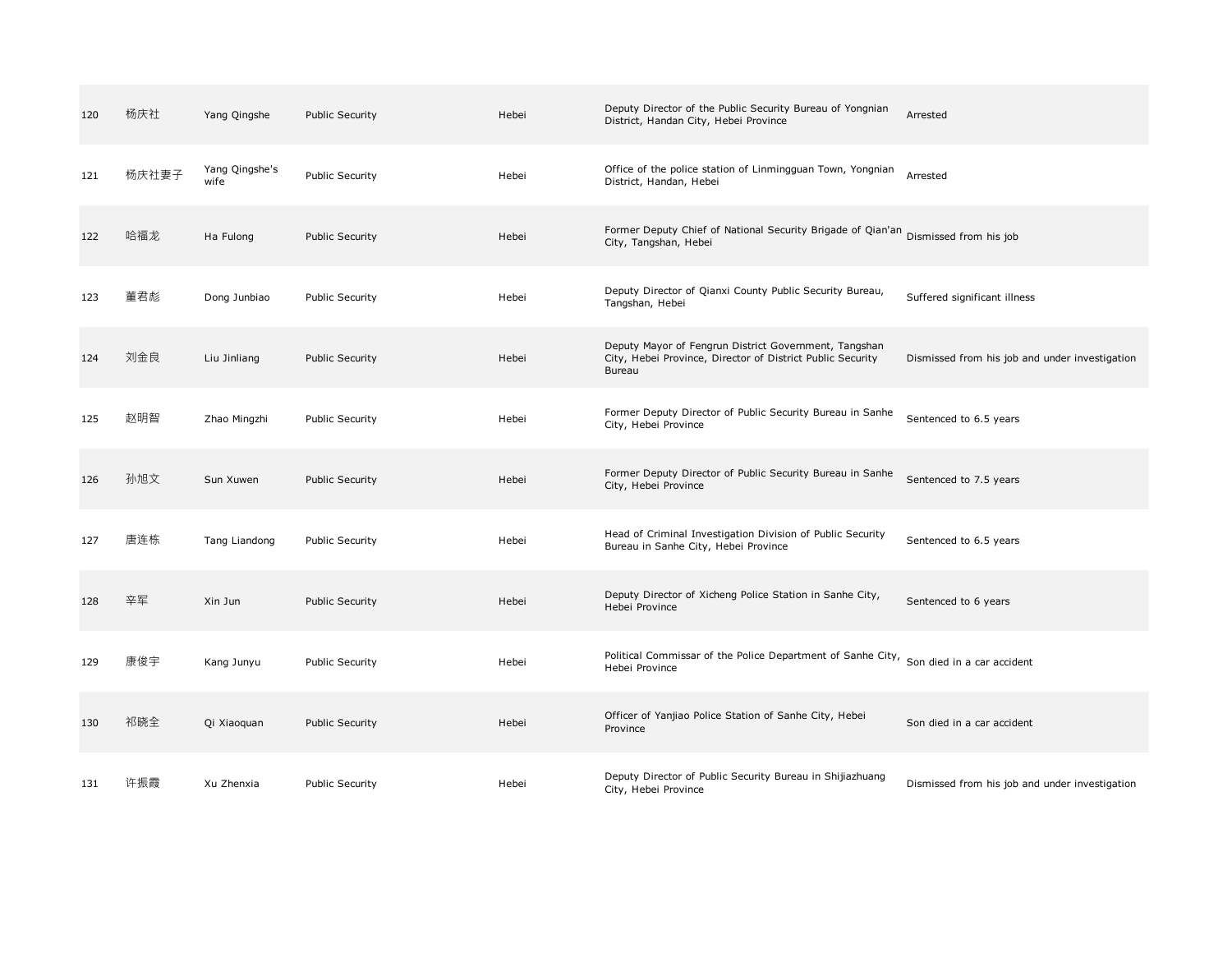| 132 | 张岐岗 | Zhang Qigang  | <b>Public Security</b> | Hebei        | Deputy Director of Public Security Bureau in Shijiazhuang<br>City, Hebei Province                                                                                                                                  | Dismissed from his job and under investigation |
|-----|-----|---------------|------------------------|--------------|--------------------------------------------------------------------------------------------------------------------------------------------------------------------------------------------------------------------|------------------------------------------------|
| 133 | 陈志刚 | Chen Zhigang  | <b>Public Security</b> | Hebei        | Director of Public Security Bureau in Zhao County,<br>Shijiazhuang City, Hebei Province                                                                                                                            | Dismissed from his job and under investigation |
| 134 | 程蔚青 | Cheng Weiging | <b>Public Security</b> | Hebei        | Secretary of the Party Committee and Director of the Public<br>Security Bureau of Zhangjiakou City, Hebei Province                                                                                                 | Suffered significant illness                   |
| 135 | 高全平 | Gao Quanping  | <b>Public Security</b> | Hebei        | Chief of the First Section of the Public Security Bureau of<br>Chicheng County, Zhangjiakou City, Hebei Province                                                                                                   | Son died                                       |
| 136 | 王顺义 | Wang Shunyi   | <b>Public Security</b> | Hebei        | Captain of the criminal police team of Chicheng County<br>Public Security Bureau in Zhangjiakou City, Hebei Province                                                                                               | Arrested                                       |
| 137 | 马劲松 | Ma Jinsong    | <b>Public Security</b> | Hebei        | Deputy magistrate and director of the Public Security<br>Bureau of Chicheng County, Zhangjiakou City, Hebei<br>Province                                                                                            | Received a warning at work                     |
| 138 | 李军信 | Li Junxin     | Public Security        | Henan        | Deputy Mayor of Luohe City, Henan Province, Director of<br>the Municipal Public Security Bureau, Former Deputy<br>Director of Reeducation Through Labor under the Henan<br>Provincial Department of Justice Bureau | Dismissed from his job and under investigation |
| 139 | 杨国平 | Yang Guoping  | <b>Public Security</b> | Henan        | Deputy Director of the Public Security Bureau of Kaifeng<br>City, Henan Province                                                                                                                                   | Dismissed from his job and under investigation |
| 140 | 韩保强 | Han Baoqiang  | <b>Public Security</b> | Henan        | Deputy Director of the Public Security Bureau of Anyang<br>City, Henan Province                                                                                                                                    | Dismissed from his job and under investigation |
| 141 | 李茂山 | Li Maoshan    | <b>Public Security</b> | Heilongjiang | Director of Ranghulu Police Station, Daging City,<br>Heilongjiang Province                                                                                                                                         | Dismissed from his job and under investigation |
| 142 | 常建民 | Chang Jianmin | <b>Public Security</b> | Heilongjiang | Director of Shengli Town Police Station, Bin County, Harbin<br>City, Heilongjiang Province                                                                                                                         | Arrested                                       |
| 143 | 韩丰  | Han Feng      | <b>Public Security</b> | Heilongjiang | Deputy Director of Xiangfang Police Station, Harbin City,<br>Heilongjiang Province                                                                                                                                 | Dismissed from his job and under investigation |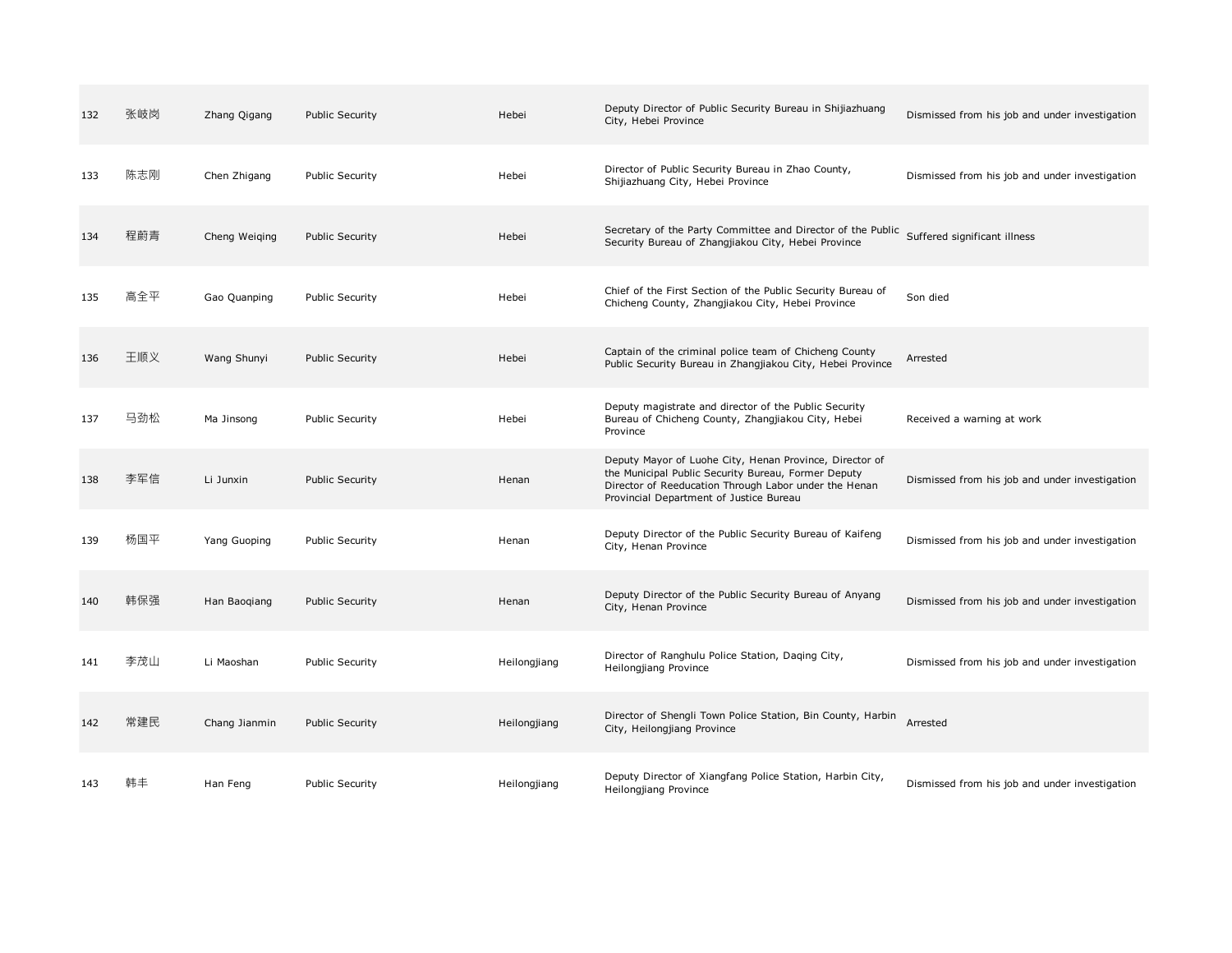| 144 | 孙延斌 | Sun Yanbin      | <b>Public Security</b> | Heilongjiang | Former Deputy Head of Public Information Network Security<br>Supervision Detachment of Harbin Public Security Bureau,<br>Heilongjiang | Dismissed from his job and under investigation |
|-----|-----|-----------------|------------------------|--------------|---------------------------------------------------------------------------------------------------------------------------------------|------------------------------------------------|
| 145 | 孙玉庆 | Sun Yuging      | Public Security        | Heilongjiang | Political Commissar of the Household Administration<br>Detachment of the Public Security Bureau of Harbin,<br>Heilongjiang            | Dismissed from his job and under investigation |
| 146 | 李迎臣 | Li Yingchen     | <b>Public Security</b> | Heilongjiang | Deputy Director of Xing'an Branch of Hegang City,<br>Heilongjiang Province                                                            | Died from a disease                            |
| 147 | 李树林 | Li Shulin       | Public Security        | Heilongjiang | Former Director of Hegang City Detention Center,<br>Heilongjiang Province                                                             | Son died from a disease                        |
| 148 | 赵荣洲 | Zhao Rongzhou   | <b>Public Security</b> | Heilongjiang | Deputy Director of Hegang Municipal Public Security Bureau, Son died from a disease<br>Heilongjiang Province                          |                                                |
| 149 | 徐玉亭 | Xu Yuting       | Public Security        | Heilongjiang | Deputy Director of Xing'an Police Station, Hegang City,<br>Heilongjiang Province                                                      | Died from cancer                               |
| 150 | 张原  | Zhang Yuan      | Public Security        | Heilongjiang | Officer of Tiexi Police Station, Hegang City, Heilongjiang<br>Province                                                                | Diagnosed with cancer                          |
| 151 | 邬本洪 | Wu Benhong      | Public Security        | Heilongjiang | Chief of Legal Affairs Section, Hegang Municipal Bureau of<br>Industry and Agriculture                                                | Dismissed from his job                         |
| 152 | 杨振方 | Yang Zhenfang   | <b>Public Security</b> | Heilongjiang | Former Director of Xinnan Police Station of Hegang City,<br>Heilongjiang Province                                                     | Sentenced to prison and dismissed from his job |
| 153 | 姜金胜 | Kang Jinsheng   | Public Security        | Heilongjiang | Captain of Hegang City Criminal Police Squadron,<br>Heilonjiang Province                                                              | Sentenced to prison and dismissed from his job |
| 154 | 张长青 | Zhang Changging | <b>Public Security</b> | Heilongjiang | Captain of Hegang Domestic Security Office, Heilongjiang<br>Province                                                                  | Demoted                                        |
| 155 | 袁陆鹰 | Yuan Luying     | <b>Public Security</b> | Heilongjiang | Officer of Nanyi Police Station in Hegang City, Heilongjiang<br>Province                                                              | Sentenced to prison                            |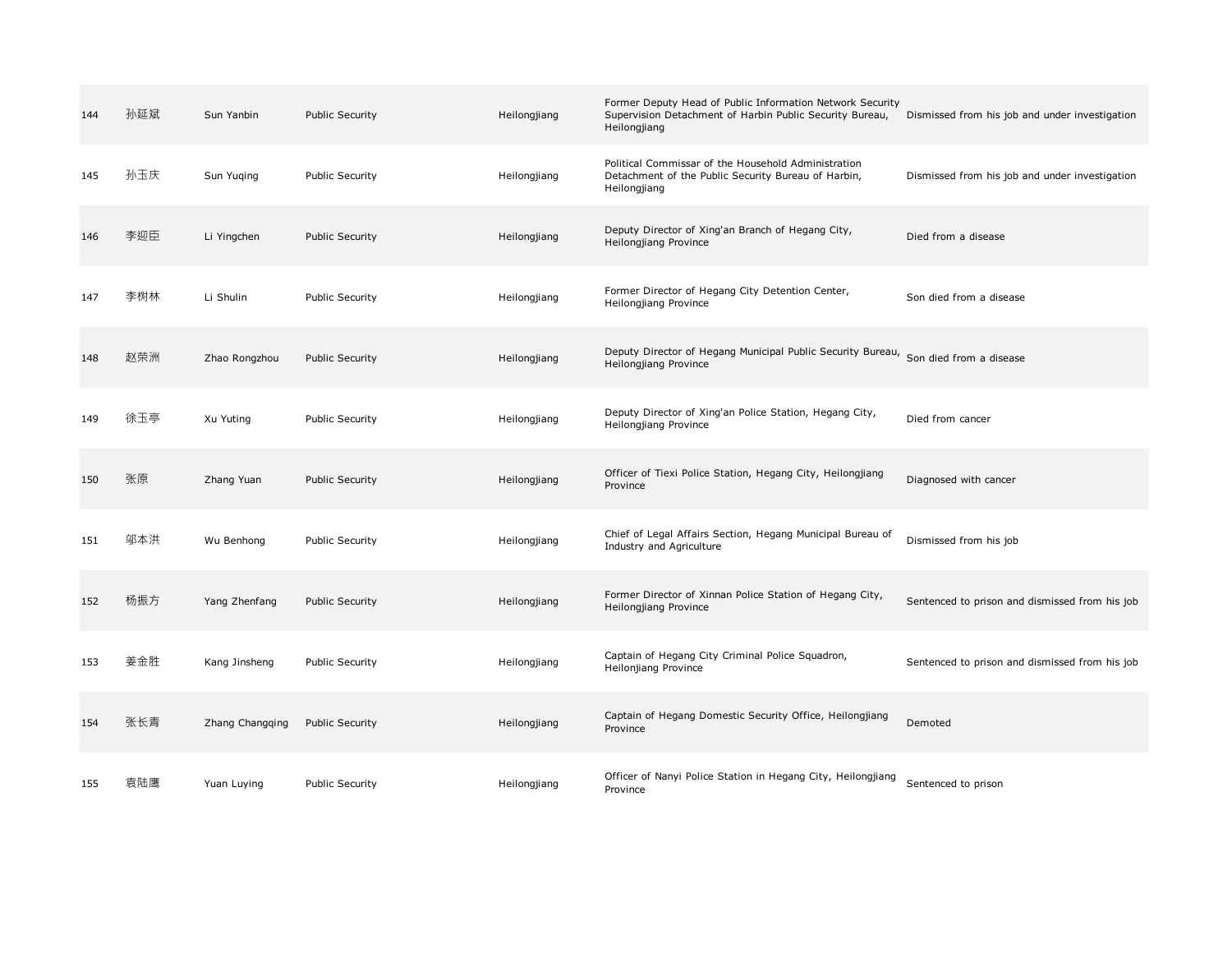| 156 | 徐德文 | Xu Dewen       | Public Security        | Heilongjiang | Deputy Director of the Public Security Bureau of Jixi City,<br>Heilongjiang Province                                       | Dismissed from his job and under investigation |
|-----|-----|----------------|------------------------|--------------|----------------------------------------------------------------------------------------------------------------------------|------------------------------------------------|
| 157 | 尚洪军 | Shang Hongjun  | <b>Public Security</b> | Heilongjiang | Instructor of Fendou Police Station, Jiamusi City,<br>Heilongjiang Province                                                | Died from a disease                            |
| 158 | 张士强 | Zhang Shiqiang | <b>Public Security</b> | Heilongjiang | Deputy Chief of Linkou County Public Security Bureau,<br>Mudanjiang City, Heilongjiang Province                            | Injured in an accident                         |
| 159 | 邵连营 | Shao Lianying  | <b>Public Security</b> | Heilongjiang | Senior Sergeant of Yichun City Public Security Bureau,<br>Heilongjiang Province                                            | Dismissed from his job and under investigation |
| 160 | 张庆弟 | Zhang Qingdi   | <b>Public Security</b> | Heilongjiang | Deputy Director of Jinshantun District Public Security<br>Bureau, Yichun City, Heilongjiang Province                       | Died from cancer                               |
| 161 | 鲁军  | Lu Jun         | Public Security        | Hubei        | Director of Chengzhong Police Station, Xiaonan District,<br>Xiaogan City, Hubei Province                                   | Dismissed from his job                         |
| 162 | 袁涛  | Yuan Tao       | <b>Public Security</b> | Hubei        | Officer of tBalitu Development Zone Police Station in<br>Jingmen City, Hubei Province                                      | Injured in a car accident                      |
| 163 | 刘国和 | Liu Guohe      | Public Security        | Hubei        | Officer of Xinjie Town Police Station, Xianning City, Hubei<br>Province                                                    | Died from cancer                               |
| 164 | 万辉  | Wanhui         | Public Security        | Hubei        | Director of Xinjie Town Police Station, Xianning City, Hubei<br>Province                                                   | Arrested                                       |
| 165 | 程然  | Cheng Ran      | <b>Public Security</b> | Hubei        | Police Station of Xinjie Township, Xianning, Hubei Province Arrested                                                       |                                                |
| 166 | 刘菊生 | Liu Jusheng    | <b>Public Security</b> | Hubei        | Former Deputy Party Secretary of Wuhan Public Security<br>Bureau, Hubei Province                                           | Dismissed from his job and under investigation |
| 167 | 王全胜 | Wang Quansheng | <b>Public Security</b> | Hubei        | Deputy Head of Xiling District and Director of Xiling<br>Municipal Public Security Bureau, Yichang City, Hubei<br>Province | Dismissed from his job and under investigation |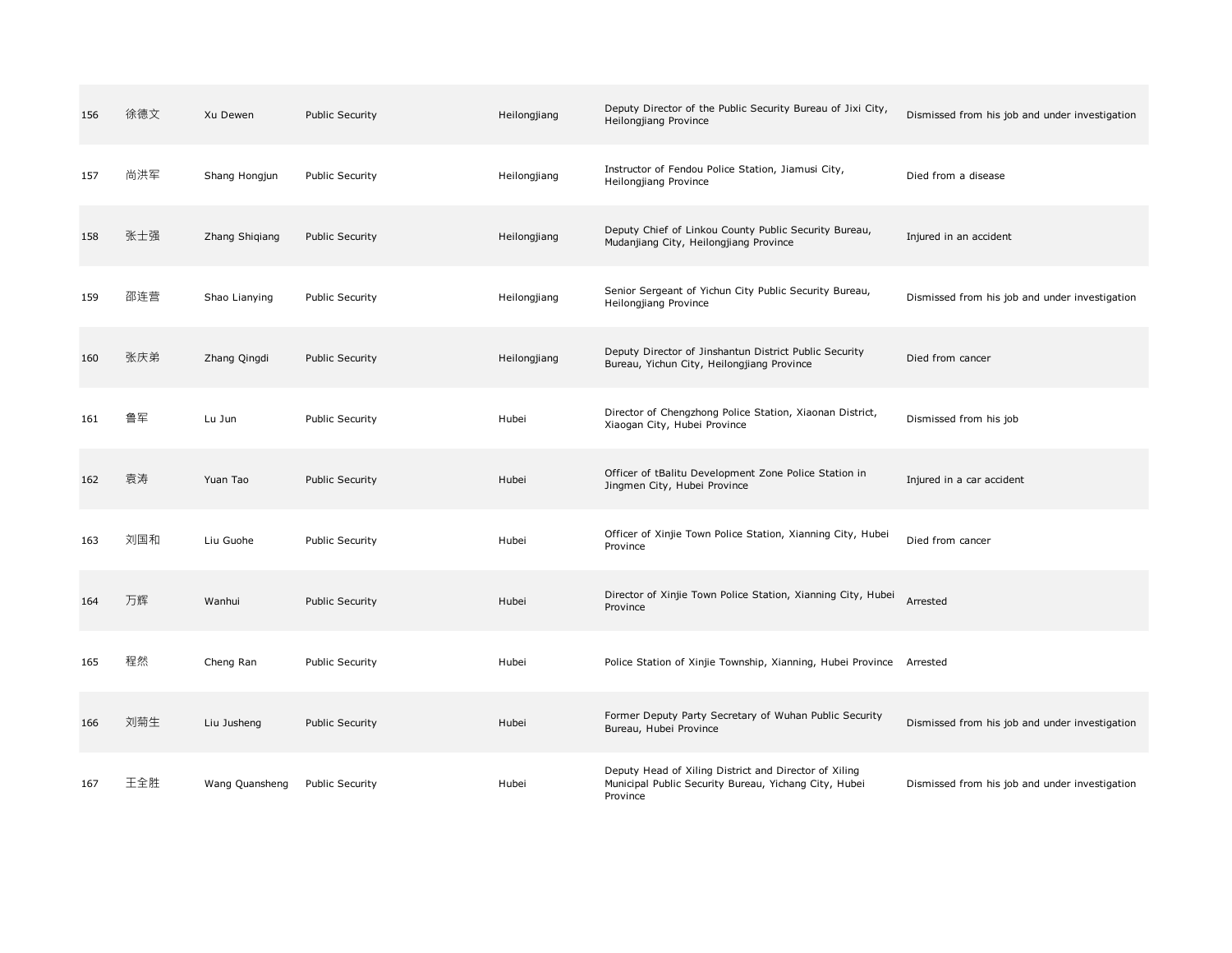| 168 | 邓宏钦 | Deng Hongqin   | <b>Public Security</b> | Hubei        | Director of High-tech Zone Public Security Bureau of<br>Yichang City, Hubei Province                        | Sentenced to 5 years and 8 months              |
|-----|-----|----------------|------------------------|--------------|-------------------------------------------------------------------------------------------------------------|------------------------------------------------|
| 169 | 申明海 | Shen Minghai   | <b>Public Security</b> | Hubei        | Director of Dianjun District Police Station, Yichang City,<br>Hubei Province                                | Dismissed from his job and under investigation |
| 170 | 郑寿智 | Zheng Shouzhi  | <b>Public Security</b> | Hubei        | Director of Wufeng County Public Security Bureau, Yichang<br>City, Hubei Province                           | Dismissed from his job and under investigation |
| 171 | 李贵平 | Li Guiping     | <b>Public Security</b> | Hubei        | Deputy Director of Macheng City Public Security Bureau,<br>Hubei Province                                   | Sentenced to 7 years                           |
| 172 | 高磊  | Gao Lei        | <b>Public Security</b> | Hunan        | Director of Bailutang Police Station, Chenzhou City, Hunan<br>Province                                      | Dismissed from his job and under investigation |
| 173 | 谷陆文 | Gu Luwen       | <b>Public Security</b> | Hunan        | Former Director of Yongxing County Public Security Bureau,<br>Hunan Province                                | Dismissed from his job and under investigation |
| 174 | 李湘江 | Li Xiangjiang  | <b>Public Security</b> | Hunan        | Deputy Director of Changsha City Public Security Bureau,<br>Hunan Province                                  | Dismissed from his job and under investigation |
| 175 | 刘洪伟 | Liu Hongwei    | <b>Public Security</b> | Jilin        | Deputy Mayor of Chaoyang District and Director of Public<br>Security Bureau, Changchun City, Jilin Province | Dismissed from his job and under investigation |
| 176 | 钱孔亮 | Qian Kongliang | <b>Public Security</b> | Jilin        | Deputy Mayor and Chief of Public Security of Daan City,<br>Jilin Province                                   | Dismissed from his job                         |
| 177 | 张怀乾 | Zhang Huaigan  | <b>Public Security</b> | Jilin        | Deputy Director of the Public Security Bureau of Daan City,<br>Jilin Province                               | Dismissed from his job and under investigation |
| 178 | 李子木 | Li Zimu        | <b>Public Security</b> | <b>Jilin</b> | Deputy Captain of Domestic Security Office, Daan City, Jilin Diagnosed with cancer<br>Province              |                                                |
| 179 | 纪凯平 | Ji Kaiping     | <b>Public Security</b> | Jilin        | Chairman of Tonghua CPPCC and Former Director of<br>Municipal Public Security Bureau, Jilin Province        | Dismissed from his job and under investigation |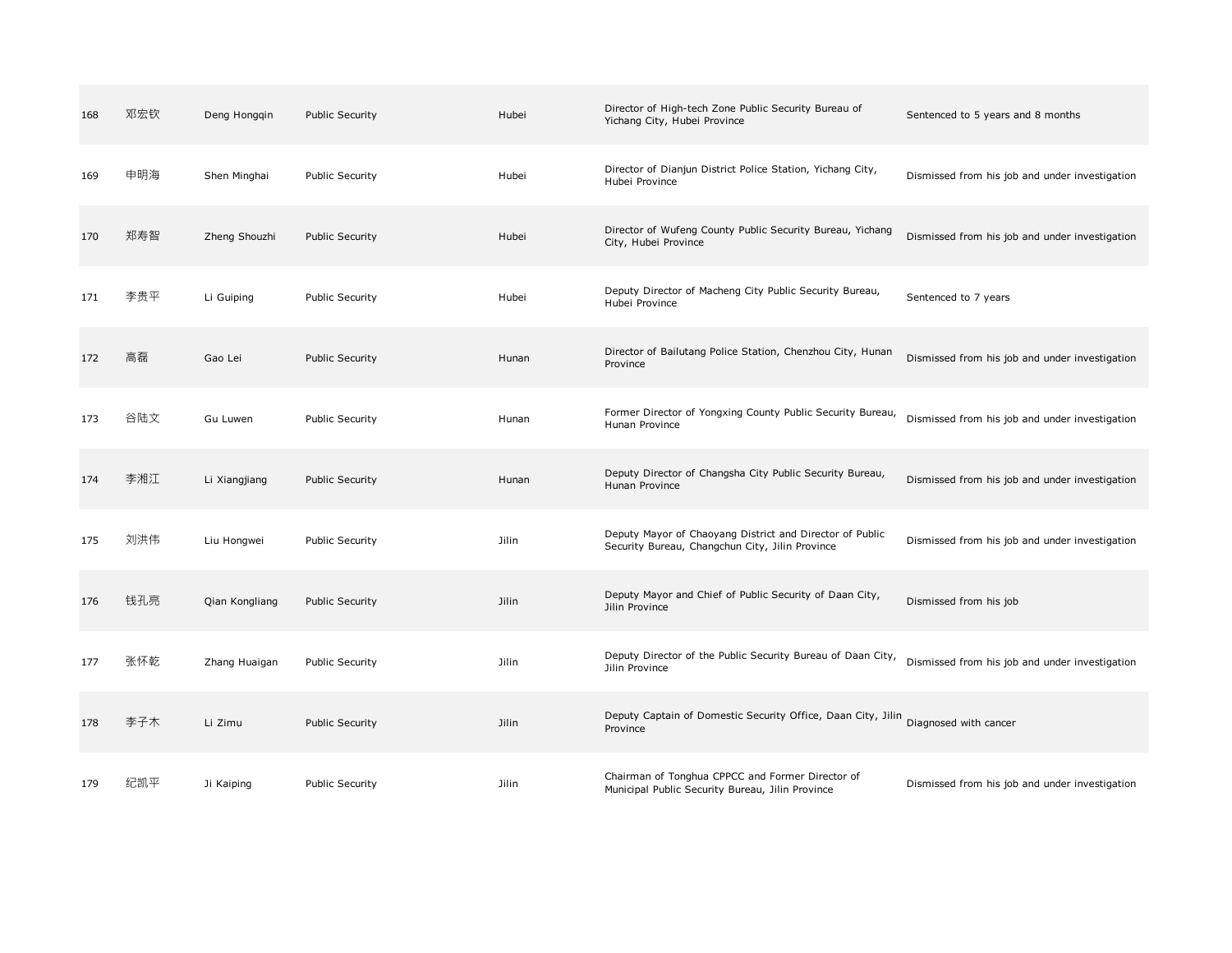| 180 | 叶国兵 | Ye Guobing   | <b>Public Security</b> | Jiangxi  | Deputy Director of Jiangxi Provincial Public Security<br>Department                                                                            | Dismissed from his job and under investigation |
|-----|-----|--------------|------------------------|----------|------------------------------------------------------------------------------------------------------------------------------------------------|------------------------------------------------|
| 181 | 李文喜 | Li Wenxi     | <b>Public Security</b> | Liaoning | Former Director of the Public Security Department of<br>Liaoning Province                                                                      | Dismissed from his job and under investigation |
| 182 | 薛恒  | Xue Heng     | <b>Public Security</b> | Liaoning | Former Vice Chairman of the Liaoning Provincial Political<br>Consultative Conference and former Director of Liaoning<br><b>Public Security</b> | Dismissed from his job and under investigation |
| 183 | 李永富 | Li Yongfu    | Public Security        | Liaoning | Director of Zhangjiayingzi Town Police Station, Jianping,<br>Liaoning Province                                                                 | Died from a disease                            |
| 184 | 蒋维民 | Jiang Weimin | <b>Public Security</b> | Liaoning | Deputy Director of Shiqiaozi Police Station, Jinzhou City,<br>Liaoning Province                                                                | Died from a disease                            |
| 185 | 李文杰 | Li Wenjie    | <b>Public Security</b> | Liaoning | Former Director of Chengguan Police Station, Lingyuan City, Died from a disease<br>Liaoning Province                                           |                                                |
| 186 | 王洪魁 | Wang Hongkui | Public Security        | Liaoning | Captain of the Domestic Security Office of Bayuquan<br>District, Yingkou City, Liaoning Province                                               | Demoted                                        |
| 187 | 刘武仁 | Liu Wuren    | <b>Public Security</b> | Liaoning | Deputy Director of the Public Security Bureau of Jinzhou<br>City, Liaoning Province                                                            | Dismissed from his job and under investigation |
| 188 | 陈爱党 | Chen Aidang  | <b>Public Security</b> | Liaoning | Instructor of the Public Security Bureau of Jianchang<br>County, Huludao City, Liaoning Province                                               | Died from a disease                            |
| 189 | 孟炜  | Meng Wei     | <b>Public Security</b> | Liaoning | Deputy Mayor and Director of Public Security Bureau of<br>Dandong City, Liaoning Province                                                      | Dismissed from his job and under investigation |
| 190 | 王凯  | Wang Kai     | <b>Public Security</b> | Liaoning | Deputy Mayor and Director of Public Security Bureau of<br>Linghai City, Liaoning Province                                                      | Dismissed from his job and under investigation |
| 191 | 胡斌  | Hu Bin       | <b>Public Security</b> | Liaoning | Deputy Mayor and Director of Public Security Bureau of<br>Beizhen City, Liaoning Province                                                      | Dismissed from his job and under investigation |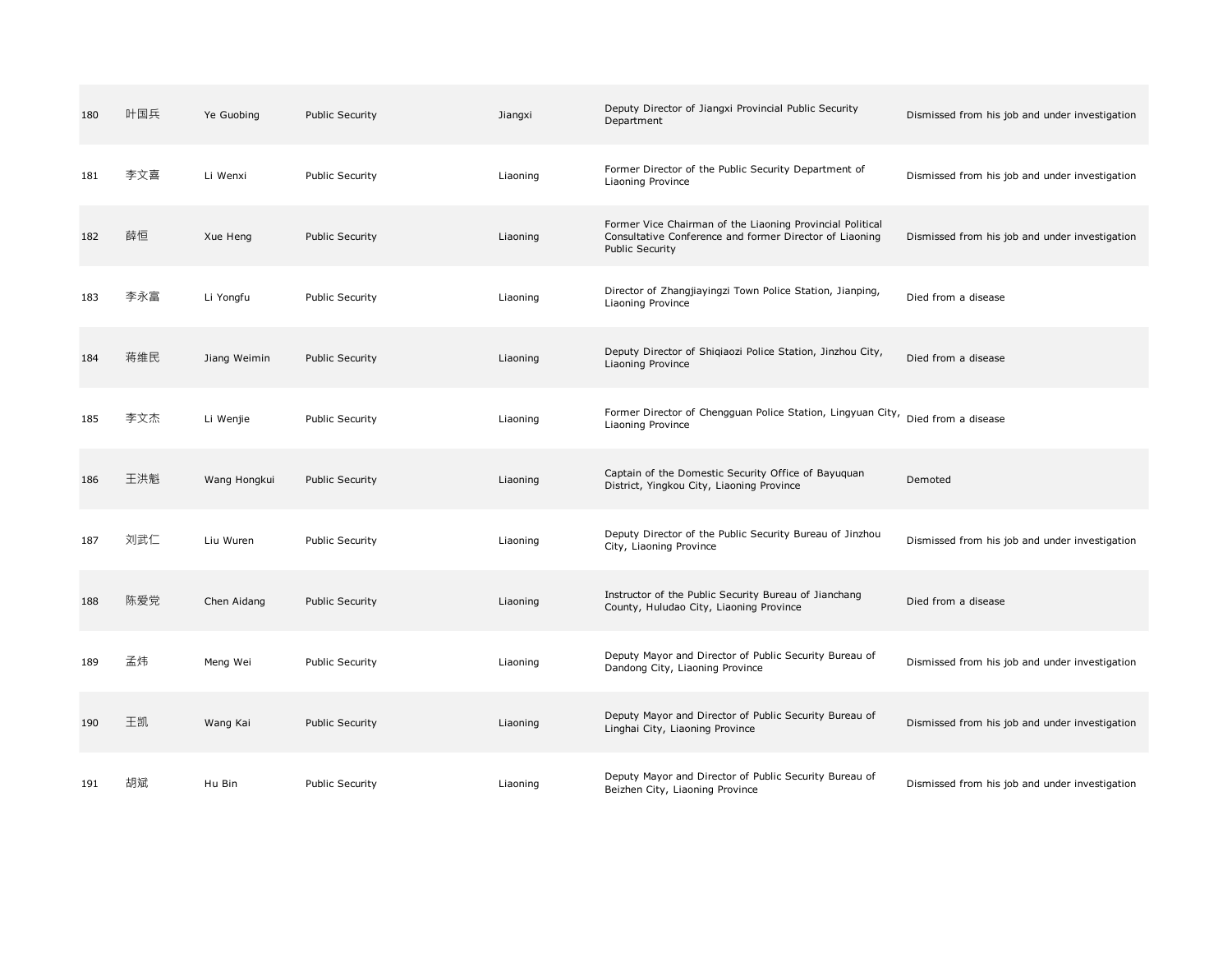| 192 | 杨建军 | Yang Jianjun | <b>Public Security</b> | Liaoning       | Director and Party Secretary of Public Security Bureau of<br>Shenyang City, Liaoning Province                                  | Dismissed from his job and under investigation |
|-----|-----|--------------|------------------------|----------------|--------------------------------------------------------------------------------------------------------------------------------|------------------------------------------------|
| 193 | 杨玉忠 | Yang Yuzhong | <b>Public Security</b> | Liaoning       | Political Commissar of the Public Security Bureau of Xiuyan<br>Manchu Autonomous County, Anshan City, Liaoning Province        | Dismissed from his job and under investigation |
| 194 | 李成仁 | Li Chengren  | <b>Public Security</b> | Inner Mongolia | Former Deputy Mayor and Director of Public Security Bureau<br>of Baotou City, Inner Mongolia                                   | Dismissed from his job and under investigation |
| 195 | 于海  | Yu Hai       | <b>Public Security</b> | Inner Mongolia | Former Deputy Mayor and Director of Public Security Bureau<br>of Chifeng City, Inner Mongolia                                  | Dismissed from his job and under investigation |
| 196 | 刘彩军 | Liu Caijun   | <b>Public Security</b> | Inner Mongolia | Captain of the Domestic Security Office of Wengniute<br>Banner, Chifeng City, Inner Mongolia                                   | Died from cancer                               |
| 197 | 张锐  | Zhang Rui    | <b>Public Security</b> | Ningxia        | Director of Guyuan City Detention Center, Ningxia                                                                              | Dismissed from his job and under investigation |
| 198 | 柔智  | Rou Zhi      | <b>Public Security</b> | Qinghai        | Former Deputy Mayor and Director of County Public Security<br>Bureau of Magin County Government, Guoluo Prefecture,<br>Qinghai | Dismissed from his job and under investigation |
| 199 | 李卫东 | Li Weidong   | <b>Public Security</b> | Shandong       | Former Director of the Railway Public Security Bureau of<br>Shandong Province                                                  | Dismissed from his job and under investigation |
| 200 | 刘明泰 | Liu Mingtai  | <b>Public Security</b> | Shandong       | Former Deputy Director of Wucheng Public Security Bureau,<br>Dezhou, Shandong                                                  | Arrested                                       |
| 201 | 李志勇 | Li Zhiyong   | <b>Public Security</b> | Shandong       | Director of the Public Security Bureau of Dezhou City,<br>Shandong Province                                                    | Dismissed from his job and under investigation |
| 202 | 于松岩 | Yu Songyan   | <b>Public Security</b> | Shandong       | Former Director of Public Security Bureau of Dezhou City,<br>Shandong Province                                                 | Sentenced to 14 years                          |
| 203 | 王行军 | Wang Xingjun | <b>Public Security</b> | Shandong       | Former Director of Public Security Bureau, Lanshan District, Arrested<br>Linyi City, Shandong Province                         |                                                |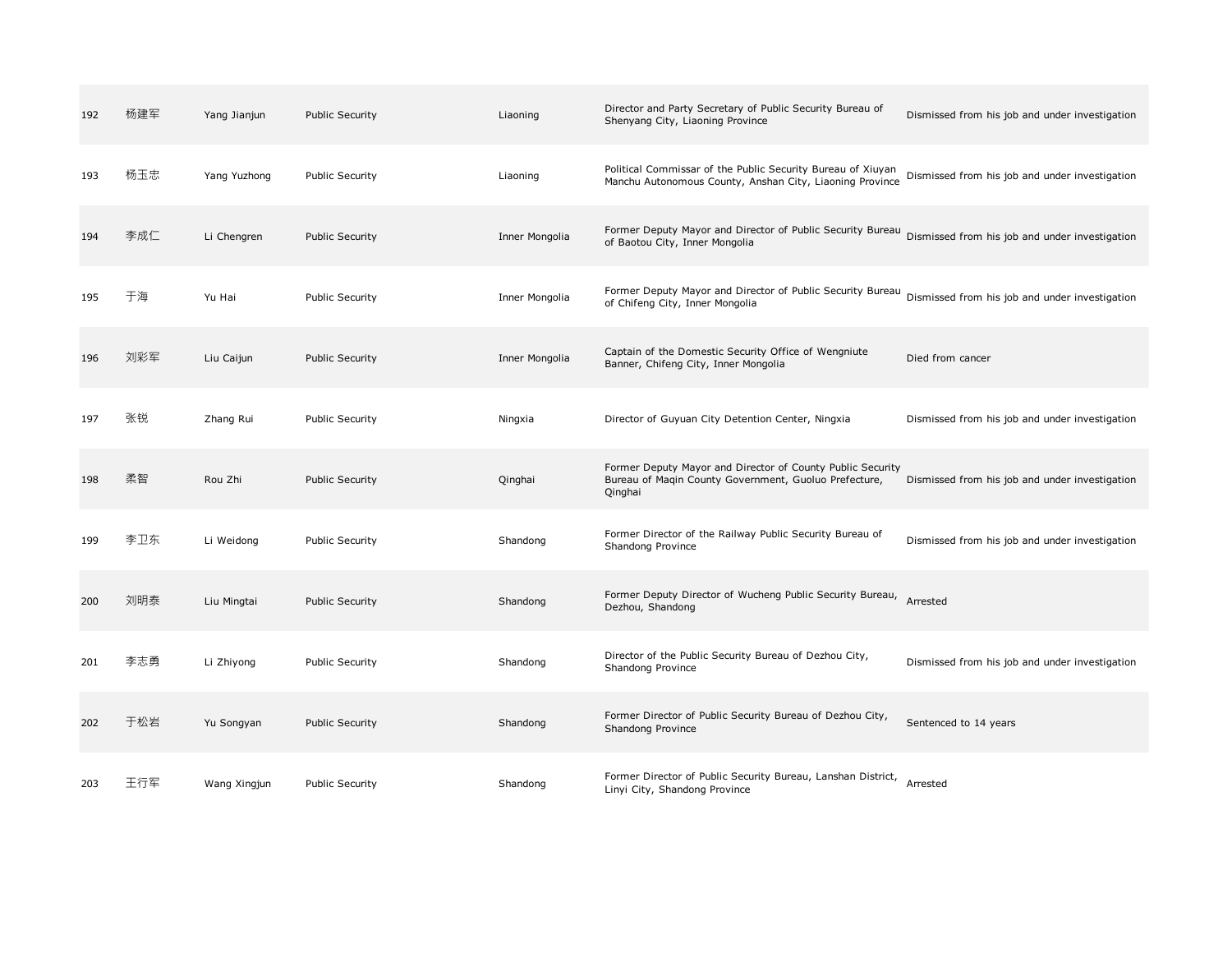| 204 | 王行军妻子 | Wang Xingjun's<br>wife | <b>Public Security</b> | Shandong |                                                                                                                             | Arrested                                       |
|-----|-------|------------------------|------------------------|----------|-----------------------------------------------------------------------------------------------------------------------------|------------------------------------------------|
| 205 | 潘云峰   | Pan Yunfeng            | <b>Public Security</b> | Shandong | Member of the Party Committee of Lanling County Public<br>Security Bureau, Shandong Province                                | Dismissed from his job and under investigation |
| 206 | 武传华   | Wu Chuanhua            | <b>Public Security</b> | Shandong | Deputy county-level investigator of the Public Security<br>Bureau of Linyi City, Shandong Province                          | Dismissed from his job and under investigation |
| 207 | 侯俊严   | Hou Junyan             | <b>Public Security</b> | Shandong | Deputy Political Commissar of Linshu County Public Security<br>Bureau, Linyi City, Shandong Province                        | Dismissed from his job and under investigation |
| 208 | 程永学   | Cheng Yongxue          | <b>Public Security</b> | Shandong | Deputy Chief of Criminal Division of Linyi City Public<br>Security Bureau, Shandong                                         | Dismissed from his job and under investigation |
| 209 | 刘秀伟   | Liu Xiuwei             | <b>Public Security</b> | Shandong | Secretary of the Disciplinary Committee of the Lanshan<br>District Public Security Bureau, Linyi City, Shandong<br>Province | Dismissed from his job and under investigation |
| 210 | 钟玉华   | Zhong Yuhua            | <b>Public Security</b> | Shandong | Director of Liguan Police Station, Linyi City, Shandong<br>Province                                                         | Dismissed from his job and under investigation |
| 211 | 秦立生   | Qin Lisheng            | <b>Public Security</b> | Shandong | Head of the Public Security Branch of Luozhuang District,<br>Linyi City, Shandong Province                                  | Dismissed from his job and under investigation |
| 212 | 李彦军   | Li Yanjun              | <b>Public Security</b> | Shandong | Head of the Public Security Bureau of Junan County, Linyi<br>City, Shandong Province                                        | Dismissed from his job and under investigation |
| 213 | 王勇    | Wang Yong              | <b>Public Security</b> | Shandong | Director of Xicheng District Police Station of Qixia City,<br>Shandong Province                                             | Dismissed from his job and under investigation |
| 214 | 王国超   | Wang Guochao           | <b>Public Security</b> | Shandong | Deputy Captain of the Public Security Bureau of Qixia City,<br>Shandong Province                                            | Dismissed from his job and under investigation |
| 215 | 闫升波   | Yan Shengbo            | <b>Public Security</b> | Shandong | Director of the Public Security Bureau of Qixia City,<br>Shandong Province                                                  | Dismissed from his job and under investigation |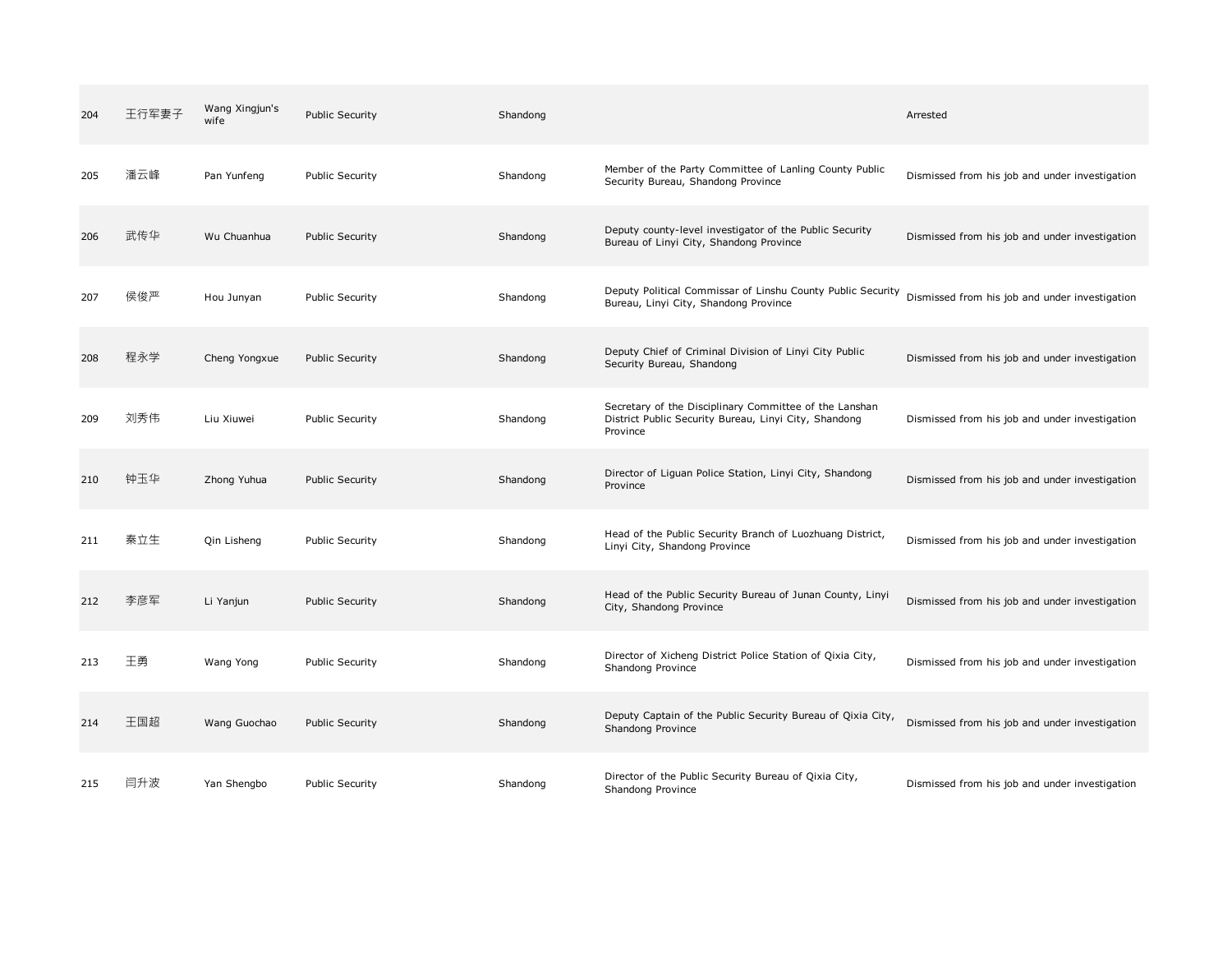| 216 | 何金明 | He Jinming     | <b>Public Security</b> | Shandong | Director of Shinan Branch of Qingdao City Public Security<br>Bureau, Shandong                                                                                                   | Dismissed from his job and under investigation |
|-----|-----|----------------|------------------------|----------|---------------------------------------------------------------------------------------------------------------------------------------------------------------------------------|------------------------------------------------|
| 217 | 付安良 | Fu Anliang     | <b>Public Security</b> | Shandong | Director of Police Security Department of Qingzhou Public<br>Security Bureau, Shandong                                                                                          | Dismissed from his job and under investigation |
| 218 | 马泮龙 | Ma Panlong     | <b>Public Security</b> | Shandong | Chief of the Anti-drug Brigade of Shouguang City Public<br>Security Bureau, Shandong                                                                                            | Dismissed from his job and under investigation |
| 219 | 杨波  | Yang Bo        | <b>Public Security</b> | Shandong | Director of Lingang Economic and Technological<br>Development Zone Public Security Bureau, Shandong<br>Province                                                                 | Dismissed from his job and under investigation |
| 220 | 李金生 | Li Jinsheng    | <b>Public Security</b> | Shandong | Deputy Director of Xiashan Ecological Economic<br>Development Zone Public Security Bureau, Shandong<br>Province                                                                 | Dismissed from his job and under investigation |
| 221 | 窦金光 | Dou Jinguang   | <b>Public Security</b> | Shandong | Director of Xiashan Ecological Economic Development Zone,<br>Weifang City, Shandong Province                                                                                    | Dismissed from his job and under investigation |
| 222 | 王勇  | Wang Yong      | <b>Public Security</b> | Shandong | Head of Binhai Economic Development Zone Bureau,<br>Weifang City, Shandong Province                                                                                             | Dismissed from his job and under investigation |
| 223 | 黄在升 | Huang Zaisheng | <b>Public Security</b> | Shandong | Deputy Head of the Traffic Police of Weifang City,<br>Shandong Province                                                                                                         | Dismissed from his job and under investigation |
| 224 | 钱文亭 | Qian Wenting   | <b>Public Security</b> | Shandong | Former Director of High-tech Industry Development Zone<br>Bureau of Public Security Bureau in Weifang City, Shandong Dismissed from his job and under investigation<br>Province |                                                |
| 225 | 刘新云 | Liu Xinyun     | <b>Public Security</b> | Shanxi   | Vice Governor of Shanxi Province and Director of the<br>Provincial Public Security Department                                                                                   | Dismissed from his job and under investigation |
| 226 | 王武道 | Wang Wudao     | <b>Public Security</b> | Shanxi   | Director of Datong City Public Security Bureau, Shanxi<br>Province                                                                                                              | Dismissed from his job and under investigation |
| 227 | 邵喜  | Shao Xi        | <b>Public Security</b> | Shanxi   | Deputy Director of the Public Security Bureau of Yangquan<br>City, Shanxi Province                                                                                              | Dismissed from his job and under investigation |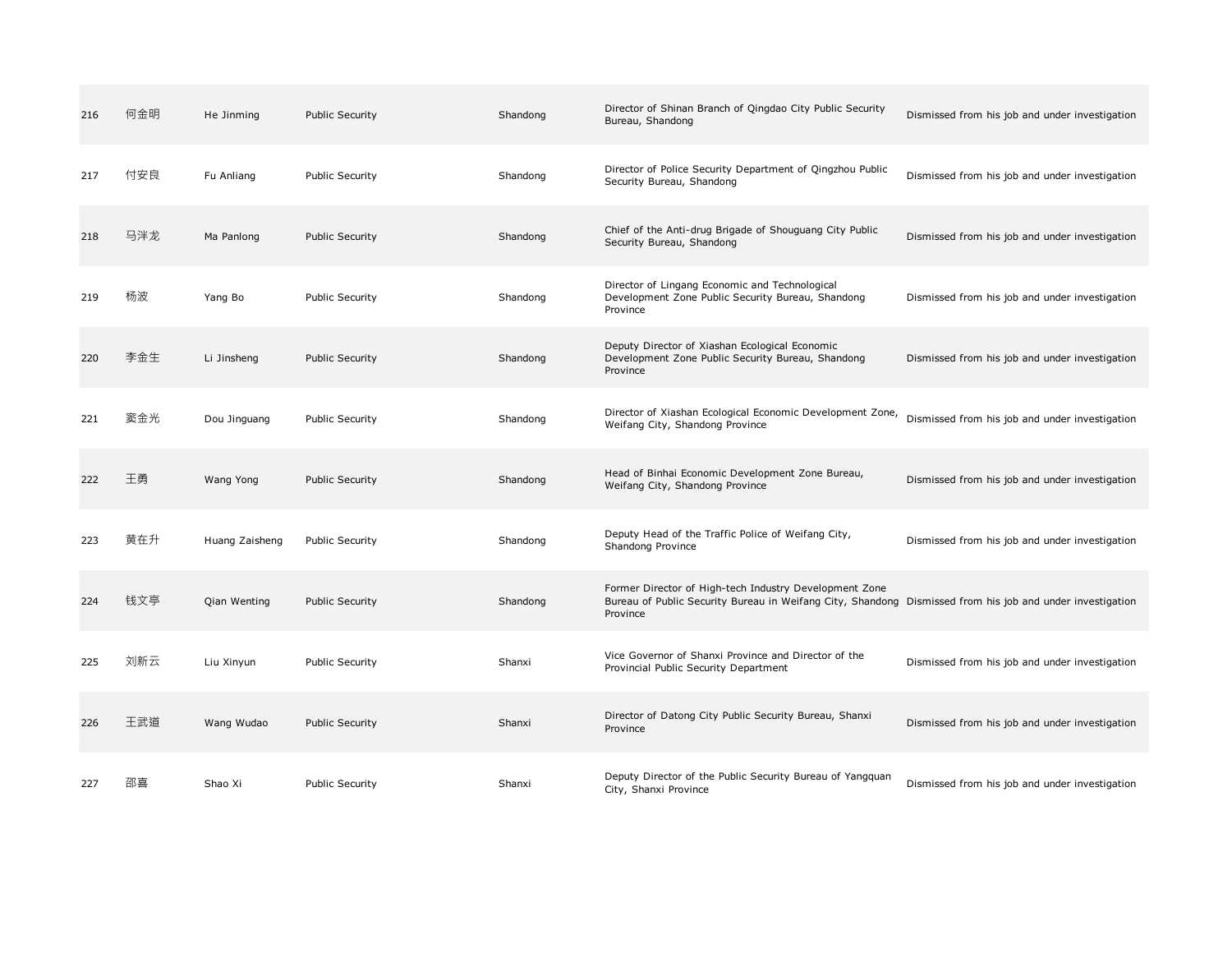| 228 | 杨梅喜 | Yang Meixi     | <b>Public Security</b> | Shanxi   | Director of Public Security Bureau of Xinzhou City, Shanxi<br>Province                              | Dismissed from his job and under investigation |
|-----|-----|----------------|------------------------|----------|-----------------------------------------------------------------------------------------------------|------------------------------------------------|
| 229 | 马艾文 | Ma Aiwen       | <b>Public Security</b> | Shanxi   | Deputy Director of the Domestic Security Office of Xinfu<br>District, Xinzhou City, Shanxi Province | Died from a disease                            |
| 230 | 张保平 | Zhang Baoping  | <b>Public Security</b> | Shanxi   | Deputy Director of the Public Security Bureau of Xinzhou<br>City, Shanxi Province                   | Dismissed from his job and under investigation |
| 231 | 唐丽娜 | Tang Lina      | <b>Public Security</b> | Shanghai | Director of Fengxian Branch of Public Security Bureau,<br>Shanghai                                  | Dismissed from his job and under investigation |
| 232 | 马良辉 | Ma Lianghui    | <b>Public Security</b> | Sichuan  | Deputy Director of Bazhong Public Security Bureau, Sichuan<br>Province                              | Dismissed from his job and under investigation |
| 233 | 周忠平 | Zhou Zhongping | <b>Public Security</b> | Sichuan  | Deputy Mayor and Chief of County Public Security, Kaijiang<br>County, Dazhou City, Sichuan Province | Arrested                                       |
| 234 | 尹镜  | Yin Jing       | <b>Public Security</b> | Sichuan  | Director of Xicheng Police Station, Dazhou City, Sichuan<br>Province                                | Dismissed from his job and under investigation |
| 235 | 胡洪立 | Hu Hongli      | <b>Public Security</b> | Sichuan  | Head of the Domestic Security Office of Deyang City,<br>Sichuan Province                            | Dismissed from his job and under investigation |
| 236 | 钱积慧 | Qian Jihui     | <b>Public Security</b> | Sichuan  | Deputy Head of Domstic Security Office of Jingyang<br>District, Deyang City, Sichuan Province       | Dismissed from his job and under investigation |
| 237 | 刘晓兵 | Liu Xiaobing   | <b>Public Security</b> | Sichuan  | Former Deputy Director of Jingyang Public Security Bureau,<br>Deyang City, Sichuan Province         | Dismissed from his job and under investigation |
| 238 | 赵宁  | Zhao Ning      | <b>Public Security</b> | Sichuan  | Former Director of the Public Security Bureau of Xichang<br>City, Sichuan Province                  | Dismissed from his job and under investigation |
| 239 | 杨大林 | Yang Dalin     | <b>Public Security</b> | Sichuan  | Director of Jinping Public Security Bureau, Liangshan<br>Prefecture, Sichuan Province               | Dismissed from his job and under investigation |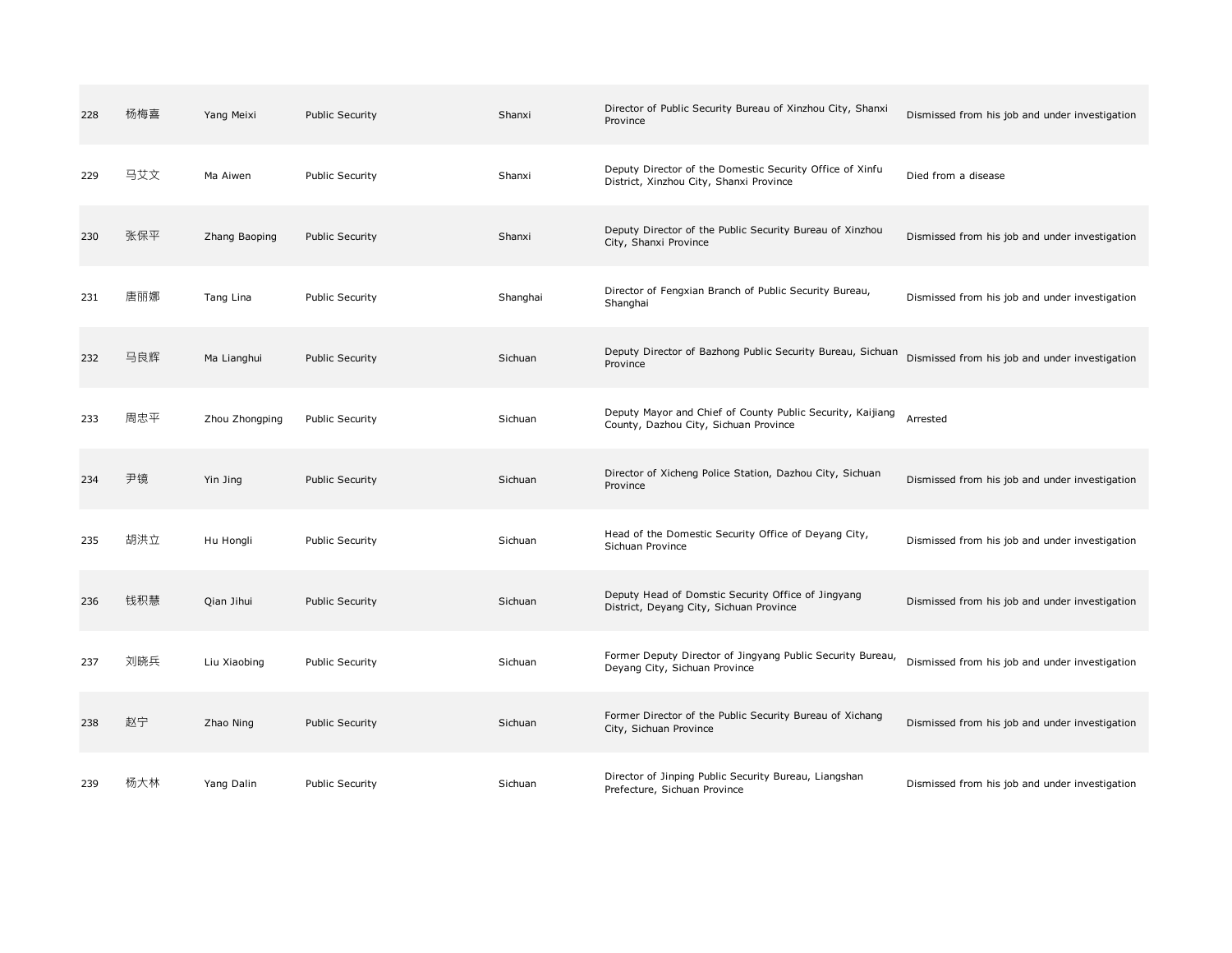| 240 | 徐成武 | Xu Chengwu      | <b>Public Security</b> | Sichuan   | DIrector of the Domestic Security Office, Pengshan District,<br>Meishan City, Sichuan Province                                        | Dismissed from his job and under investigation |
|-----|-----|-----------------|------------------------|-----------|---------------------------------------------------------------------------------------------------------------------------------------|------------------------------------------------|
| 241 | 胡小虎 | Hu Xiaohu       | Public Security        | Sichuan   | Deputy Mayor of Weiyuan County, Neijiang City, Sichuan<br>Province                                                                    | Dismissed from his job and under investigation |
| 242 | 刘力克 | Liu Like        | Public Security        | Sichuan   | Former Director of Fuyuan Road Police Station, Suining<br>City, Sichuan Province                                                      | Dismissed from his job and under investigation |
| 243 | 陈贵春 | Chen Guichun    | <b>Public Security</b> | Sichuan   | Director of the former Fuyuan Road Police Station in Suining Dismissed from his job and under investigation<br>City, Sichuan Province |                                                |
| 244 | 梁高辉 | Liang Gaohui    | <b>Public Security</b> | Sichuan   | Director of Kaixuan Road Police Station, Suining City,<br>Sichuan Province                                                            | Dismissed from his job and under investigation |
| 245 | 卓义才 | Zhuo Yicai      | <b>Public Security</b> | Sichuan   | Former Deputy Director of the Public Security Bureau of<br>Ya'an City, Sichuan Province                                               | Dismissed from his job and under investigation |
| 246 | 崔敬东 | Cui Jingdong    | <b>Public Security</b> | Sichuan   | Member of the Party Committee of the Public Security<br>Bureau of Xichang City, Sichuan Province                                      | Dismissed from his job and under investigation |
| 247 | 张健  | Zhang Jian      | <b>Public Security</b> | Tianjin   | Former Deputy Director of Tianjin Public Security Bureau                                                                              | Dismissed from his job and under investigation |
| 248 | 涂力军 | Tu Lijun        | <b>Public Security</b> | Yunnan    | Director of Wuhua Public Security Bureau, Kunming City,<br>Yunnan Province                                                            | Setenced to prison                             |
| 249 | 张亚明 | Zhang Yaming    | <b>Public Security</b> | Yunnan    | Former head of the Domestic Security Office of Kunming<br>City, Yunnan Province                                                       | Indicted                                       |
| 250 | 吴学着 | Wu Xuezhu       | <b>Public Security</b> | Yunnan    | Director of Public Security Bureau of Dali Prefecture, Yunnan<br>Province                                                             | Dismissed from his job and under investigation |
| 251 | 江红川 | Jiang Hongchuan | <b>Public Security</b> | Chongqing | Office of Degan Police Station, Chongqing                                                                                             | Died                                           |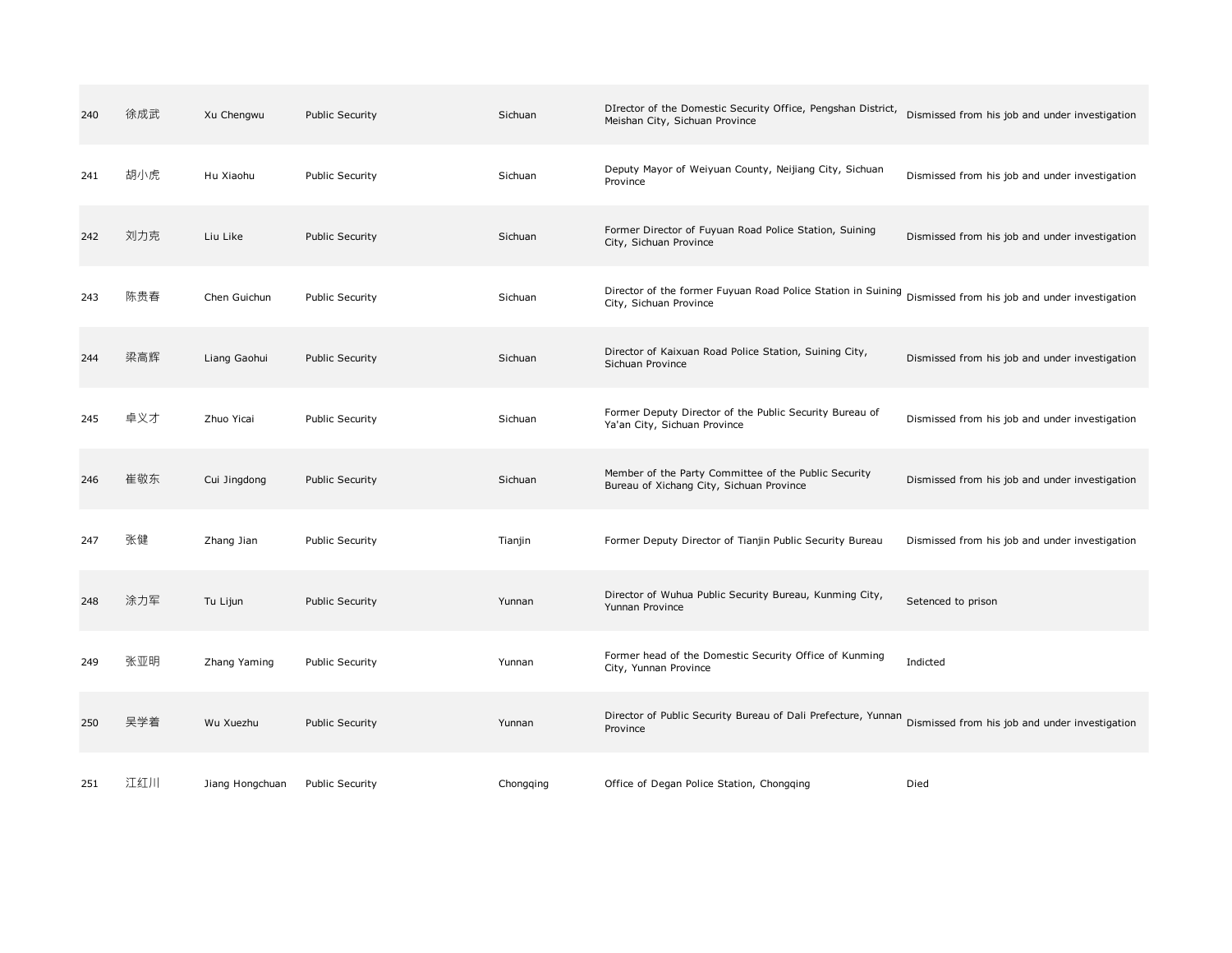| 252 | 孟庆丰 | Meng Qingfeng | <b>Public Security</b> |              | Central Government Former Deputy Minister of the Ministry of Public Security           | Dismissed from his job                         |
|-----|-----|---------------|------------------------|--------------|----------------------------------------------------------------------------------------|------------------------------------------------|
| 253 | 刘琰  | Liu Yan       | Procuratorate          | Anhui        | Chief Procurator of Tianjia'an District Procuratorate, Huainan<br>City, Anhui Province | Dismissed from his job and under investigation |
| 254 | 刘炳旺 | Liu Bingwang  | Procuratorate          | Hebei        | Deputy Chief Prosecutor of Sanhe City Procuratorate, Hebei Dismissed from his job      |                                                |
| 255 | 王丽  | Wang Li       | Procuratorate          | Hebei        | Chief of Public Prosecution, Lulong County Procuratorate,<br>Qinhuangdao, Hebei        | Died from cancer                               |
| 256 | 步延胜 | Bu Yansheng   | Procuratorate          | Heilongjiang | Deputy Chief Prosecutor of Heilongjiang Provincial<br>Procuratorate                    | Dismissed from his job and under investigation |
| 257 | 赵国军 | Zhao Guojun   | Procuratorate          | Heilongjiang | Deputy Chief Prosecutor of Jixi City Procuratorate,<br>Heilongjiang                    | Dismissed from his job and under investigation |
| 258 | 赵正吉 | Zhao Zhengji  | Procuratorate          | Heilongjiang | Former Deputy Chief Prosecutor of Mudanjiang City<br>Procuratorate, Heilongjiang       | Dismissed from his job and under investigation |
| 259 | 高伟利 | Gao Weili     | Procuratorate          | Heilongjiang | Former Chief Prosecutor of Jiamusi City Procuratorate,<br>Heilongjiang Province        | Dismissed from his job and under investigation |
| 260 | 孙应征 | Sun Yingzheng | Procuratorate          | Hubei        | Chief Prosecutor of Wuhan City Procuratorate, Hubei                                    | Dismissed from his job and under investigation |
| 261 | 林徽  | Lin Hui       | Procuratorate          | Liaoning     | Chief Prosecutor, Ganjingzi District Procuratorate, Dalian,<br>Liaoning                | Dismissed from his job and under investigation |
| 262 | 郭长鹏 | Guo Changpeng | Procuratorate          | Liaoning     | Chief Prosecutor, Lvshunkou District Procuratorate, Dalian<br>City, Liaoning Province  | Dismissed from his job and under investigation |
| 263 | 刘志忠 | Liu Zhizhong  | Procuratorate          | Liaoning     | Deputy Procurator of Liaoyang City Procuratorate, Liaoning<br>Province                 | Dismissed from his job and under investigation |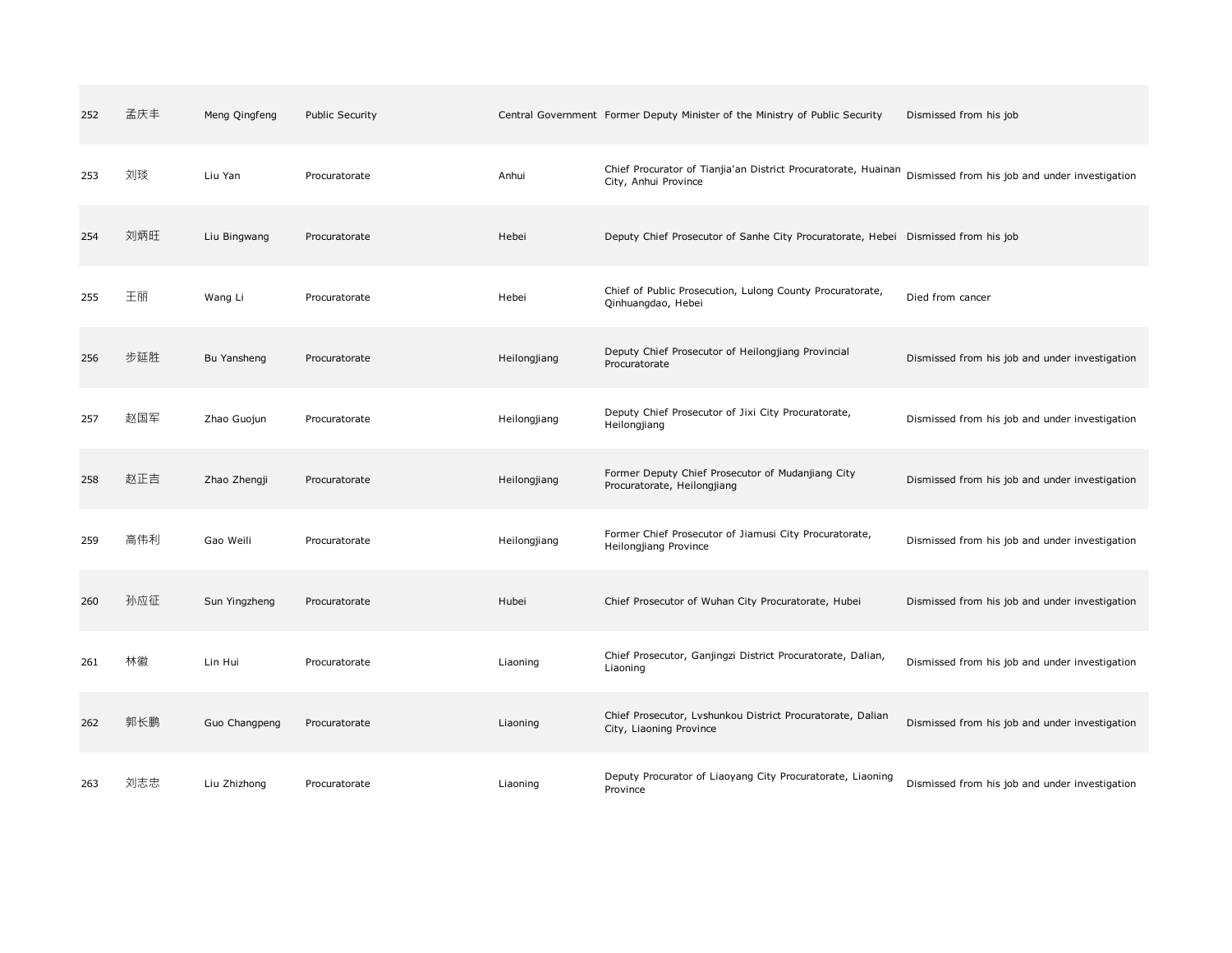| 264 | 赵应柱 | Zhao Yingzhu   | Procuratorate | Shandong     | Deputy Procurator of Linshu County Procuratorate, Linyi<br>City, Shandong Province           | Dismissed from his job and under investigation |
|-----|-----|----------------|---------------|--------------|----------------------------------------------------------------------------------------------|------------------------------------------------|
| 265 | 勾支洋 | Gou Zhiyang    | Procuratorate | Sichuan      | Chief Procurator, Jiangyou City Procuratorate, Mianyang,<br>Sichuan                          | Dismissed from his job and under investigation |
| 266 | 姚志  | Yao Zhi        | Procuratorate | Sichuan      | Deputy Chief Prosecutor, Chuanshan District Procuratorate,<br>Suining City, Sichuan Province | Dismissed from his job and under investigation |
| 267 | 张军  | Zhang Jun      | Court         | Beijing      | Vice President of Pinggu District Court, Beijing                                             | Dismissed from his job and under investigation |
| 268 | 朱文忠 | Zhu Wenzhong   | Court         | Hebei        | Former President of Sanhe Hospital of Traditional Chinese<br>Medicine                        | Suffered significant illness                   |
| 269 | 李洪水 | Li Hongshui    | Court         | Hebei        | President of the Court of Fucheng County, Hengshui, Hebei                                    | Dismissed from his job                         |
| 270 | 赵增国 | Zhao Zengguo   | Court         | Hebei        | Vice President of Hebei High Court                                                           | Dismissed from his job and under investigation |
| 271 | 梁根生 | Liang Gensheng | Court         | Hebei        | President of Hejian City Court, Hebei                                                        | Dismissed from his job and under investigation |
| 272 | 黄忠  | Huang Zhong    | Court         | Hebei        | Vice President of Chicheng County Court of Zhangjiakou,<br>Hebei                             | Suffered significant illness                   |
| 273 | 徐志国 | Xu Zhiguo      | Court         | Heilongjiang | Member of the Party Committee of Mudanjiang Municipal<br>Government, Heilongjiang            | Dismissed from his job and under investigation |
| 274 | 苑淑华 | Yuan Shuhua    | Court         | Heilongjiang | President of the Intermediate Court of Suihua City,<br>Heilongjiang                          | Dismissed from his job and under investigation |
| 275 | 李树国 | Li Shuguo      | Court         | Heilongjiang | Member of the Intermediate Court of Yichun City,<br>Heilongjiang                             | Dismissed from his job and under investigation |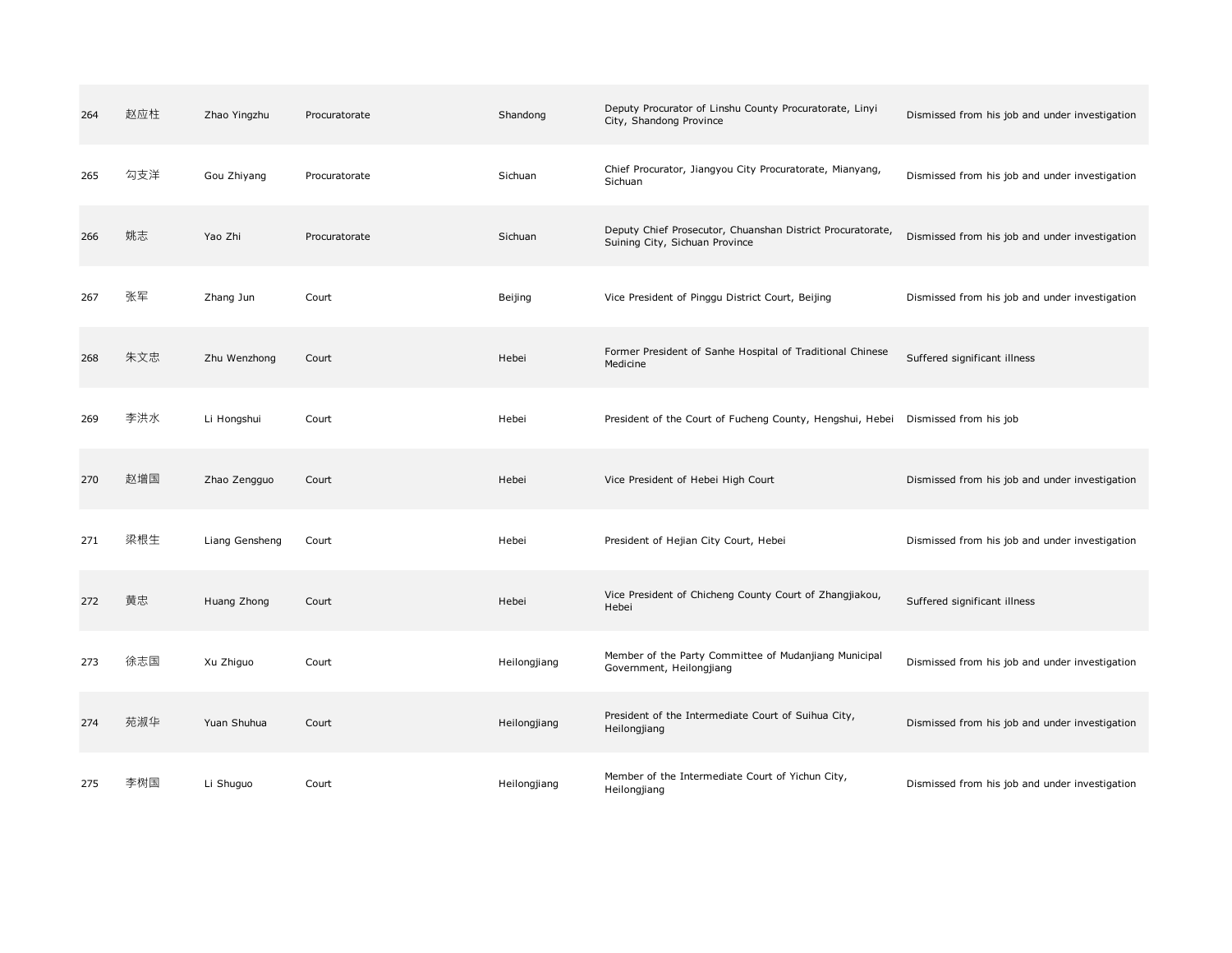| 276 | 姚鹏方 | Yao Pengfang   | Court | Heilongjiang   | President of Zhaozhou County Court of Heilongjiang                               | Dismissed from his job and under investigation |
|-----|-----|----------------|-------|----------------|----------------------------------------------------------------------------------|------------------------------------------------|
| 277 | 吴德进 | Wu Dejin       | Court | Hubei          | Judge of Yidu Court, Yichang, Hubei                                              | Dismissed from his job and under investigation |
| 278 | 杨昊  | Yang Hao       | Court | Hubei          | President of the Intermediate Court of Yichang City, Hubei<br>Province           | Dismissed from his job and under investigation |
| 279 | 侯旺发 | Hou Wangfa     | Court | Hubei          | Director of Political Department of Hubei Provincial High<br>Court               | Dismissed from his job and under investigation |
| 280 | 康赢健 | Kang Yingkang  | Court | Liaoning       | President of the Taihe District Court, Jinzhou City, Liaoning<br>Province        | Committed a suicide                            |
| 281 | 王永恒 | Wang Yongheng  | Court | Liaoning       | Former President of the Intermediate Court of Yingkou City,<br>Liaoning Province | Dismissed from his job and under investigation |
| 282 | 杨德顺 | Yang Deshun    | Court | Liaoning       | Vice President of Jinzhou Intermediate Court, Liaoning<br>Province               | Dismissed from his job and under investigation |
| 283 | 杜凤祥 | Du Fengxiang   | Court | Inner Mongolia | Presiding Judge of the Kailu County Court, Tongliao, Inner<br>Mongolia           | Died from cancer                               |
| 284 | 金柱  | Jin Zhu        | Court | Inner Mongolia | Former Vice President of the High Court of Inner Mongolia                        | Dismissed from his job and under investigation |
| 285 | 李秀政 | Li Xiuzheng    | Court | Shandong       | Vice President of the Intermediate Court of Dezhou City,<br>Shandong Province    | Dismissed from his job and under investigation |
| 286 | 陈思贤 | Chen Sixian    | Court | Shandong       | President of Lanshan District Court, Linyi City, Shandong<br>Province            | Dismissed from his job and under investigation |
| 287 | 张晓宁 | Zhang Xiaoning | Court | Shandong       | Deputy Chief Judge of Lanshan District Court, Linyi City,<br>Shandong Province   | Dismissed from his job and under investigation |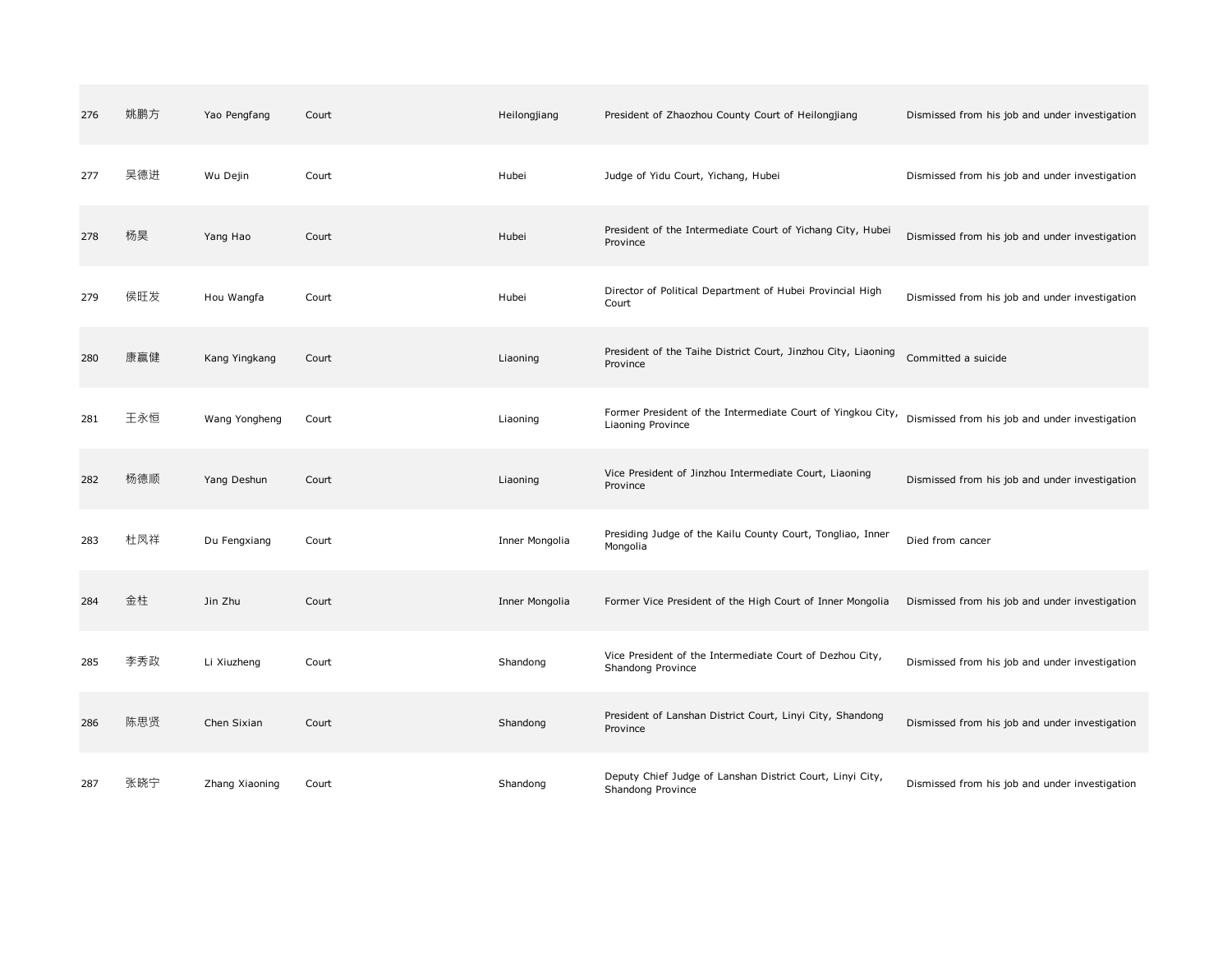| 288 | 李正华 | Li Zhenghua     | Court | Shandong | President of Lanling County Court, Linyi City, Shandong<br>Province                                        | Dismissed from his job and under investigation |
|-----|-----|-----------------|-------|----------|------------------------------------------------------------------------------------------------------------|------------------------------------------------|
| 289 | 赵西峰 | Zhao Xifeng     | Court | Shandong | Deputy Chief Judge of Junan County Court, Linyi City,<br>Shandong Province                                 | Dismissed from his job and under investigation |
| 290 | 于刚  | Yu Gang         | Court | Shandong | Director of the Executive Bureau of Mengyin County Court,<br>Linyi City, Shandong Province                 | Dismissed from his job and under investigation |
| 291 | 庞国防 | Pang Guofang    | Court | Shandong | Judge of Yishui County Court, Linyi City, Shandong Province Dismissed from his job and under investigation |                                                |
| 292 | 黄宗殿 | Huang Zongdian  | Court | Shandong | President of Weihai Economic and Technological<br>Development Zone Court, Shandong                         | Dismissed from his job and under investigation |
| 293 | 王江岚 | Wang Jianglan   | Court | Shandong | Judge of Hanting District Court, Weifang City, Shandong<br>Province                                        | Dismissed from his job and under investigation |
| 294 | 黄良东 | Huang Liangdong | Court | Shandong | Former Vice President of Fangzi District Court, Weifang<br>City, Shandong Province                         | Dismissed from his job and under investigation |
| 295 | 初鲁宁 | Chu Luning      | Court | Shandong | Former Vice President of the Leading Party Group of<br>Qingdao Intermediate Court, Shandong Province       | Committed a suicide                            |
| 296 | 赵晓旭 | Zhao Xiaoxu     | Court | Shaanxi  | Former President of the Hanbin District Court of Ankang<br>City, Shaanxi Province                          | Demoted                                        |
| 297 | 任涌飞 | Ren Yongfei     | Court | Shanghai | Former President of Yangpu District Court, Shanghai                                                        | Sentenced to 7.5 years                         |
| 298 | 魏聪明 | Wei Congming    | Court | Sichuan  | President of Xichang City City, Liangshan Prefecture,<br>Sichuan Province                                  | Dismissed from his job and under investigation |
| 299 | 何爱东 | He Aidong       | Court | Sichuan  | Judge of Xichang City Court, Sichuan                                                                       | Dismissed from his job and under investigation |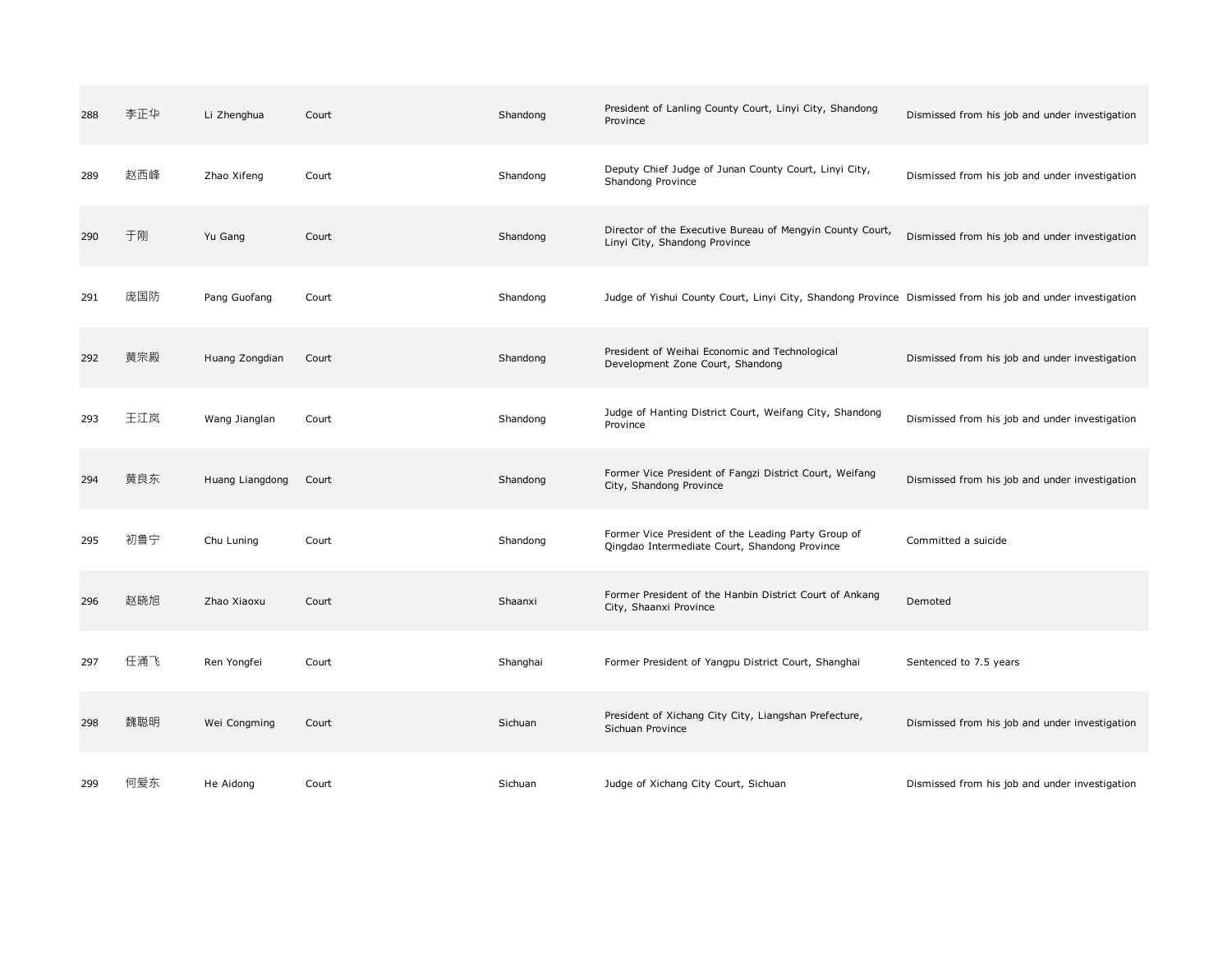| 300 | 段必发 | Duan Bifa      | Court | Sichuan | Judge of Xichang City Court, Sichuan                                                                       | Dismissed from his job and under investigation |
|-----|-----|----------------|-------|---------|------------------------------------------------------------------------------------------------------------|------------------------------------------------|
| 301 | 谢松甫 | Xie Songfu     | Court | Sichuan | Judge of Xichang City Court, Sichuan                                                                       | Dismissed from his job and under investigation |
| 302 | 伍宏山 | Wu Hongshan    | Court | Sichuan | Former Vice President of Chenghua District Court, Chengdu,<br>Sichuan                                      | Dismissed from his job and under investigation |
| 303 | 周歧  | Zhou Qi        | Court | Sichuan | Judge of the Intermediate Court of Suining City, Sichuan<br>Province                                       | Indicted                                       |
| 304 | 张林才 | Zhang Lincai   | Court | Tianjin | Former President of Wuqing District Court, Tianjin                                                         | Dismissed from his job and under investigation |
| 305 | 祝玉华 | Zhu Yuhua      | Court | Yunnan  | Official of the High Court of Yunnan Province                                                              | Indicted                                       |
| 306 | 陈昌  | Chen Chang     | Court | Yunnan  | Former President of the Intermediate Court of Yuxi City,<br>Yunnan                                         | Arrested                                       |
| 307 | 周映枢 | Zhou Yingshu   | Court | Yunnan  | Former Vice President of the Intermediate Court of<br>Zhaotong City, Yunnan                                | Dismissed from his job and under investigation |
| 308 | 线东明 | Xian Dongming  | Court | Yunnan  | Former President of the Intermediate Court of<br>Xishuangbanna Prefecture, Yunnan                          | Dismissed from his job and under investigation |
| 309 | 和麟峰 | He Linfeng     | Court | Yunnan  | Vice President of the Intermediate Court of Lijiang City,<br>Yunnan                                        | Dismissed from his job and under investigation |
| 310 | 柳跃祥 | Liu Yuexiang   | Court | Yunnan  | Former Vice President of the Intermediate Court of Lijiang<br>City, Yunnan Province                        | Dismissed from his job and under investigation |
| 311 | 杨廷江 | Yang Tingjiang | Court | Yunnan  | President of the Intermediate Court of Lijiang City, Yunnan Dismissed from his job and under investigation |                                                |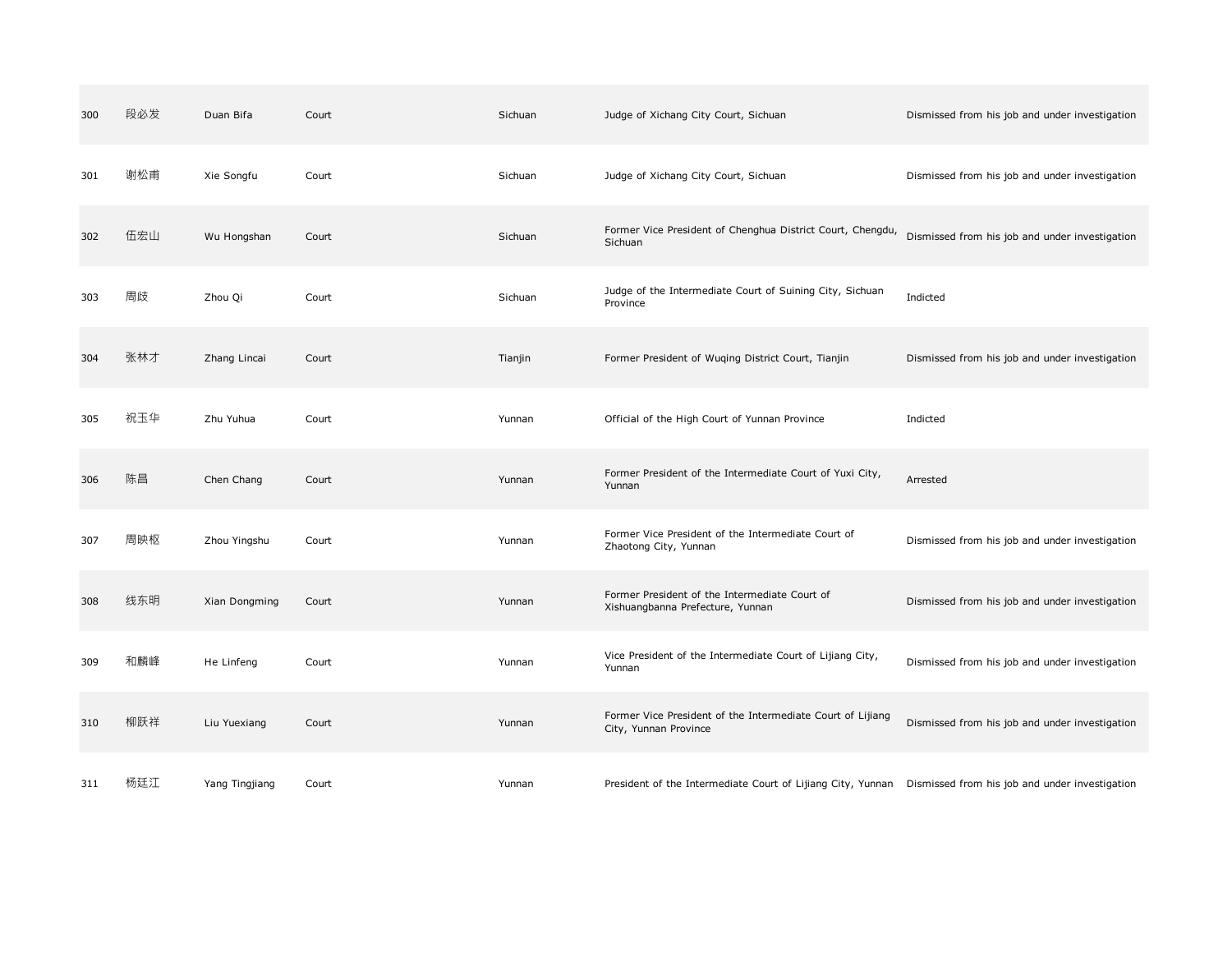| 312 | 张坚  | Zhang Jian     | Prison System | Anhui        | Deputy Director of Anhui Provincial Prison Administration<br>Bureau                                        | Sentenced to 15 years                          |
|-----|-----|----------------|---------------|--------------|------------------------------------------------------------------------------------------------------------|------------------------------------------------|
| 313 | 刘永清 | Liu Yongqing   | Prison System | Beijing      | Director of Qianjin Prison, Beijing                                                                        | Sentenced to prison                            |
| 314 | 段炳川 | Duan Bingchuan | Prison System | Beijing      | Director of Qianjin Prison, Beijing                                                                        | Sentenced to prison                            |
| 315 | 徐显干 | Xu Xiangan     | Prison System | Guangdong    | Director of the Chatou Forced Labor Camp in Guangzhou,<br>Guangdong                                        | Dismissed from his job and under investigation |
| 316 | 王文海 | Wang Wenhai    | Prison System | Henan        | Director of the Henan Provincial Department of Justice                                                     | Dismissed from his job and under investigation |
| 317 | 赵金成 | Zhao Jincheng  | Prison System | Heilongjiang | Director of the Justice Department of Heilongjiang Province Dismissed from his job and under investigation |                                                |
| 318 | 于福刚 | Yu Fugang      | Prison System | Heilongjiang | Head of Mudanjiang Prison, Heilongjiang                                                                    | Dismissed from his job and under investigation |
| 319 | 刘峰  | Liu Feng       | Prison System | Heilongjiang | Head of Jiamusi Prison, Heilongjiang                                                                       | Dismissed from his job and under investigation |
| 320 | 宫照普 | Gong Zhaopu    | Prison System | Heilongjiang | Deputy Secretary of the Party Committee of Shuangyashan<br>Prison, Heilongjiang                            | Dismissed from his job and under investigation |
| 321 | 魏凯  | Wei Kai        | Prison System | Heilongjiang | Deputy Secretary of the Party Committee of Shuangyashan<br>Prison, Heilongjiang                            | Dismissed from his job and under investigation |
| 322 | 谭先振 | Tan Xianzhen   | Prison System | Hubei        | Director of Hubei Justice Department                                                                       | Dismissed from his job                         |
| 323 | 周裕坤 | Zhou Yukun     | Prison System | Hubei        | Head of Hubei Province Women's Prison                                                                      | Dismissed from his job                         |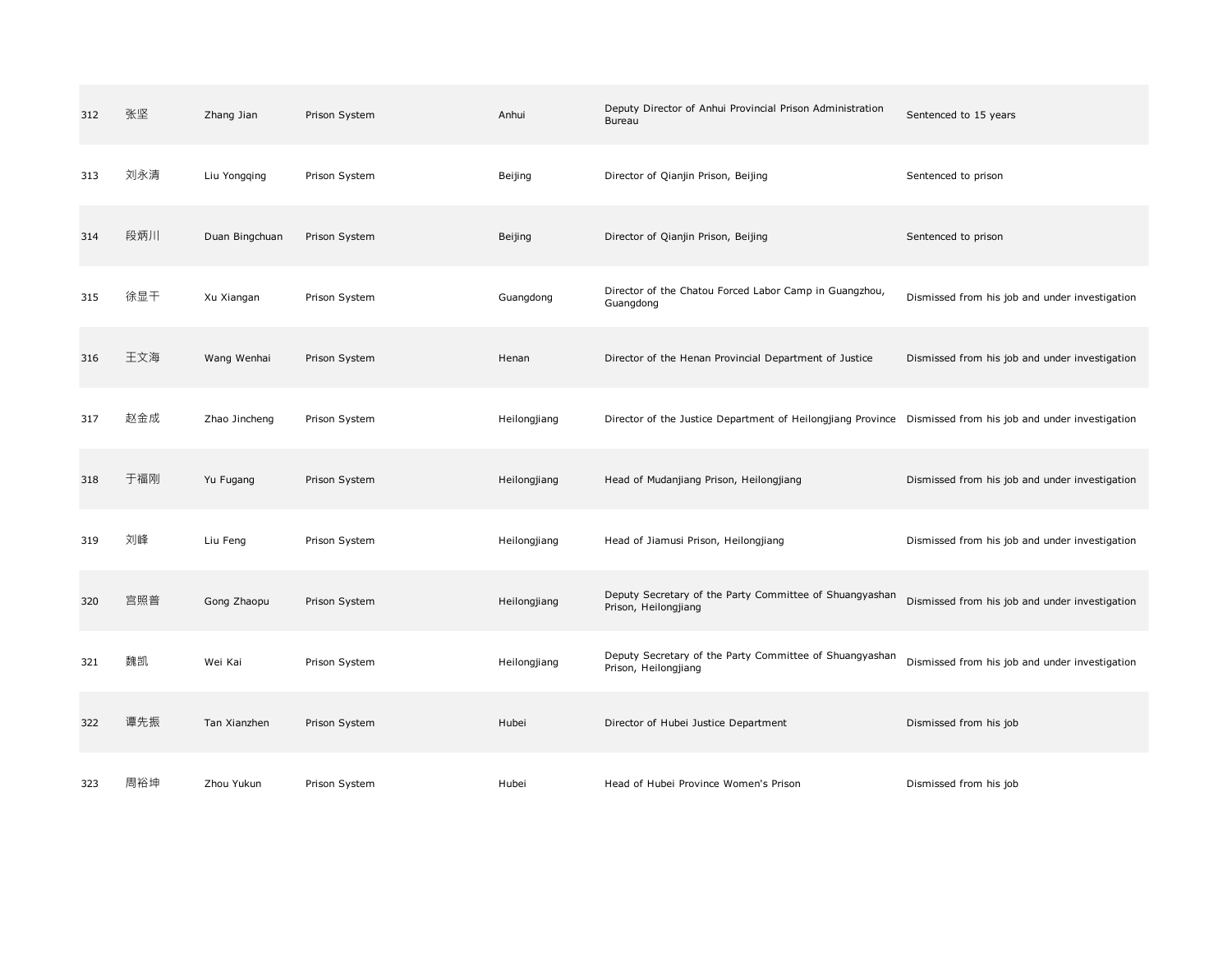| 324 | 赫爱民 | He Aimin      | Prison System | Hubei          | Director of Hubei Provincial Prison Administration                                                                                                 | Dismissed from his job                         |
|-----|-----|---------------|---------------|----------------|----------------------------------------------------------------------------------------------------------------------------------------------------|------------------------------------------------|
| 325 | 张新华 | Zhang Xinhua  | Prison System | Hubei          | Director of Political Department of Hubei Department of<br>Justice                                                                                 | Dismissed from his job                         |
| 326 | 王洪鹰 | Wang Hongying | Prison System | Hubei          | Head of Hankou Prison, Hubei Province                                                                                                              | Dismissed from his job and under investigation |
| 327 | 于爱荣 | Yu Airong     | Prison System | Jiangsu        | Former Deputy Director of the Department of Justice and<br>Director of the Provincial Prison Administration, Jiangsu                               | Dismissed from his job and under investigation |
| 328 | 沈德明 | Shen Deming   | Prison System | Jiangsu        | Head of Suzhou Prison, Jiangsu                                                                                                                     | Dismissed from his job and under investigation |
| 329 | 李众  | Li Zhong      | Prison System | Liaoning       | Deputy Director of the Bureau of Justice of Shenyang City,<br>Liaoning Province                                                                    | Dismissed from his job and under investigation |
| 330 | 姚喜双 | Yao Xishuang  | Prison System | Liaoning       | Former Director and Secretary of the Party Committee of<br>the Liaoning Provincial Prison Administration                                           | Dismissed from his job and under investigation |
| 331 | 徐呼和 | Xu Huhe       | Prison System | Inner Mongolia | Director of the Justice Department of Inner Mongolia and<br>Secretary of the Party Committee of the Prison<br>Administration, Member of 610 Office | Dismissed from his job and under investigation |
| 332 | 郝泽军 | Hao Zejun     | Prison System | Inner Mongolia | Director of Justice Department of Inner Mongolia                                                                                                   | Dismissed from his job and under investigation |
| 333 | 徐宏光 | Xu Hongguang  | Prison System | Inner Mongolia | Former Deputy Director of the Inner Mongolia Department<br>of Justice, Director of the Prison Administration                                       | Arrested                                       |
| 334 | 王文杰 | Wang Wenjie   | Prison System | Shandong       | Deputy Director of Shandong Provincial Prison<br>Administration                                                                                    | Sentenced to 1 year                            |
| 335 | 刘葆善 | Liu Baoshan   | Prison System | Shandong       | Director of Shandong Provincial Prison Administration                                                                                              | Sentenced to 2 years and 3 months              |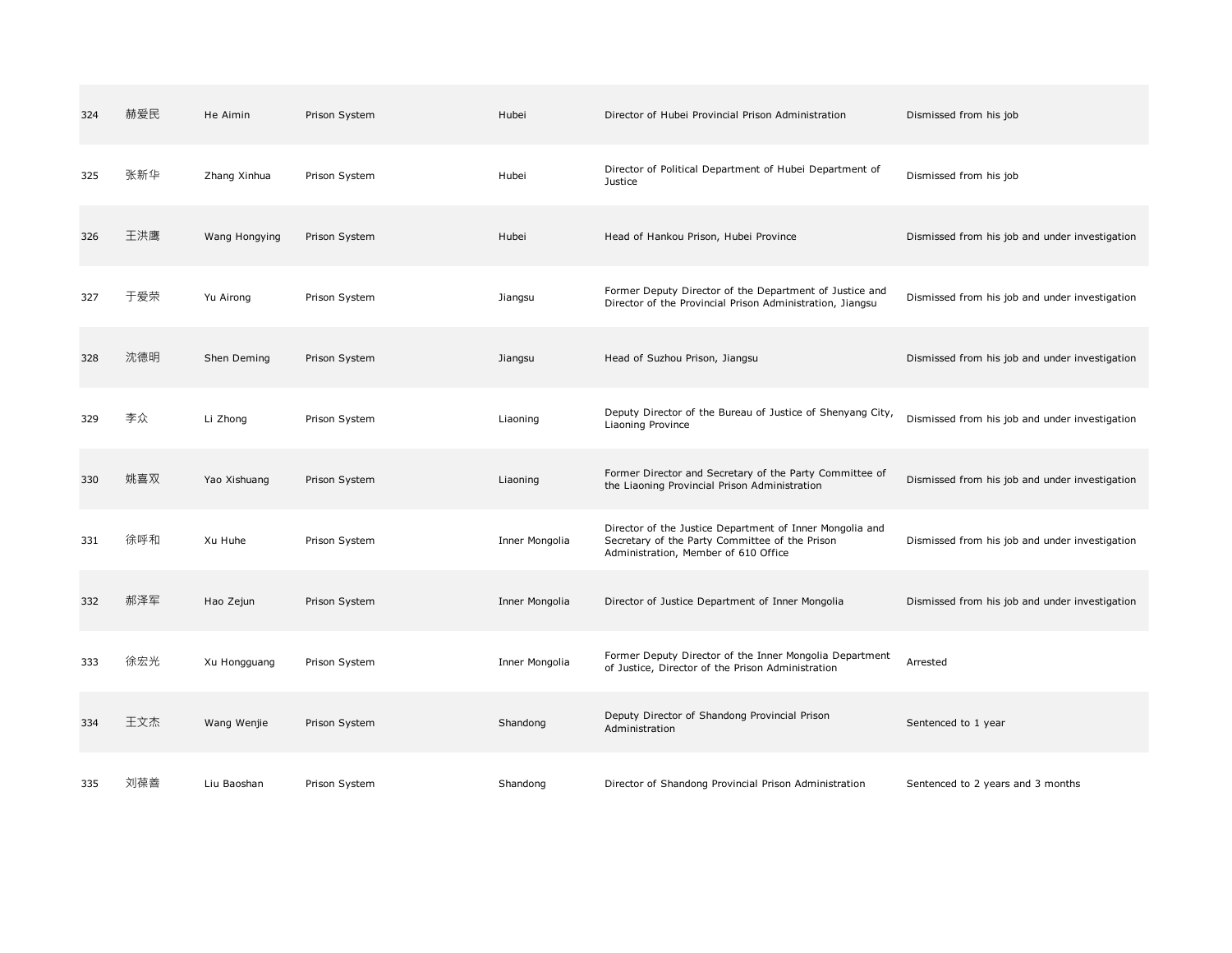| 336 | 齐晓光 | Qi Xiaoguang   | Prison System | Shandong | Investigator of Shandong Drug Rehabilitation Administration Dismissed from his job and under investigation |                                                |
|-----|-----|----------------|---------------|----------|------------------------------------------------------------------------------------------------------------|------------------------------------------------|
| 337 | 战化程 | Zhao Huacheng  | Prison System | Shandong | Shandong Province Prison Sergeant                                                                          | Dismissed from his job and under investigation |
| 338 | 袁洪忠 | Yuan Hongzhong | Prison System | Shandong | Shandong Province Prison Section Chief                                                                     | Dismissed from his job and under investigation |
| 339 | 齐定军 | Qi Dingjun     | Prison System | Shandong | Shandong Province Prison Guard                                                                             | Dismissed from his job and under investigation |
| 340 | 邓刚  | Deng Gang      | Prison System | Sichuan  | Section Chief of Xinhua Forced Labor Camp                                                                  | Dismissed from his job and under investigation |
| 341 | 冯力  | Feng Li        | Prison System | Tianjin  | Director of Tianjin Municipal Bureau of Justice                                                            | Dismissed from his job and under investigation |
| 342 | 祖文光 | Zu Wenguang    | Prison System | Tianjin  | Director of Tianjin Municipal Bureau of Justice                                                            | Dismissed from his job and under investigation |
| 343 | 梁清海 | Liang Qinghai  | Prison System | Tianjin  | Director of Tianjin Municipal Prison Administration                                                        | Dismissed from his job and under investigation |
| 344 | 范军  | Fan Jun        | Prison System | Xinjiang | Vice President of Xinjiang Cultural Museum                                                                 | Dismissed from his job and under investigation |
| 345 | 王春华 | Wang Chunhua   | Prison System | Yunnan   | Deputy Director of Yunnan Provincial Prison Administration                                                 | Dismissed from his job and under investigation |
| 346 | 马林  | Ma Lin         | Prison System | Yunnan   | Director of the Yunnan Provincial Prison Administration                                                    | Dismissed from his job and under investigation |
| 347 | 陈波  | Chen Bo        | Prison System | Yunnan   | Director of Compulsory Drug Rehabilitation Center in<br>Kunming, Yunnan                                    | Indicted                                       |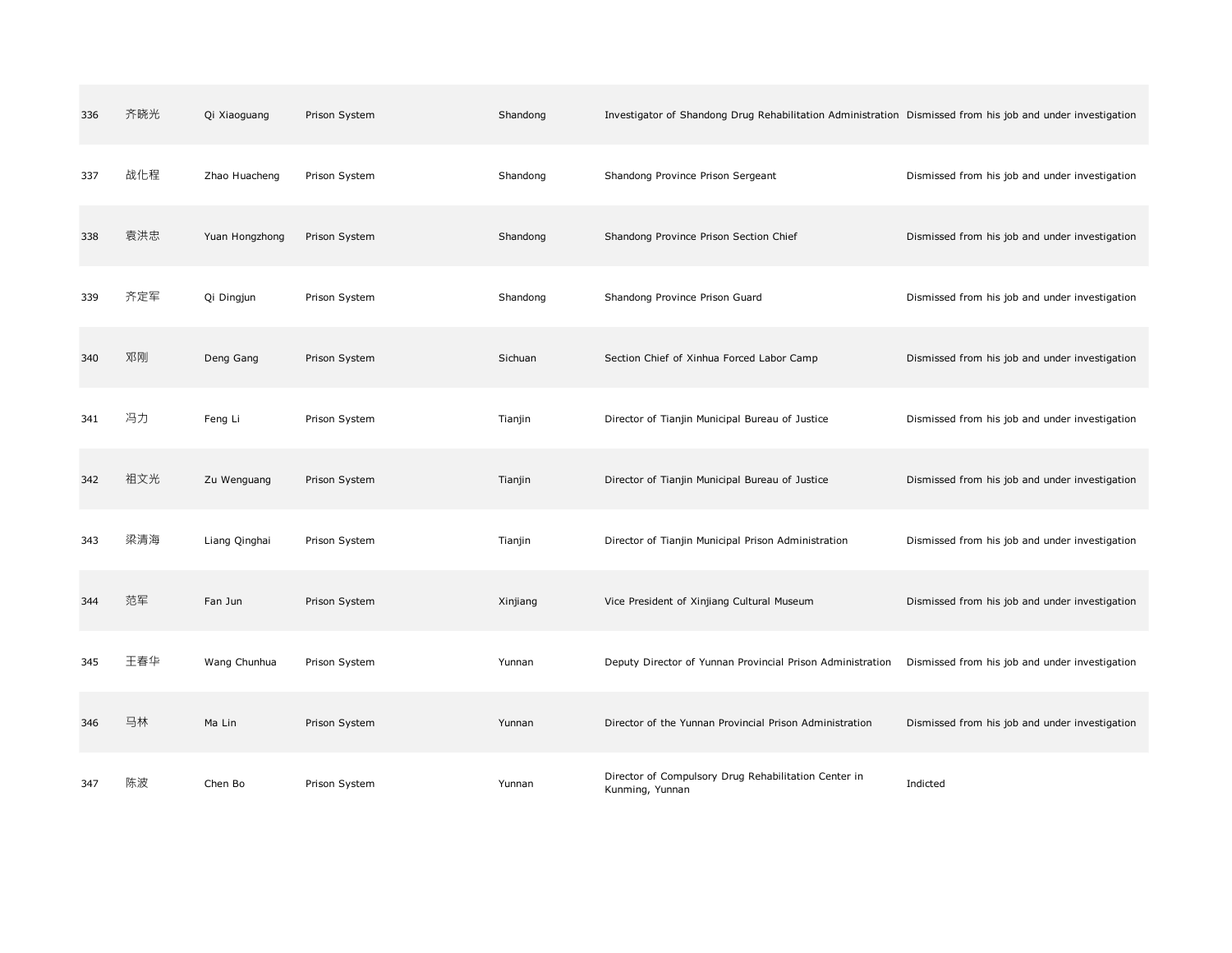| 348 | 惠   | 陈波的妻子张 Chen Bo's wife<br>Zhang Hui | Prison System        | Yunnan    | Director of Kunming Compulsory Drug Rehabilitation Center Dismissed from his job and under investigation                                             |                                                |
|-----|-----|------------------------------------|----------------------|-----------|------------------------------------------------------------------------------------------------------------------------------------------------------|------------------------------------------------|
| 349 | 刘文志 | Liu Wenzhi                         | Prison System        | Yunnan    | Director of Judicial Management Office of Lijiang, Yunnan                                                                                            | Dismissed from his job and under investigation |
| 350 | 李崇暄 | Li Chongxuan                       | Government Officials | Gansu     | Organization Minister and Deputy Secretary of the County<br>Party Committee of Heshui County, Qingyang City, Gansu<br>Province                       | Dismissed from his job                         |
| 351 | 安鹏祥 | An Pengxiang                       | Government Officials | Gansu     | Member of the Standing Committee of the Heshui County<br>Party Committee and Minister of Organization of Qingyang,<br>Gansu                          | Dismissed from his job                         |
| 352 | 周强年 | Zhou Qiangnian                     | Government Officials | Gansu     | Village Director of Yongchang County, Gansu                                                                                                          | House burnt                                    |
| 353 | 叶木荣 | Ye Murong                          | Government Officials | Guangdong | Secretary of the County Party Committee of Xinxing<br>County, Yunfu, Guangdong                                                                       | Sentenced to prison                            |
| 354 | 金繁锋 | Jin Fanfeng                        | Government Officials | Guangdong | Secretary of the Yuncheng District Committee of Yunfu City, Demoted<br>Guangdong Province                                                            |                                                |
| 355 | 詹大洋 | Zhan Dayang                        | Government Officials | Guangdong |                                                                                                                                                      | Disappeared                                    |
| 356 | 黄泽寰 | Huang Zehuan                       | Government Officials | Guangdong | Former Secretary of Yun'an District Committee of Yunfu,<br>Guangdong                                                                                 | Demoted                                        |
| 357 | 林壮森 | Lin Zhuangsen                      | Government Officials | Guangdong | Deputy Director of the Party Group of the Standing<br>Committee of the Chaozhou Municipal People's Congress,<br>Guangdong                            | Dismissed from his job and under investigation |
| 358 | 王富玉 | Wang Fuyu                          | Government Officials | Guizhou   | Former Deputy Secretary of the CPC Provincial Committee<br>and Vice Chairman of the Chinese People's Political<br>Consultative Conference in Guizhou | Dismissed from his job and under investigation |
| 359 | 吴川祝 | Wu Chuanzhu                        | Government Officials | Hainan    | Secretary of the Party Committee of Ledong Li Autonomous<br>County, Hainan                                                                           | Sentenced to 14 years                          |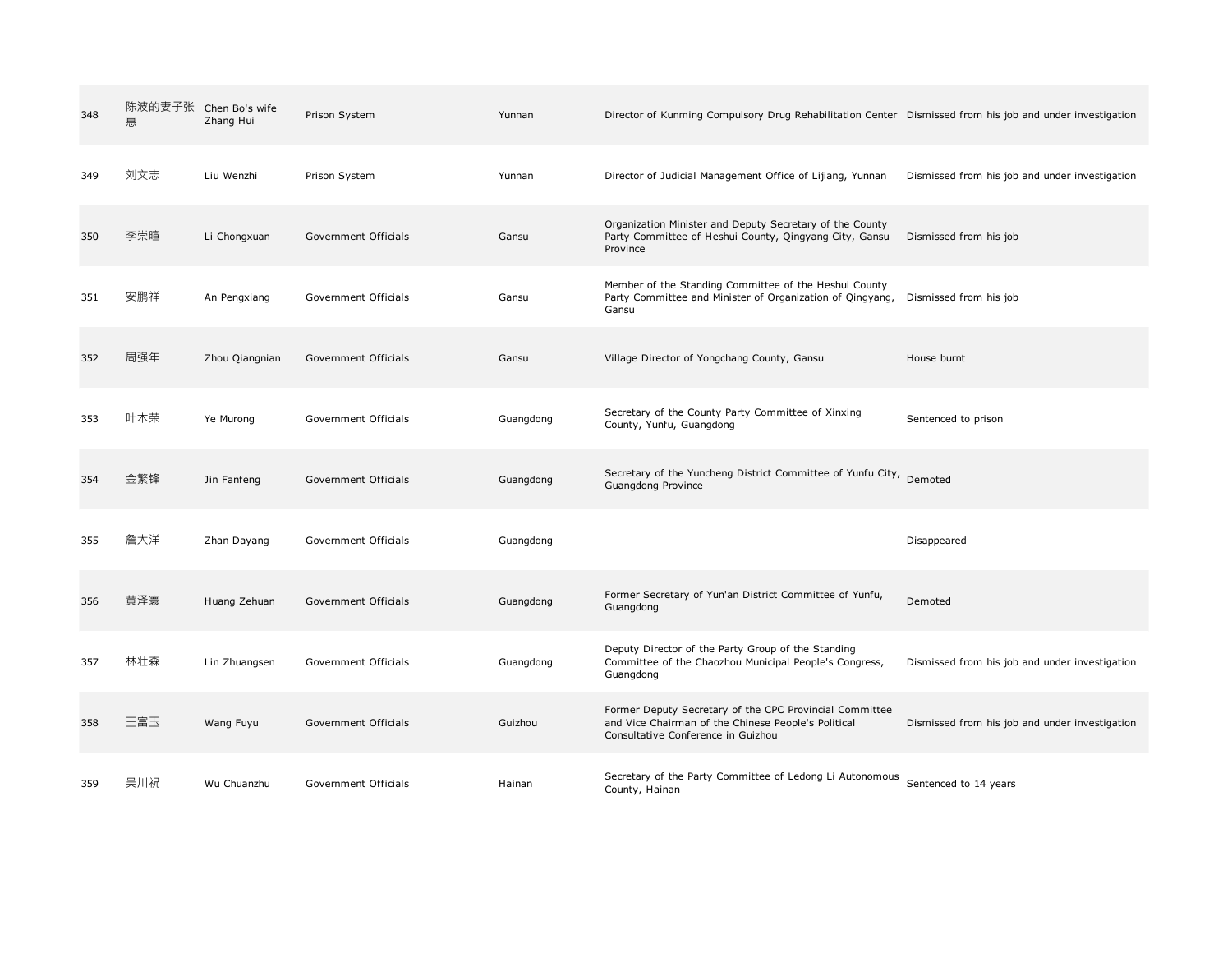| 360 | 王景武 | Wang Jingwu   | Government Officials | Hebei | Cangzhou Municipal Party Committee Secretary, Hebei                                                      | Diagnosed with cancer  |
|-----|-----|---------------|----------------------|-------|----------------------------------------------------------------------------------------------------------|------------------------|
| 361 | 樊学民 | Fan Xuemin    | Government Officials | Hebei | Wei County Village Party Secretary, Hebei                                                                | Died from a disease    |
| 362 | 祁满祥 | Qi Manxiang   | Government Officials | Hebei | Wu'an City Street Village Party Secretary, Hebei                                                         | Financial loss         |
| 363 | 赵革  | Zhao Ge       | Government Officials | Hebei | Secretary of the Municipal Party Committee of Hengshui,<br>Hebei                                         | Diagnosed with cancer  |
| 364 | 邸义  | Di Yi         | Government Officials | Hebei | Deputy Secretary of Hengshui Municipal Committee, Hebei Arrested                                         |                        |
| 365 | 高凤灵 | Gao Fengling  | Government Officials | Hebei | Director of the Supervision Office of the Hengshui Municipal<br>Discipline Commission, Hebei             | Arrested               |
| 366 | 张建民 | Zhang Jianmin | Government Officials | Hebei | Village Public Security Officer, Langfang, Hebei                                                         | Died in a car accident |
| 367 | 刘万数 | Liu Wanshu    | Government Officials | Hebei | Village Party Secretary, Langfang, Hebei                                                                 | Died from cancer       |
| 368 | 宋庆通 | Song Qingtong | Government Officials | Hebei | Village Head, Langfang City, Hebei Province                                                              | Died in an accident    |
| 369 | 荣少华 | Rong Shaohua  | Government Officials | Hebei | Village Accountant, Langfang, Hebei                                                                      | Died from a disease    |
| 370 | 李兴瑞 | Li Xingrui    | Government Officials | Hebei | Village Secretary, Langfang City, Hebei                                                                  | Died in a car accident |
| 371 | 张少杰 | Zhang Shaojie | Government Officials | Hebei | Deputy Director of the Standing Committee of the People's<br>Congress of Langfang County, Hebei Province | Financial loss         |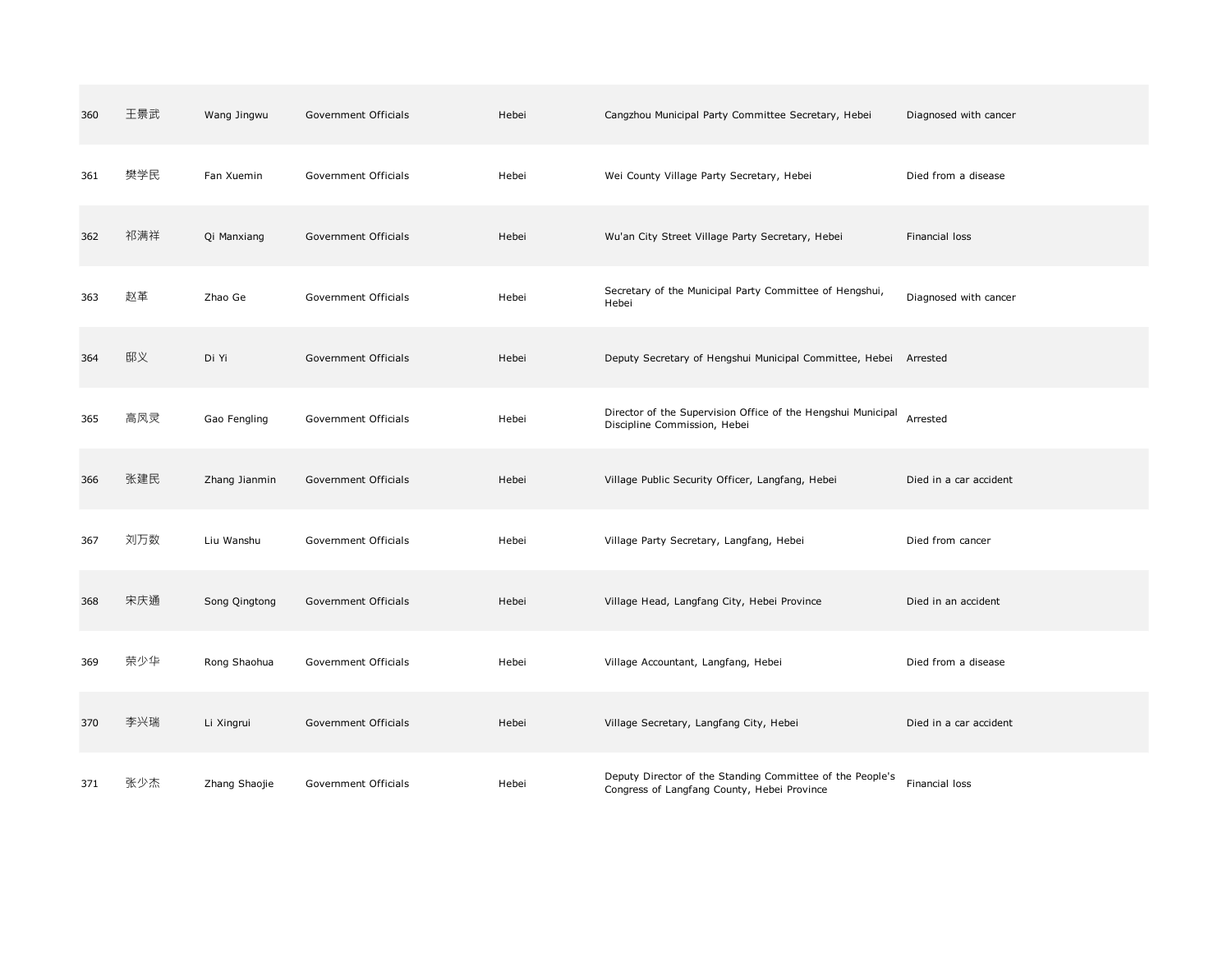| 372 | 邓朝玲 | Deng Chaoling | Government Officials | Hebei        | Village Official, Langfang City, Hebei Province                                            | Husband died from cancer                       |
|-----|-----|---------------|----------------------|--------------|--------------------------------------------------------------------------------------------|------------------------------------------------|
| 373 | 王景义 | Wang Jingyi   | Government Officials | Hebei        | Village Secretary, Langfang City, Hebei                                                    | Died                                           |
| 374 | 刘森明 | Liu Senming   | Government Officials | Hebei        | Former Deputy Secretary of Diaoe Town, Hebei                                               | Suffered significant illness                   |
| 375 | 苏友  | Su You        | Government Officials | Hebei        | Secretary of Dongmao Town, Hebei                                                           | Died from a disease                            |
| 376 | 张富春 | Zhang Fuchun  | Government Officials | Hebei        | Deputy Director of Civil Affairs Bureau of Chicheng County,<br>Hebei                       | Died from cancer                               |
| 377 | 李敏  | Li Min        | Government Officials | Hebei        | Secretary of the Party Committee of Chicheng County,<br>Hebei                              | Sentenced to prison                            |
| 378 | 张志河 | Zhang Zhihe   | Government Officials | Hebei        | Deputy Mayor of Diaoe Town, Hebei                                                          | Dismissed from his job and under investigation |
| 379 | 尚文彦 | Shang Wenyan  | Government Officials | Henan        | Former Chairman of the CPPCC Qixian County, Henan<br>Province                              | Dismissed from his job and under investigation |
| 380 | 干宝国 | Yu Baoguo     | Government Officials | Heilongjiang | Heilongjiang Provincial Party Committee Inspection Team                                    | Dismissed from his job and under investigation |
| 381 | 刘淑芬 | Liu Shufen    | Government Officials | Heilongjiang | Former Secretary of Anda Municipal Party Committee,<br>Heilongjiang                        | Dismissed from his job and under investigation |
| 382 | 包国荣 | Bao Guorong   | Government Officials | Heilongjiang | Former Deputy Commissioner of Daxinganling Regional<br>Administrative Office, Heilongjiang | Dismissed from his job and under investigation |
| 383 | 刘洪久 | Liu Hongjiu   | Government Officials | Heilongjiang | Member of the Daxinganling Prefectural Committee,<br>Heilongjiang                          | Dismissed from his job and under investigation |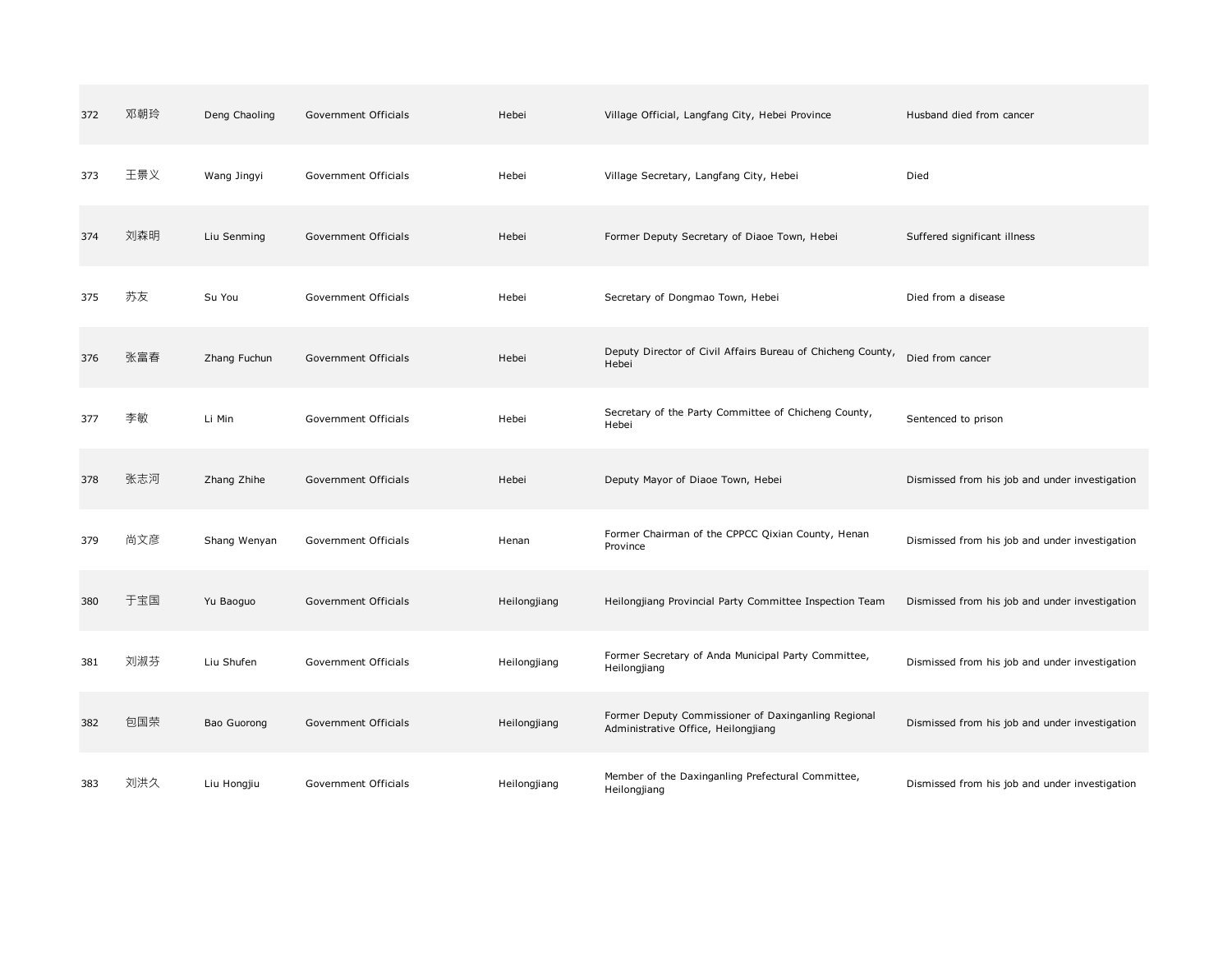| 384 | 董恩才 | Dong Encai    | Government Officials | Heilongjiang | Village Secretary, Harbin, Heilongjiang                                                                          | Died                                           |
|-----|-----|---------------|----------------------|--------------|------------------------------------------------------------------------------------------------------------------|------------------------------------------------|
| 385 | 张世辉 | Zhang Shihui  | Government Officials | Heilongjiang | Deputy Secretary General of Harbin Municipal Government,<br>Heilongjiang                                         | Dismissed from his job and under investigation |
| 386 | 张恩亮 | Zhang Enliang | Government Officials | Heilongjiang | Secretary of the Municipal Party Committee of Hegang,<br>Heilongjiang                                            | Dismissed from his job and under investigation |
| 387 | 何宝顺 | He Baoshun    | Government Officials | Heilongjiang | Secretary of the Party Group of the Standing Committee of<br>the Heihe Municipal People's Congress, Heilongjiang | Dismissed from his job and under investigation |
| 388 | 姚龙  | Yao Long      | Government Officials | Heilongjiang | Member of the Party Group of Heihe City, Heilongjiang                                                            | Dismissed from his job and under investigation |
| 389 | 侯明  | Hou Ming      | Government Officials | Heilongjiang | Deputy Secretary-General of the Standing Committee of<br>Heihe Municipal People's Congress, Heilongjiang         | Dismissed from his job and under investigation |
| 390 | 吴福林 | Wu Fulin      | Government Officials | Heilongjiang | Former Secretary of the Huma County Party Committee in<br>Heilongjiang                                           | Dismissed from his job and under investigation |
| 391 | 孙虓  | Sun Xiao      | Government Officials | Heilongjiang | Vice Chairman of the Political Consultative Conference of<br>Huma County, Heilongjiang                           | Dismissed from his job and under investigation |
| 392 | 李洪祥 | Li Hongxiang  | Government Officials | Heilongjiang | Chairman of Jixi CPPCC, Heilongjiang                                                                             | Dismissed from his job and under investigation |
| 393 | 李景阳 | Li Jingyang   | Government Officials | Heilongjiang | Official of Jiamusi Municipal Government, Heilongjiang                                                           | Dismissed from his job and under investigation |
| 394 | 姜铁楠 | Jiang Tienan  | Government Officials | Heilongjiang | Magistrate of Longjiang County, Heilongjiang                                                                     | Dismissed from his job and under investigation |
| 395 | 孙太伟 | Sun Taiwei    | Government Officials | Heilongjiang | Member of the Party Group of the Longjiang County<br>Government, Heilongjiang                                    | Dismissed from his job and under investigation |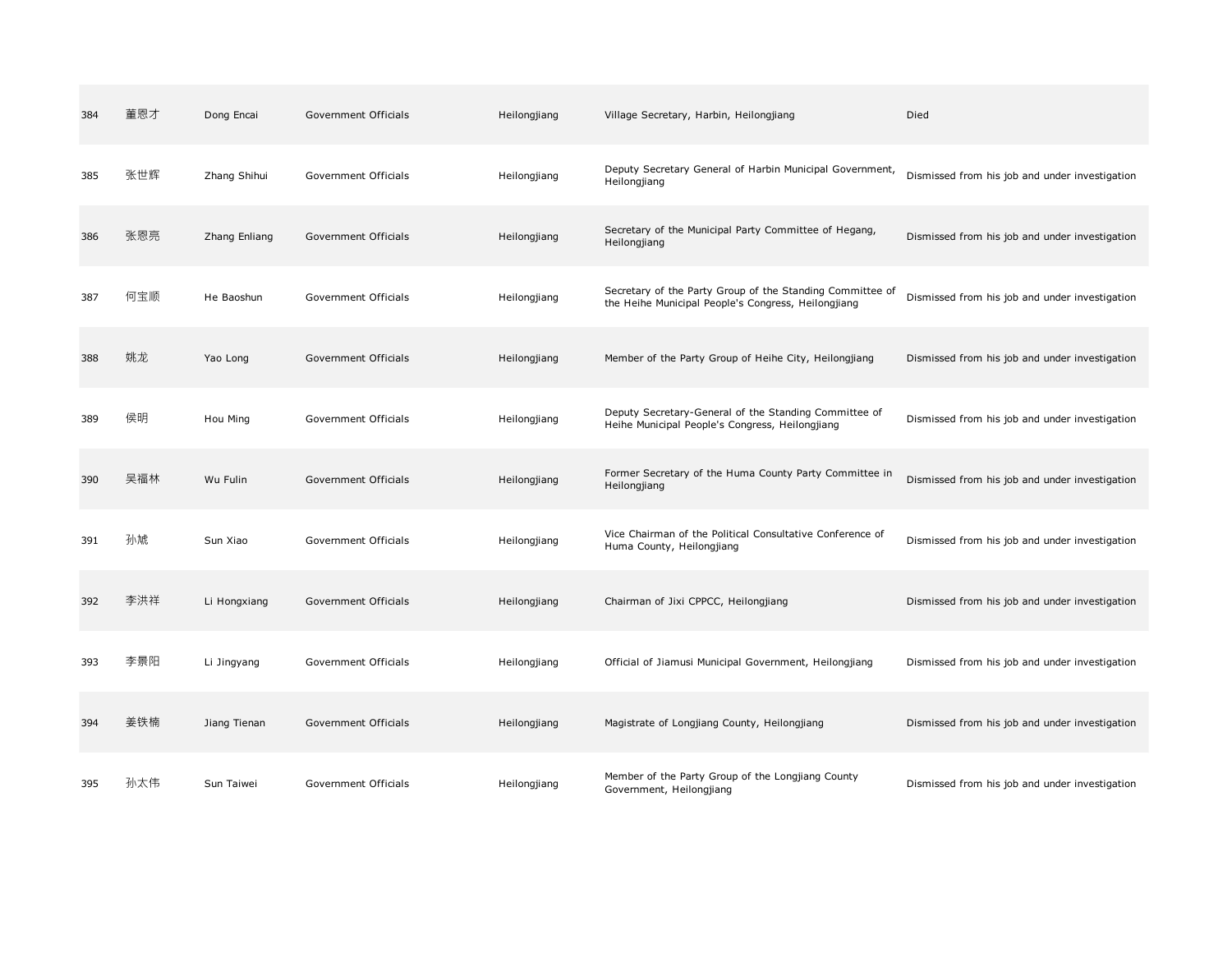| 396 | 郑波  | Zheng Bo      | Government Officials | Heilongjiang | Deputy Mayor of Longjiang County, Heilongjiang                                                                                                | Dismissed from his job and under investigation |
|-----|-----|---------------|----------------------|--------------|-----------------------------------------------------------------------------------------------------------------------------------------------|------------------------------------------------|
| 397 | 翟友财 | Zhai Youcai   | Government Officials | Heilongjiang | Village Secretary, Mishan City, Heilongjiang                                                                                                  | Dismissed from his job and under investigation |
| 398 | 李军  | Li Jun        | Government Officials | Heilongjiang | Member of the Party Group of Nenjiang Municipal<br>Government, Heilongjiang                                                                   | Dismissed from his job and under investigation |
| 399 | 郭杰  | Guo Jie       | Government Officials | Heilongjiang | Vice Mayor of Qitaihe City, Heilongjiang                                                                                                      | Dismissed from his job and under investigation |
| 400 | 冯晓东 | Feng Xiaodong | Government Officials | Heilongjiang | Deputy Mayor of Qinggang County, Heilongjiang                                                                                                 | Dismissed from his job and under investigation |
| 401 | 刘维国 | Liu Weiguo    | Government Officials | Heilongjiang | Former Mayor of Tangyuan County, Heilongjiang                                                                                                 | Dismissed from his job and under investigation |
| 402 | 张振伟 | Zhang Zhenwei | Government Officials | Heilongjiang | Chairman of Shuangyashan CPPCC, Heilongjiang                                                                                                  | Dismissed from his job and under investigation |
| 403 | 罗清泉 | Luo Qingquan  | Government Officials | Hubei        | Secretary of Hubei Provincial Party Committee                                                                                                 | Died from a disease                            |
| 404 | 徐洪兰 | Xu Honglan    | Government Officials | Hubei        | Deputy Mayor of Wuhan City, Hubei Province                                                                                                    | Dismissed from his job and under investigation |
| 405 | 但军民 | Dan Junmin    | Government Officials | Hubei        | Deputy Director of the People's Congress of Xian'an District, Dismissed from his job and under investigation<br>Xianning City, Hubei Province |                                                |
| 406 | 刘明灯 | Liu Mingdeng  | Government Officials | Hubei        | Mayor of Tongcheng County, Xianning City, Hubei Province  Dismissed from his job and under investigation                                      |                                                |
| 407 | 方昌喜 | Fang Changxi  | Government Officials | Hubei        | 610 Office Director, Tongshan County, Xianning City, Hubei<br>Province                                                                        | Died                                           |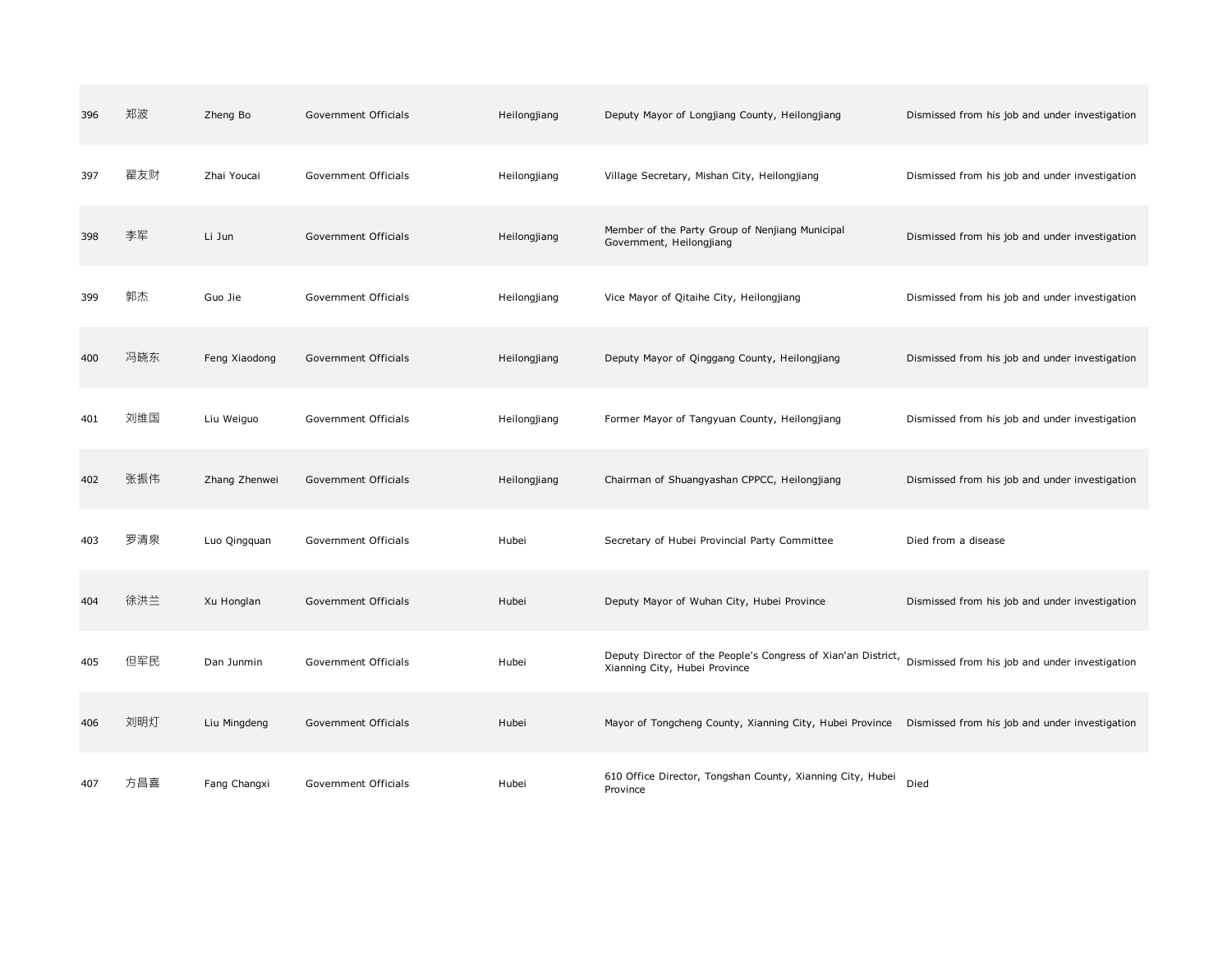| 408 | 杨懿文 | Yang Yiwen    | Government Officials | Hunan          | Secretary of the Municipal Party Committee of Changde<br>City, Hunan Province                                                                                  | Dismissed from his job and under investigation |
|-----|-----|---------------|----------------------|----------------|----------------------------------------------------------------------------------------------------------------------------------------------------------------|------------------------------------------------|
| 409 | 周新辉 | Zhou Xinhui   | Government Officials | Hunan          | Secretary of the Party Committee of Qiyang County, Hunan Dismissed from his job and under investigation                                                        |                                                |
| 410 | 关连平 | Guan Lianping | Government Officials | Jilin          | Former Director of Changchun 610 Office, Jilin                                                                                                                 | Dismissed from his job and under investigation |
| 411 | 罗晓利 | Luo Xiaoli    | Government Officials | Jilin          | Deputy Minister of Organization Department of Tumen City,<br>Jilin Province                                                                                    | Wife died from a kidney condition              |
| 412 | 赵志新 | Zhao Zhixin   | Government Officials | Jiangsu        | Former Deputy Secretary and Deputy Director of the<br>Standing Committee of the Wuxi Municipal People's<br>Congress, Jiangsu                                   | Dismissed from his job and under investigation |
| 413 | 高宏彬 | Gao Hongbin   | Government Officials | Liaoning       | Deputy Minister of the United Front Work Department of the<br>Liaoning Provincial Party Committee, Former Secretary of<br>the Fushun Municipal Party Committee | Indicted                                       |
| 414 | 徐长元 | Xu Changyuan  | Government Officials | Liaoning       | Former Deputy Municipal Cadre of Dalian City and Former<br>Party Secretary of Jinzhou District Committee, Liaoning<br>Province,                                | Sentenced to life                              |
| 415 | 周计库 | Zhou Jiku     | Government Officials | Liaoning       |                                                                                                                                                                | Died from cancer                               |
| 416 | 赵难  | Zhao Nan      | Government Officials | Liaoning       | Secretary of the County Party Committee of Yixian County,<br>Liaoning Province                                                                                 | Committed a suicide                            |
| 417 | 刘百田 | Liu Baitian   | Government Officials | Inner Mongolia | Secretary of Kezuo Middle Banner, Tongliao City, Inner<br>Mongolia                                                                                             | Dismissed from his job and under investigation |
| 418 | 郑俊  | Zheng Jun     | Government Officials | Inner Mongolia | Deputy Secretary of Chifeng Municipal Party Committee,<br>Inner Mongolia                                                                                       | Dismissed from his job and under investigation |
| 419 | 汪洋  | Wang Yang     | Government Officials | Inner Mongolia | Vice Chairman of Chifeng CPPCC, Inner Mongolia                                                                                                                 | Dismissed from his job and under investigation |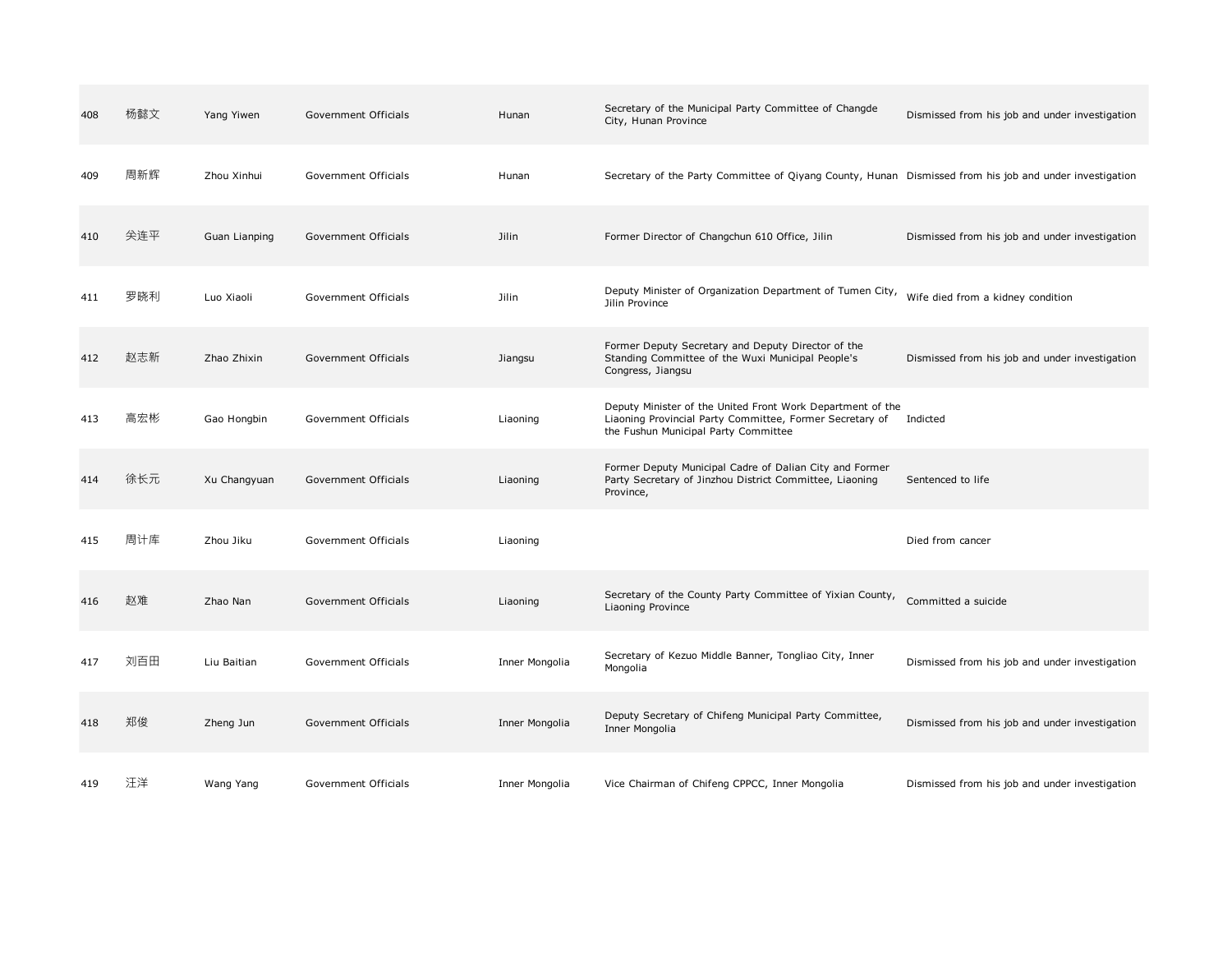| 420 | 任建华 | Ren Jianhua                         | Government Officials | Inner Mongolia | Deputy head of Yuanbaoshan District Government, Chifeng,<br>Inner Mongolia                    | Dismissed from his job and under investigation |
|-----|-----|-------------------------------------|----------------------|----------------|-----------------------------------------------------------------------------------------------|------------------------------------------------|
| 421 | 张树军 | Zhang Shujun                        | Government Officials | Inner Mongolia | Deputy head of Yuanbaoshan District Government, Chifeng,<br>Inner Mongolia                    | Dismissed from his job and under investigation |
| 422 | 赵全明 | Zhao Quanming                       | Government Officials | Inner Mongolia | Deputy head of Yuanbaoshan District Government, Chifeng,<br>Inner Mongolia                    | Dismissed from his job and under investigation |
| 423 | 张新起 | Zhang Xingi                         | Government Officials | Shandong       | Former Mayor of Qingdao, Shandong                                                             | Dismissed from his job and under investigation |
| 424 | 闫升波 | Yan Shengbo                         | Government Officials | Shandong       | Vice Mayor of Qixia, Shandong                                                                 | Dismissed from his job                         |
| 425 | 孙明亮 | Sun Mingliang                       | Government Officials | Shandong       | Secretary of Shouguang Municipal Committee of Shandong<br>Province                            | Dismissed from his job and under investigation |
| 426 | 朱兰玺 | Zhu Lanxi                           | Government Officials | Shandong       | Secretary of Shouguang Municipal Committee of Shandong<br>Province                            | Dismissed from his job and under investigation |
| 427 | 路桂芳 | Lu Guifang                          | Government Officials | Shandong       |                                                                                               | Died from cancer                               |
| 428 | 世玉  | 路桂芳儿子李 Lu Guifang's son Li<br>Shiyu | Government Officials | Shandong       | Ministry of Armed Forces                                                                      | Died from cancer                               |
| 429 | 杨雄  | Yang Xiong                          | Government Officials | Shanghai       | Mayor of Shanghai                                                                             | Suffered significant illness                   |
| 430 | 钱晓燕 | Qian Xiaoyan                        | Government Officials | Shanghai       | Neighborhood committee members                                                                | Diagnosed with cancer                          |
| 431 | 李俊  | Li Jun                              | Government Officials | Sichuan        | Secretary of the Municipal Party Committee of Xichang City, Dismissed from his job<br>Sichuan |                                                |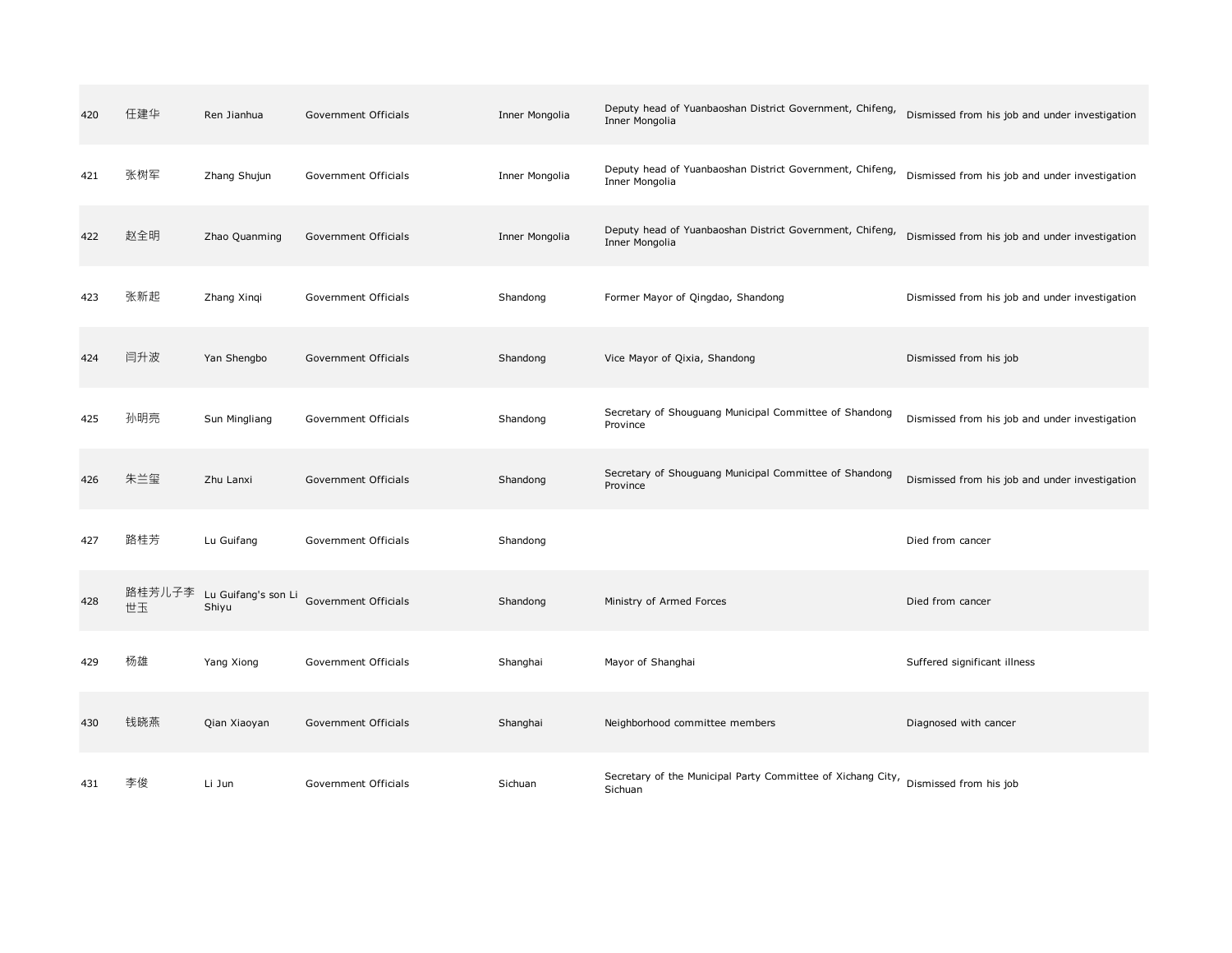| 432 | 左远洋 | Zuo Yuanyang   | Government Officials | Sichuan   | Leader of Chengdu Five-Star Commune, Sichuan                                           | Died from a disease                            |
|-----|-----|----------------|----------------------|-----------|----------------------------------------------------------------------------------------|------------------------------------------------|
| 433 | 熊光林 | Xiong Guanglin | Government Officials | Sichuan   | Former Mayor of Bazhong City, Sichuan                                                  | Injured in a car accident                      |
| 434 | 肖雷  | Xiao Lei       | Government Officials | Sichuan   | Former Chairman of Guang'an CPPCC, Sichuan                                             | Dismissed from his job and under investigation |
| 435 | 陈晓虎 | Chen Xiaohu    | Government Officials | Xinjiang  | Vice President of Xinhua News Agency Branch in Xinjiang                                | Died                                           |
| 436 | 杨相来 | Yang Xianglai  | Government Officials | Yunnan    | Party Secretary, Songming County, Kunming City, Yunnan<br>Province                     | Dismissed from his job and under investigation |
| 437 | 王冰  | Wang Bing      | Government Officials | Yunnan    | Former Party Secretary of Shilin County, Kunming City,<br>Yunnan Province              | Dismissed from his job and under investigation |
| 438 | 褚孟  | Chu Meng       | Government Officials | Zhejiang  | Former Secretary of the Haishu District Committee of<br>Ningbo City, Zhejiang Province | Dismissed from his job and under investigation |
| 439 | 陶诚华 | Tao Chenghua   | Government Officials | Zhejiang  | Chairman of Jinhua CPPCC, Zhejiang                                                     | Dismissed from his job and under investigation |
| 440 | 黄英伟 | Huang Yingwei  | Public Institution   | Guangdong | Resident from Baishi Town, Yun'an District, Yunfu,<br>Guangdong                        | Died from cancer                               |
| 441 | 伍鉴泉 | Wu Jianquan    | Public Institution   | Guangdong | Deputy Director of the Agricultural Bureau of Yuncheng<br>District, Yunfu, Guangdong   | Died from cancer                               |
| 442 | 尹婕妤 | Yin Jieyu      | Public Institution   | Hainan    | Chief Editor of Hainan Radio and Television Station                                    | Died from a disease                            |
| 443 | 孔德明 | Kong Deming    | Public Institution   | Hainan    | Director of Hainan Radio and Television Station                                        | Died from a disease                            |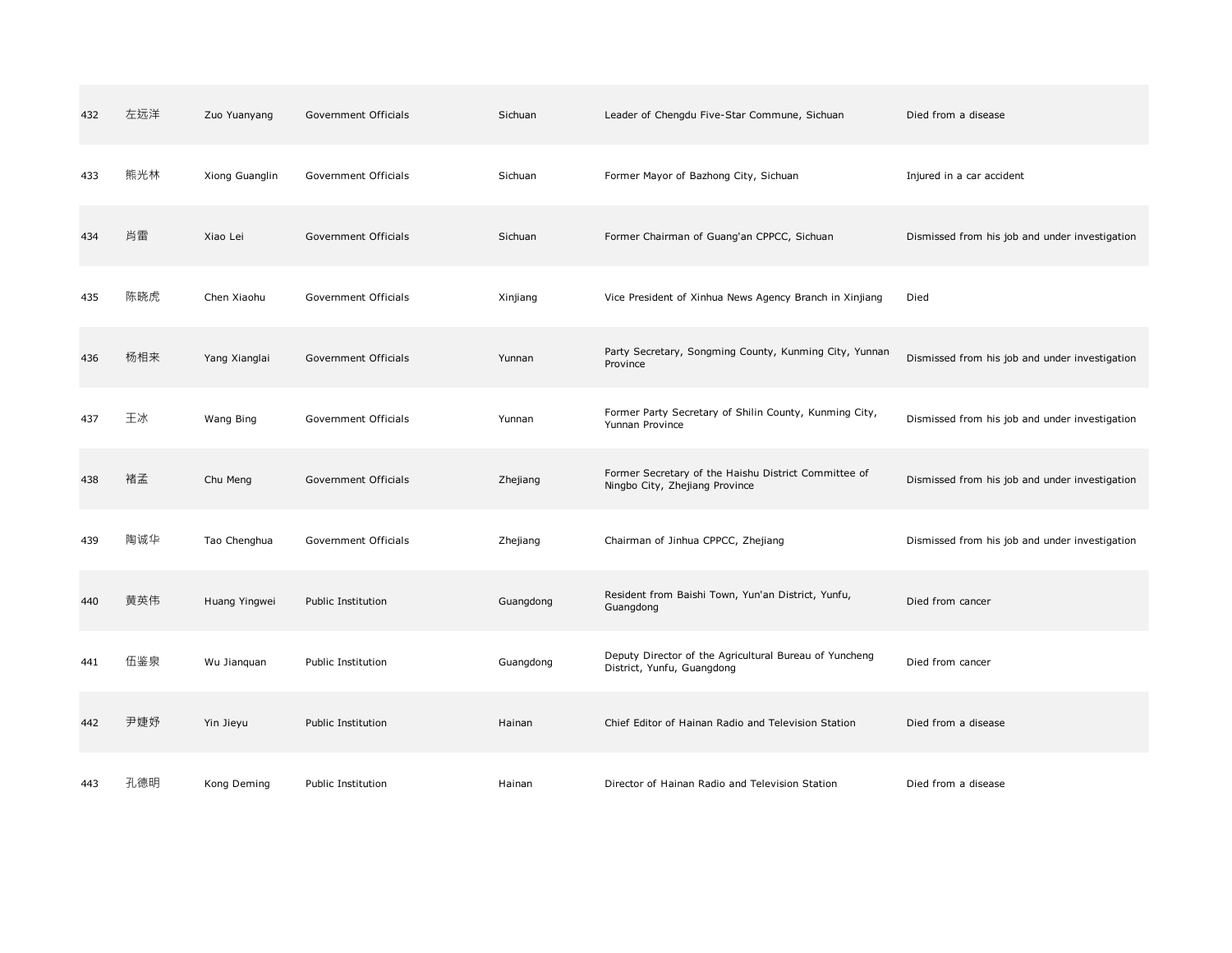| 444 | 王明  | Wang Ming     | Public Institution | Hebei        | Director of Civil Affairs of Dachang County, Hebei                                                          | Son had uremia                                 |
|-----|-----|---------------|--------------------|--------------|-------------------------------------------------------------------------------------------------------------|------------------------------------------------|
| 445 | 尹天武 | Yin Tianwu    | Public Institution | Hebei        | Principal of the Fifth Middle School of Dachang County,<br>Hebei Province                                   | Granddaughter has autism                       |
| 446 | 孙宝义 | Sun Baoyi     | Public Institution | Hebei        | Principal of Sanhe No. 27 Middle School, Hebei                                                              | Suffered significant illness                   |
| 447 | 田永军 | Tian Yongjun  | Public Institution | Hebei        | Employee of the Land Office of Huangzhuang Town<br>Government, Sanhe City, Hebei Province                   | Diagnosed with cancer                          |
| 448 | 王吉胜 | Wang Jisheng  | Public Institution | Hebei        | Minister of Propaganda Department of Jingxian County,<br>Hengshui City, Hebei Province                      | Arrested                                       |
| 449 | 胡殿朋 | Hu Dianpeng   | Public Institution | Hebei        | Retired teacher of No. 59 Middle School in Tangshan, Hebei Died after falling from a building               |                                                |
| 450 | 于定坤 | Yu Dingkun    | Public Institution | Heilongjiang | Deputy Director of Heilongjiang Supply and Marketing<br>Cooperative                                         | Dismissed from his job and under investigation |
| 451 | 张文明 | Zhang Wenming | Public Institution | Heilongjiang | Director of Heilongjiang Supply and Marketing Cooperative                                                   | Dismissed from his job and under investigation |
| 452 | 李久春 | Li Jiuchun    | Public Institution | Heilongjiang | Deputy Director of Heilongjiang Province Urban and Rural<br>Construction Environmental Protection Committee | Dismissed from his job and under investigation |
| 453 | 付军龙 | Fu Junlong    | Public Institution | Heilongjiang | Deputy Director of Education, Science, Culture and Health<br>Committee of Heilongjiang Province             | Dismissed from his job and under investigation |
| 454 | 杨明君 | Yang Mingjun  | Public Institution | Heilongjiang | Director of the Agricultural Audit Division of the Audit<br>Department of Heilongjiang Province             | Dismissed from his job and under investigation |
| 455 | 李文  | Li Wen        | Public Institution | Heilongjiang | Director of Heilongjiang Daxinganling Social Insurance<br>Administration                                    | Dismissed from his job and under investigation |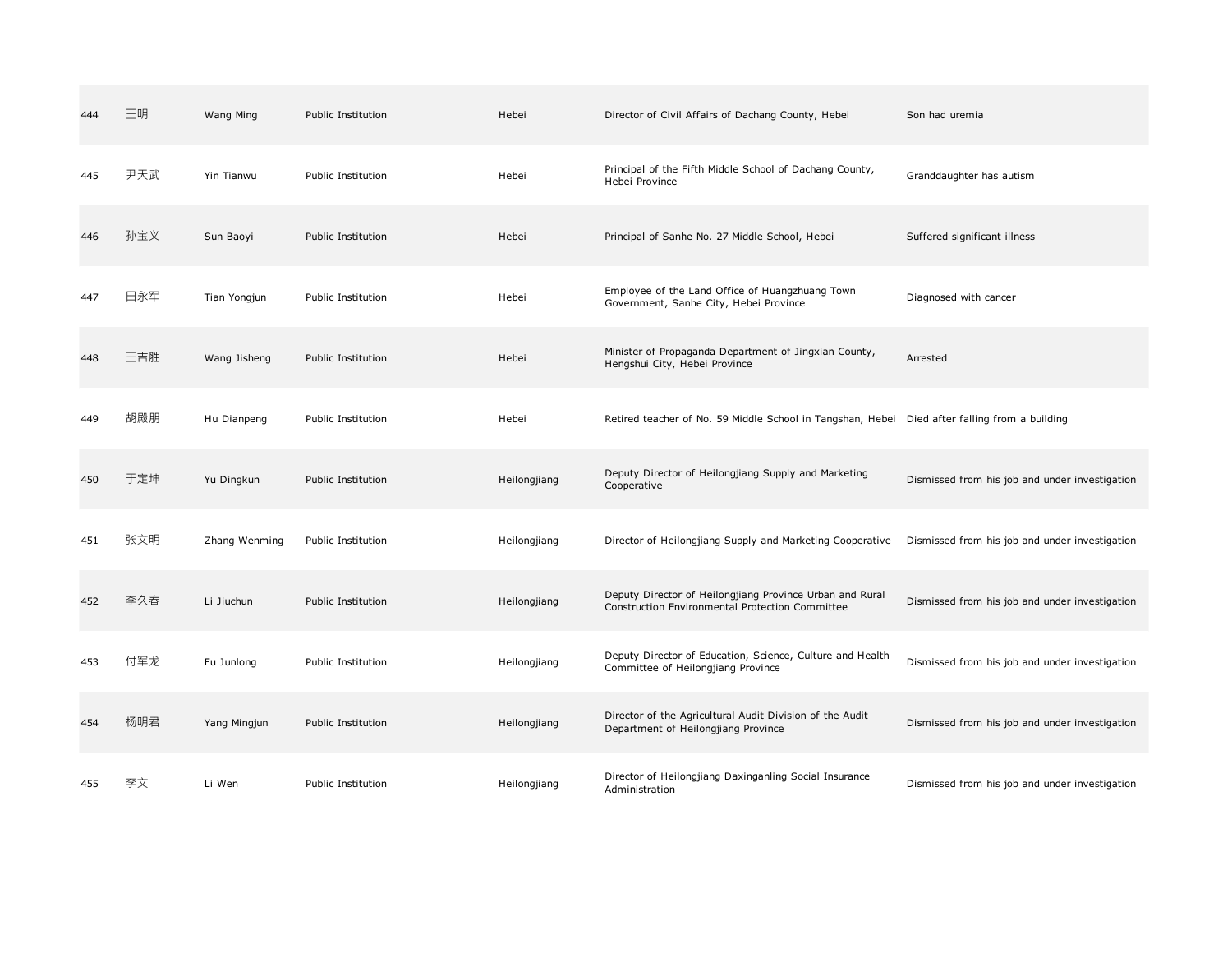| 456 | 曲振涛 | Qu Zhentao    | Public Institution | Heilongjiang | Former Secretary of the Party Committee of Harbin<br>University of Commerce, Heilongjiang           | Dismissed from his job and under investigation |
|-----|-----|---------------|--------------------|--------------|-----------------------------------------------------------------------------------------------------|------------------------------------------------|
| 457 | 孟庆刚 | Meng Qinggang | Public Institution | Heilongjiang | Former President of the First Hospital of Harbin,<br>Heilongjiang                                   | Dismissed from his job and under investigation |
| 458 | 韩鹏  | Han Peng      | Public Institution | Heilongjiang | Member of the Party Group of the Natural Resources Bureau<br>of Qiqihar City, Heilongjiang Province | Dismissed from his job and under investigation |
| 459 | 王树国 | Wang Shuguo   | Public Institution | Heilongjiang | Researcher of Natural Resources Bureau, Suihua City,<br>Heilongjiang                                | Dismissed from his job and under investigation |
| 460 | 黎红霞 | Li Hongxia    | Public Institution | Hubei        | Principal of Jingshan Primary School, Hubei                                                         | Facing prison sentence                         |
| 461 | 李和平 | Li Heping     | Public Institution | Hubei        | Jingshan Vocational High School, Hubei                                                              | Wife diagnosed with cancer                     |
| 462 | 黄晓秀 | Huang Xiaoxiu | Public Institution | Hubei        | Former Principal of Jingshan No. 1 Middle School in Hubei<br>Province                               | Dismissed from his job                         |
| 463 | 刘继生 | Liu Jisheng   | Public Institution | Hubei        | Former Director of Politics and Education Office of Jingshan<br>No.1 Middle School, Hubei           | Died from cancer                               |
| 464 | 孟先平 | Meng Xianping | Public Institution | Hubei        | Former Director of Politics and Education Office of Jingshan<br>No.1 Middle School, Hubei           | Died in a car accident                         |
| 465 | 许华东 | Xu Huadong    | Public Institution | Hubei        | Former Propaganda Officer of Jingshan No.1 Middle School,<br>Hubei                                  | Died from a disease                            |
| 466 | 李勤才 | Li Qincai     | Public Institution | Hubei        | Director of the Ethnic and Religious Affairs Committee of<br>Xianning City, Hubei Province          | Facing prison sentence                         |
| 467 | 徐诗武 | Xu Shiwu      | Public Institution | Hubei        | Deputy Director of the Ethnic and Religious Affairs<br>Committee of Xianning City, Hubei Province   | Facing prison sentence                         |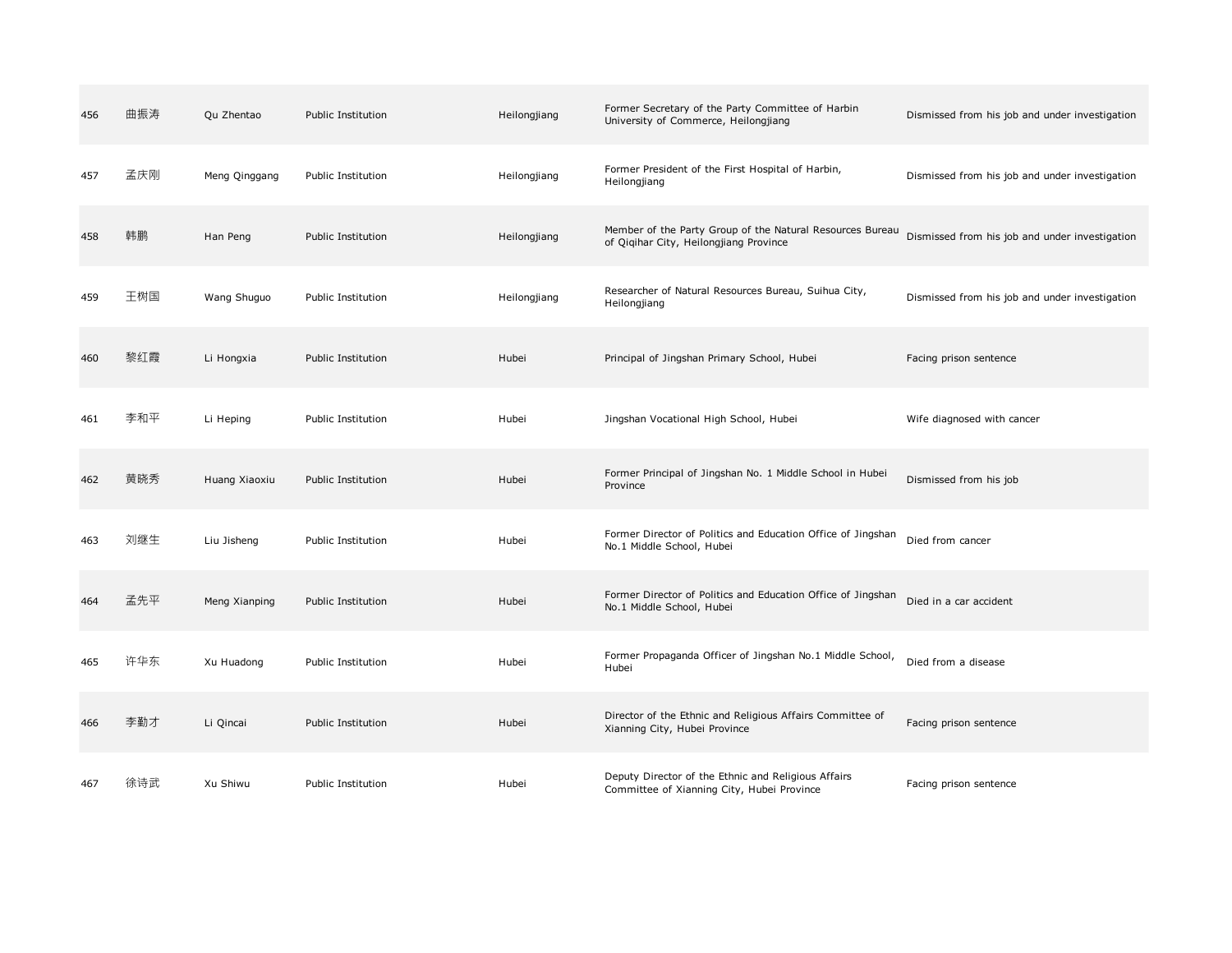| 468 | 蓝琼  | Lan Qiong     | Public Institution    | Hubei    | Director of Xianning Ethnic and Religious Affairs Bureau,<br>Hubei                                              | Facing prison sentence                         |
|-----|-----|---------------|-----------------------|----------|-----------------------------------------------------------------------------------------------------------------|------------------------------------------------|
| 469 | 未知  | Unknown       | Public Institution    | Hubei    | Employee at Changda Group, Wuchang District, Wuhan,<br>Hubei                                                    | Sentenced to prison                            |
| 470 | 赵哲稿 | Zhao Zhegao   | Public Institution    | Jilin    |                                                                                                                 | Dismissed from his job                         |
| 471 | 金辉  | Jin Hui       | Public Institution    | Liaoning | Director of Ecological Environment Bureau of Fushun City,<br>Liaoning Province                                  | Dismissed from his job and under investigation |
| 472 | 未知  | Unknown       | Public Institution    | Unknown  | Party secretary and principal of a provincial unit                                                              | Dismissed from his job                         |
| 473 | 丁燕玲 | Ding Yanling  | Public Institution    | Shandong | Party Secretary of Dongying City Kindergarten, Shandong<br>Province                                             | Diagnosed with cancer                          |
| 474 | 蒋世娟 | Jiang Shijuan | Public Institution    | Shanghai | Retired primary school teacher                                                                                  | Suffered significant illness                   |
| 475 | 彭三  | Peng San      | Public Institution    | Tianjin  | Former Party Secretary and Director of State-owned Assets<br>Supervision and Administration Commission, Tianjin | Dismissed from his job and under investigation |
| 476 | 诸朝卫 | Zhu Chaowei   | Public Institution    | Yunnan   | Deputy Director of the Urban Management Bureau of<br>Songming County, Kunming, Yunnan                           | Dismissed from his job and under investigation |
| 477 | 朱家健 | Zhu Jiajian   | Public Institution    | Yunnan   | Researcher of Taiwan Compatriots Association, Kunming,<br>Yunnan                                                | Dismissed from his job and under investigation |
| 478 | 刘家瑄 | Liu Jiaxuan   | <b>Business Units</b> | Hebei    | Director of Surgery Department, Sanhe Hospital, Hebei                                                           | Suffered significant illness                   |
| 479 | 高福生 | Gao Fusheng   | <b>Business Units</b> | Hebei    | General Manager of Sanhe Foreign Trade and Economic<br>Cooperation Corporation, Hebei                           | Wife died from cancer                          |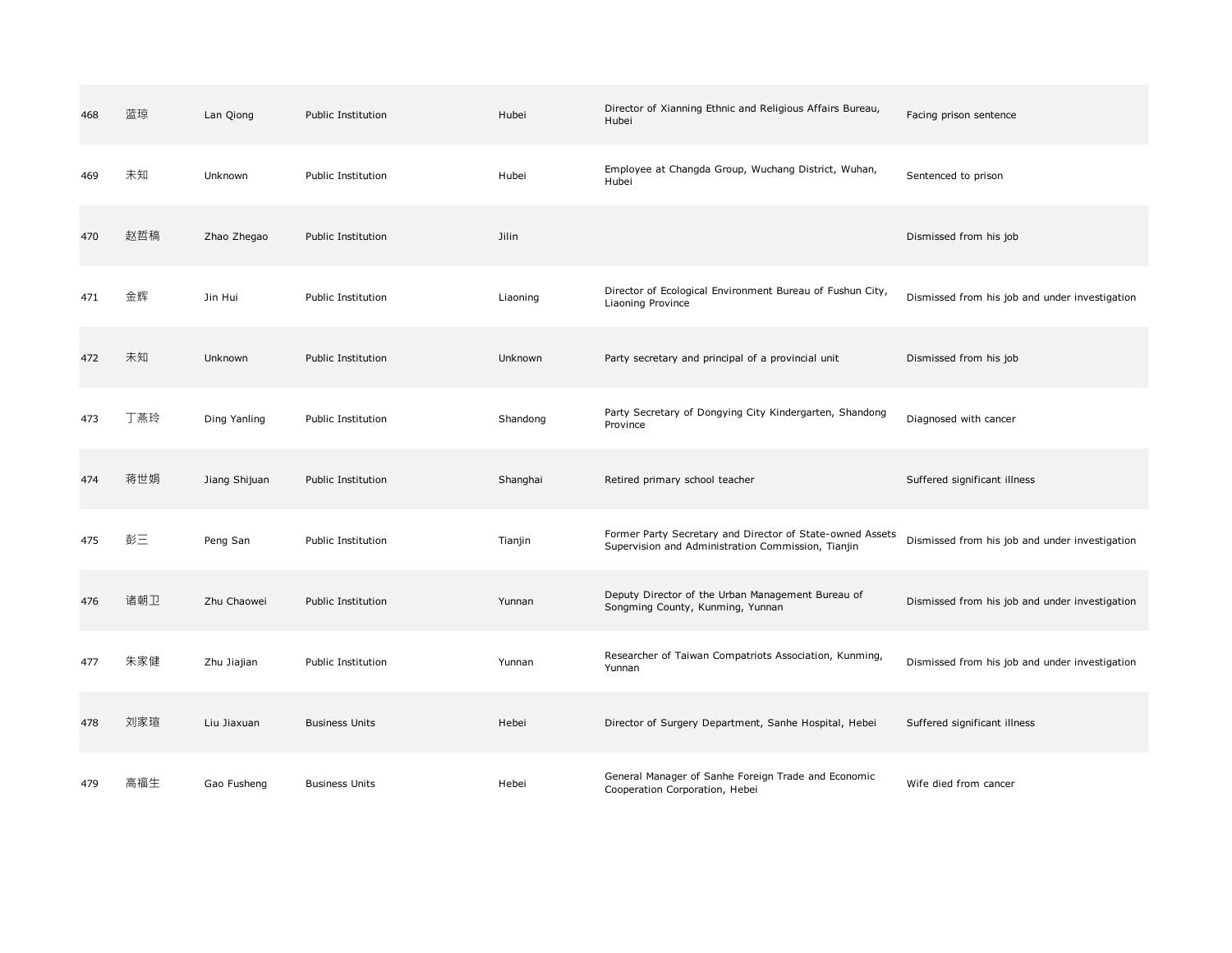| 480 | 孟宪国 | Meng Xianguo  | <b>Business Units</b> | Heilongjiang | Former Deputy General Manager of Beidahuang Co., Ltd.<br>Friendship Branch, Heilongjiang                  | Dismissed from his job and under investigation |
|-----|-----|---------------|-----------------------|--------------|-----------------------------------------------------------------------------------------------------------|------------------------------------------------|
| 481 | 史中华 | Shi Zhonghua  | <b>Business Units</b> | Heilongjiang | Former Party Secretary and Chairman of Beidahuang Grain<br>Group Co., Ltd., Heilongjiang                  | Dismissed from his job and under investigation |
| 482 | 林志国 | Lin Zhiguo    | <b>Business Units</b> | Heilongjiang | Former Vice President of the First Affiliated Hospital of<br>Harbin Medical University, Heilongjiang      | Dismissed from his job and under investigation |
| 483 | 王敬东 | Wang Jingdong | <b>Business Units</b> | Heilongjiang | Deputy General Manager of Harbin Metro Group Co., Ltd.,<br>Heilongjiang                                   | Dismissed from his job and under investigation |
| 484 | 杨敏  | Yang Min      | <b>Business Units</b> | Heilongjiang | Former Director of Jixi Medical Insurance Bureau,<br>Heilongjiang                                         | Dismissed from his job and under investigation |
| 485 | 李传林 | Li Chuanlin   | <b>Business Units</b> | Heilongjiang | Director of Nancha Wood Hydrolysis Plant in Yichun City,<br>Heilongjiang                                  | Dismissed from his job and under investigation |
| 486 | 褚艳芳 | Chu Yanfang   | <b>Business Units</b> | Heilongjiang | Consultant of Guozhong Health Group Co., Ltd.,<br>Heilongjiang                                            | Dismissed from his job and under investigation |
| 487 | 汪波江 | Wang Bojiang  | <b>Business Units</b> | Heilongjiang | Chairman of Longmei Ruilong Energy Co., Ltd., Heilongjiang Dismissed from his job and under investigation |                                                |
| 488 | 黄智洋 | Huang Zhiyang | <b>Business Units</b> | Heilongjiang | Deputy General Manager of China Everbright Industry,<br>Heilongjiang                                      | Dismissed from his job and under investigation |
| 489 | 王嘉新 | Wang Jiaxin   | <b>Business Units</b> | Heilongjiang | Assistant to General Manager of Haite Optoelectronics Co.,<br>Ltd.                                        | Dismissed from his job and under investigation |
| 490 | 孙继华 | Sun Jihua     | <b>Business Units</b> | Heilongjiang | Deputy General Manager of Longjiang Forest Industry Group<br>Co., Ltd.                                    | Dismissed from his job and under investigation |
| 491 | 吴文宁 | Wu Wenning    | <b>Business Units</b> | Heilongjiang | Former General Manager of China Railway Special Cargo<br>Logistics Co., Ltd.                              | Dismissed from his job and under investigation |